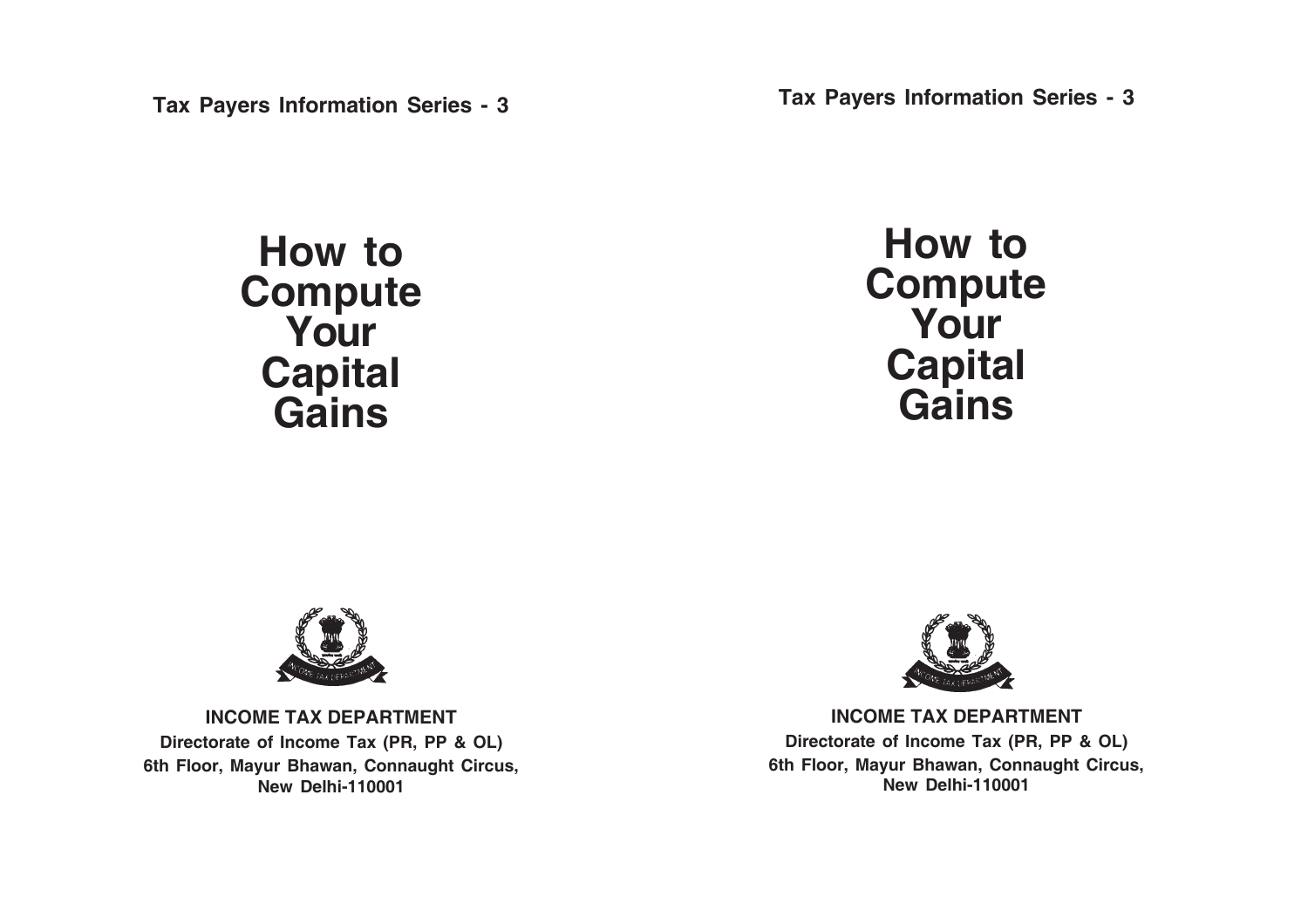This booklet should not be construed as an exhaustive statement of the Law. In case of doubt, reference should always be made to the relevant provisions in the Acts and the Rules

# **PREFACE**

Lack of awareness amongst taxpayers is often cited as the main reason for low level of compliance towards tax laws. It has been a constant endeavour of the Directorate of Income Tax (PR, PP & OL) to increase the awareness of the taxpayers about the provisions of tax laws and the steps taken by the government to reduce the complexities of tax laws and improve Tax Payer Service. The booklets published under the Tax Payers Information Series have proved to be an effective and convenient tool to educate the tax payers in discharging their tax liabilities relating to Direct Taxes.

Quite often, people dispose of their movable and immovable assets but, due to lack of knowledge about the provisions of law, they are not aware about their liability towards capital gains tax. The booklet titled "**How to Compute Your Capital Gains**" was brought out to address such types of issues. Its last edition was brought out in the year 2008. The present edition incorporates further amendments made upto the Finance Act, 2010. The author Smt. Garima Bhagat, Addl. CIT has taken keen interest in updating the edition.

It is hoped that this publication will prove to be very useful for the readers. The Directorate of Income Tax (Public Relations, Printing & Publications and Official Language) would welcome any suggestion to further improve this publication.

Amilatich demp

New Delhi (Amitabh Kumar) Dated : Director of Income Tax (PR, PP & OL)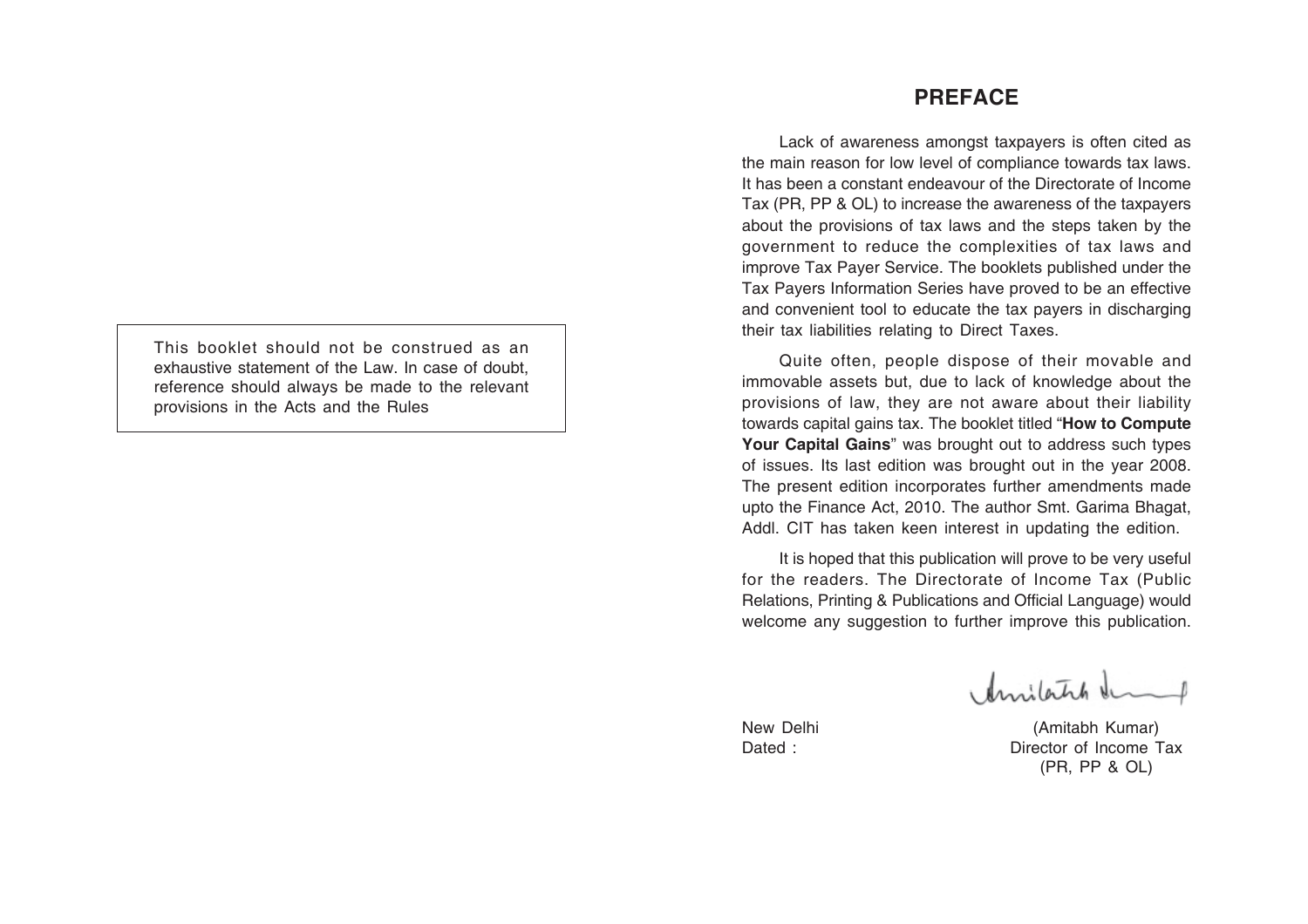# **CONTENTS**

|     |                                                 | Pages |
|-----|-------------------------------------------------|-------|
| I.  | Computation of Total Income                     |       |
| II. | Computation of Capital Gains                    | 3     |
| Ш.  | Deductions from Long-term Capital Gains         | 26    |
| IV. | Computing Capital Gains in exceptional cases    | 34    |
| V.  | Losses under the head 'Capital Gains'           | 39    |
|     | Annexure 'A': Notification of Agricultural Land | 43    |
|     | Annexure 'B': Cost Inflation Index              | 97    |
|     | Annexure 'C' : Illustrations                    | 98    |

# **INTRODUCTION**

The word 'income' has special meaning with reference to income-tax. It inter alia includes gains derived on transfer of a capital asset. Since these are not annual accruals, these are treated on a different footing for taxation purpose.

The basic concepts and provisions relating to computation of taxable capital gains are briefly explained in this monograph.

Chapter 1 briefly outlines the computation of total income and tax payable on the total income. Chapter II deals with the scope of taxation of capital gains and the rules of computation of taxable gains and tax thereon. Deductions from the Longterm Capital Gains are discussed in Chapter-III. Chapter-IV contains rules applicable in certain exceptional cases. Treatment of losses and rules regarding carry forward and set off of such losses are discussed in Chapter-V.

The law contained in this publication is as per Incometax Act, 1961 as amended by Finance Act 2010.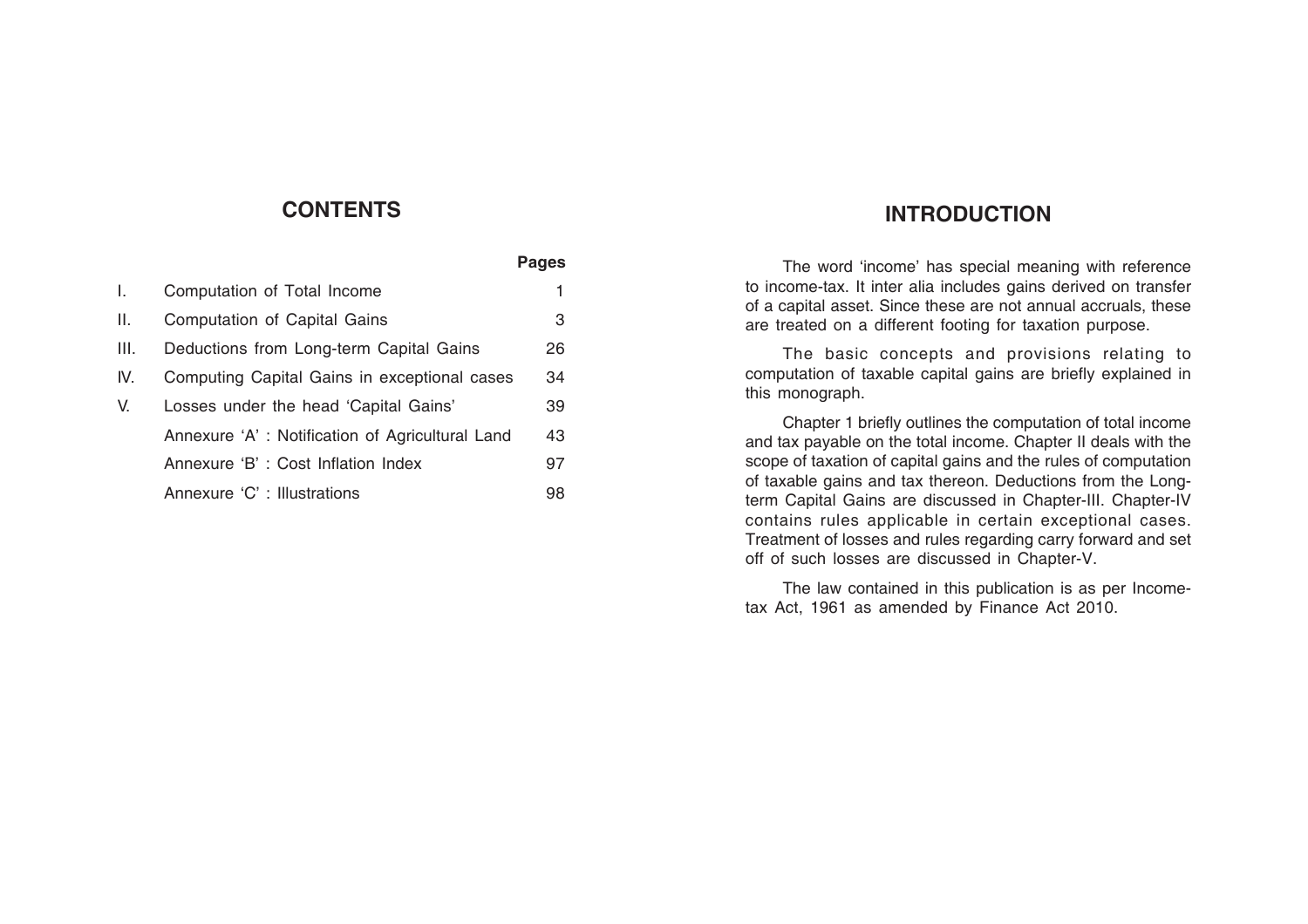# **CHAPTER - I**

# **Computation of Total Income**

Income-tax is charged on the Total Income of a Previous Year at the rates prescribed for the Assessment Year. 'Assessment Year' means the period of 12 months commencing on April 1, every year. 'Previous Year' is the financial year immediately preceding the assessment year.

A 'resident' tax payer is charged to income-tax on his global income, subject to double taxation relief in respect of foreign incomes taxed abroad. In the case of a non-resident, income-tax is charged only on incomes received, accruing or arising in India or which are deemed to be received, accrued or arisen in India.

For the purpose of computing total income and charging tax thereon, income from various sources is classified under the following heads:

- A. Salaries
- B. Income from House Property
- C. Profits and Gains of business or profession
- D. Capital Gains
- E. Income from Other Sources

These five heads of income are mutually exclusive. If any income falls under one head, it cannot be considered under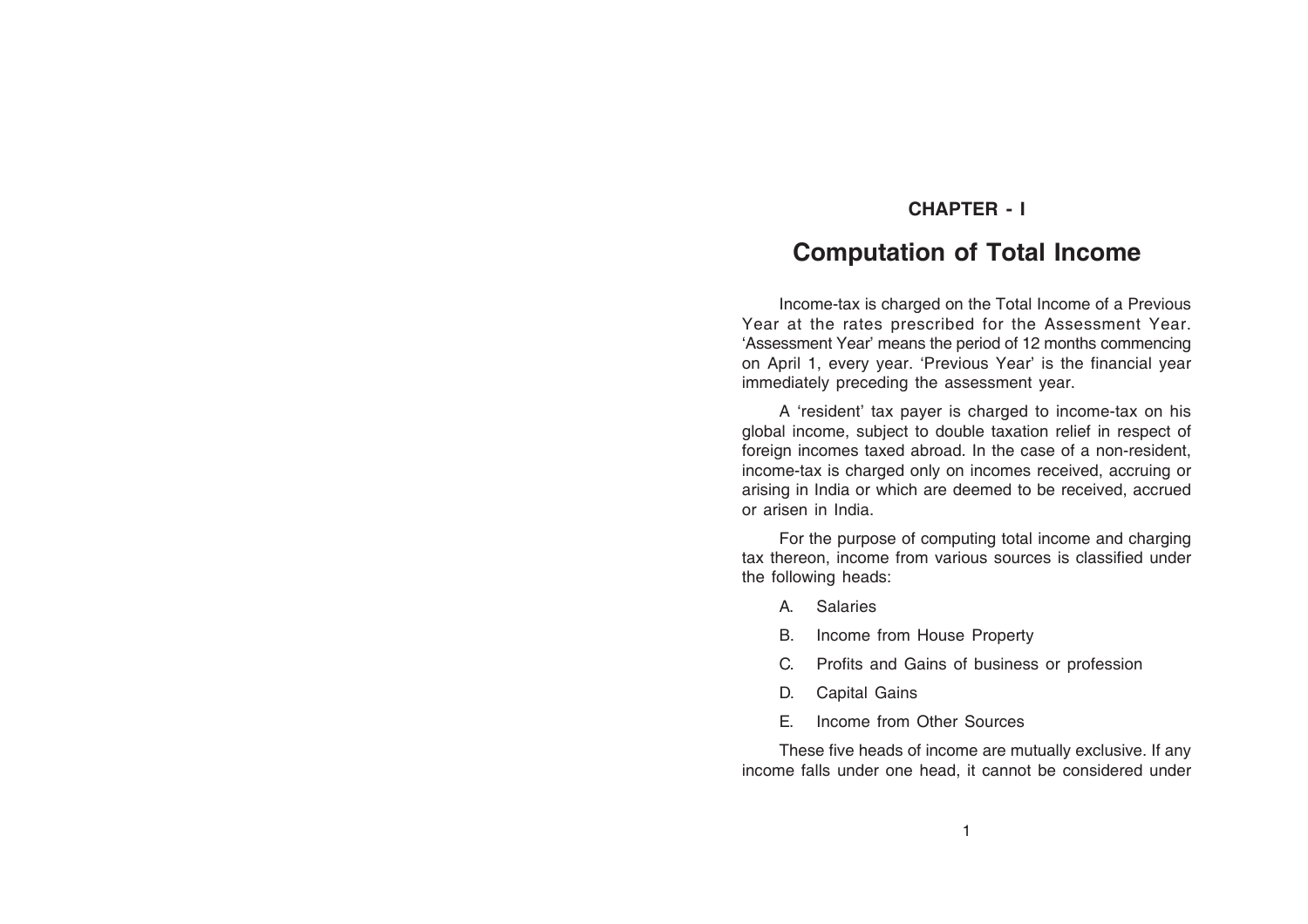any other head. Income under each head has to be computed as per the provisions under that head. Then, subject to provisions of set off of losses between the heads of income, the income under various heads has to be added to arrive at a gross total income. From this gross total income, deductions under Chapter VIA are to be allowed to arrive at the total income.

On this total income tax is calculated at the rates specified in the relevant Finance Act or the rates given in the Income Tax Act itself [as in the case of long term capital gains]. From this tax, rebates and reliefs, if any, allowable under Chapter VIII are allowed to arrive at the total tax payable by the assessee. The above procedure is summarized below:

| Gross Total Income       | $= A+B+C+D+E$                                                       |  |
|--------------------------|---------------------------------------------------------------------|--|
| Total Income             | = Gross Total Income<br>Deductions under chapter VIA                |  |
| <b>Total Tax Payable</b> | $=$ Tax on Total Income - Rebates<br>and reliefs under Chapter-VIII |  |

It is noteworthy that with effect from 1.4.2006, no rebate is allowable to an assessee.

# **CHAPTER - II**

# **Computation of Capital Gains**

Profits or gains arising from the transfer of a capital asset made in a previous year is taxable as capital gains under the head "Capital Gains". The important ingredients for capital gains are, therefore, existence of a capital asset, transfer of such capital asset and profits or gains that arise from such transfer.

## **Capital Asset**

Capital asset means property of any kind except the following:

- a) Stock-in-trade, consumable stores or raw-materials held for the purpose of business or profession.
- b) Personal effects like wearing apparel, furniture, motor vehicles etc.., held for personal use of the tax payer or any dependend member of his family. However, jewellery, even if it is for personal use, is a capital asset. The Finance Act, 2007 has modified the definition of Personal effects w.e.f. 1.4.2008. 'Personal effects' now include movable property including wearing apparel and furniture held for personal use by the assessee or any member of his family dependent on him, but excludes:
	- i) Jewellery
	- ii) Archaeological Collections
	- iii) Drawings
	- iv) Paintings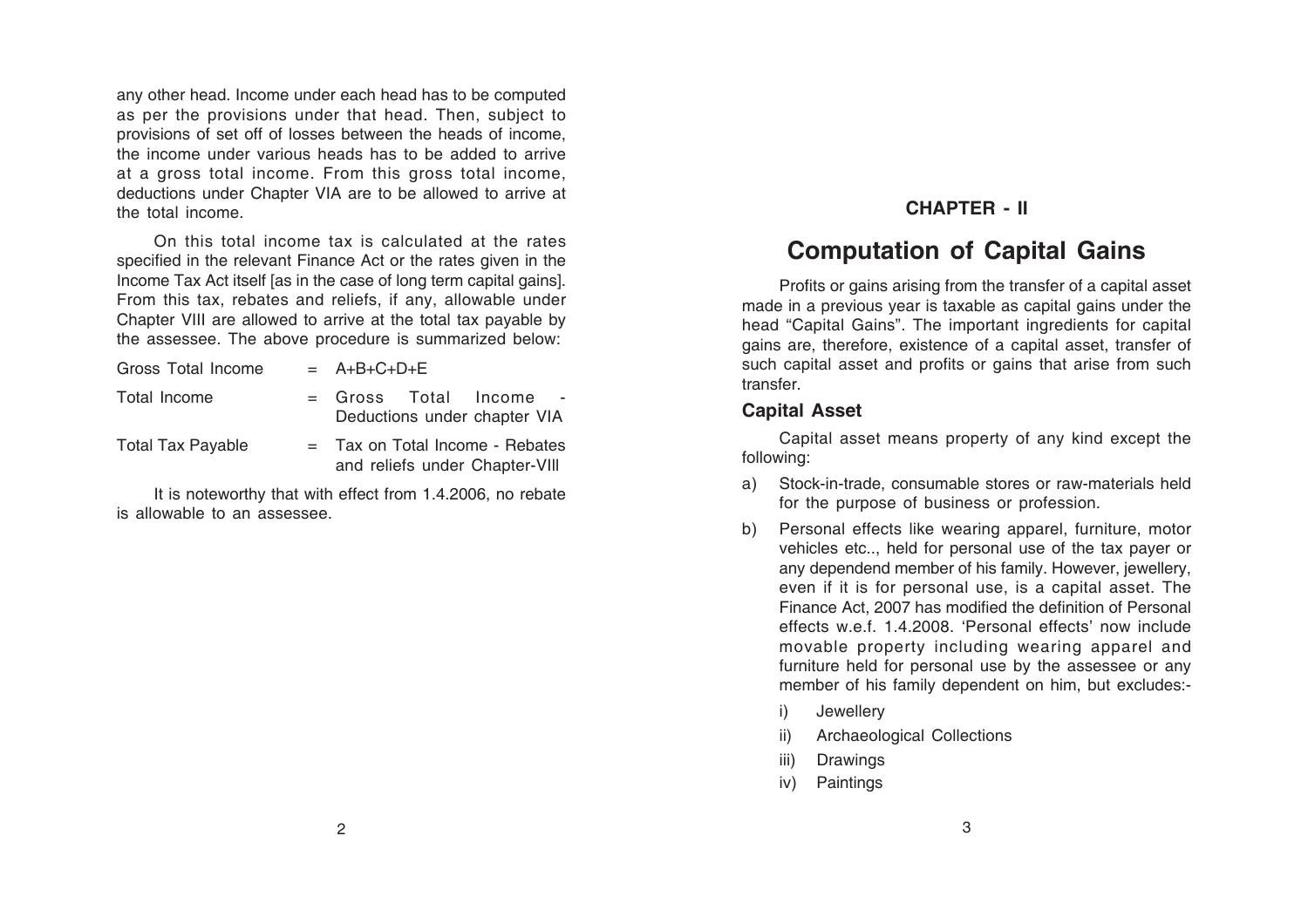- v) Sculptures or
- vi) Any work of art
- c) Agricultural land in India other than the following:
	- i) Land situated in any area within the jurisdiction of municipality, municipal corporation, notified area committee, town area committee, town committee, or a cantonment board which has a population of not less than 10,000 according to the figures published before the first day of the previous year based on the last preceding census.
	- ii) Land situated in any area around the above referred bodies upto a distance of 8 kilometers from the local limits of such bodies as notified by the Central Government (Please see *Annexure 'A'* for the notification).
- d) 6 ½ per cent Gold Bonds, 1977, 7 per cent Gold Bonds, 1980, National Defence Gold Bonds, 1980 and Special Bearer Bonds, 1991 issued by the Central Government.
- e) Gold Deposit Bonds under Gold Deposit Scheme, 1999 notified by the Central Govt.

Though there is no definition of "property" in the Incometax Act, it has been judicially held that a property is a bundle of rights which the owner can lawfully exercise to the exclusion of all others and is entitled to use and enjoy as he pleases provided he does not infringe any law of the State. It can be either corporeal or incorporeal. Once something is determined as property it becomes a capital asset unless it figures in the exceptions mentioned above or the Capital Gains is specifically exempted. In the following cases, income from Capital Gains is specifically exempted:

i) income from transfer of a unit of the Unit Scheme, 1964 referred to in Schedule I to the Unit Trust of India (Transfer of Undertaking and Repeal) Act, 2002 and

where the transfer of such asset takes place on or after 1.4.2002.

ii) income from transfer of an "eligible equity share" in a company purchased on or after 1.3.2003 and before 1.3.2004 and held for a period of twelve months or more.

Eligible equity share means equity share in a Company

- a) that is a constituent of BSE-500 Index of Mumbai Stock Exchange as on 1.3.2003 and is traded in a recognized stock exchange in India.
- b) allotted through a public issue on or after 1.3.2003 and listed in a recognized stock exchange in India before 1.3.2004 and its sale is entered into on a recognized stock exchange in India.
- iii) Capital Gains of a political party subject to provisions of Section I3A of the I.T Act, 1961.
- iv) In the case of an individual or HUF, capital gains arising from the transfer of agricultural land, where such land is situated in any area falling within the jurisdiction of a municipality or a cantonment board having population of at least 10,000 or in any area within such distance, not being more than 8 kms, from the local limits of any municipality or cantonment board. Such land should have been used for agricultural purposes during the period of two years immediately preceding the date of transfer. Further, such transfer should be by way of compulsory acquisition under any law and the said capital gains should have arisen from the compensation received on or after 1st April, 2004.
- v) Capital gains arising from the transfer of a long term capital asset, being an equity share in a company or unit in an equity oriented fund where such a transaction is chargeable to securities transaction tax and takes place on or after 1<sup>st</sup> October, 2004.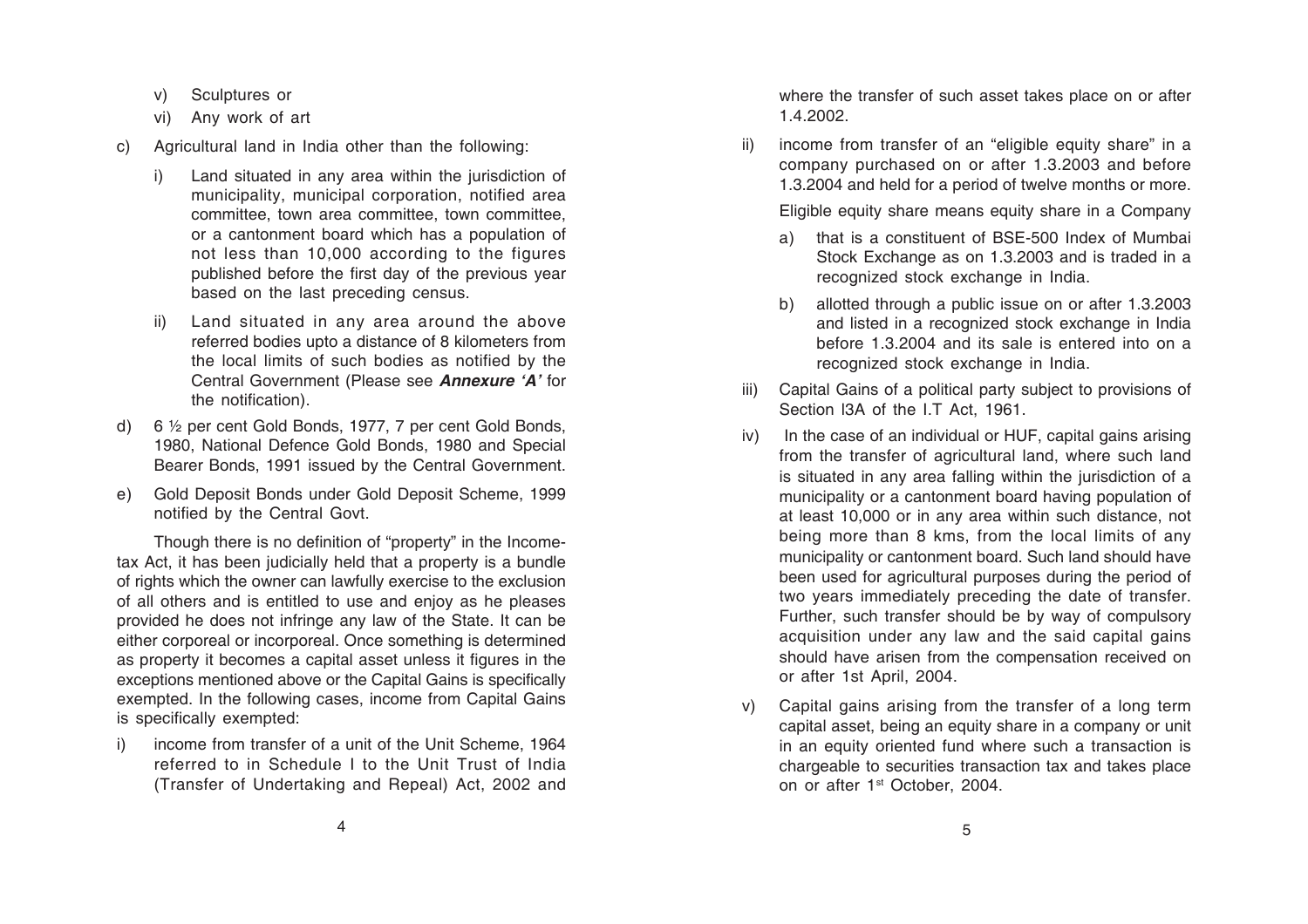# **Transfer**

Transfer includes:

## **i) Sale, exchange or relinquishment of a capital asset**

A sale takes place when tide in the property is transferred *for a* price. The sale need not be voluntary. An involuntary sale of a property of a debtor by a court at the instance of a decree holder is also transfer of a capital asset.

An exchange of capital asset takes place when the title in one property is passed in consideration of the title in another property.

Relinquishment of a capital asset arises when the owner surrenders his rights in property in favour of another person. For example, the transfer of rights to subscribe the shares in a company under a 'Rights Issue' to a third person.

## **ii) Extinguishment** *of* **any rights in a capital asset**

This covers every possible transaction which results in destruction, annihilation, extinction, termination, cessation or cancellation of all or any bundle of rights in a capital asset. For example, termination of a lease or of a mortgagee interest in a property.

## **iii) Compulsory acquisition of a capital asset under any law**

Acquisition of immovable properties under the Land Acquisition Act, acquisition of industrial undertaking under the Industries (Development and Regulation) Act etc.., are some of the examples of compulsory acquisition of a capital asset.

## **iv) Conversion of a capital asset into stock-in-trade**

Normally, there can be no transfer if the ownership in an asset remains with the same person. However, the Incometax Act provides an exception for the purpose of capital gains. When a person converts any capital asset owned by him into

stock-in- trade of a business carried on by him**, it** is regarded as a transfer. For example, where an investor in shares starts a business of dealing in shares and treats his existing investments as the stock- in-trade of the new business, such conversion arises and is regarded as a transfer. The Fair Market Value of the asset on the date of such conversion shall be the Full Value of Consideration for the transfer.

## **v) Part performance of a contract of sale**

Normally transfer of an immovable property worth Rs. 100/- or more is not complete without execution and registration of a conveyance deed. However, section 53A of the Transfer of Property Act envisages situations where under a contract for transfer of an immovable property, the purchaser has paid the price and has taken possession of the property, but the conveyance is either not executed or if executed is not registered. In such cases the transferer is debarred from agitating his title to the property against the purchaser.

The act of giving possession of an immovable property in part performance of a contract is treated as 'transfer' for the purposes of capital gains. This extended meaning of transfer applies also to cases where possession is already with the purchaser and he is allowed to retain **it** in part performance of the contract.

## **vi) Transfer of rights in immovable properties through the medium of co-operative societies, companies etc.**

Usually flats in multi-storeyed building and other dwelling units in group housing schemes are registered in the name of a co-operative society formed by the individual allottees.

Sometimes companies are floated for this purpose and allottees take shares in such companies. In such cases transfer of right to use and enjoy the flat is effected by changing the membership of co-operative society or by transferring the shares in the company. Possession and enjoyment of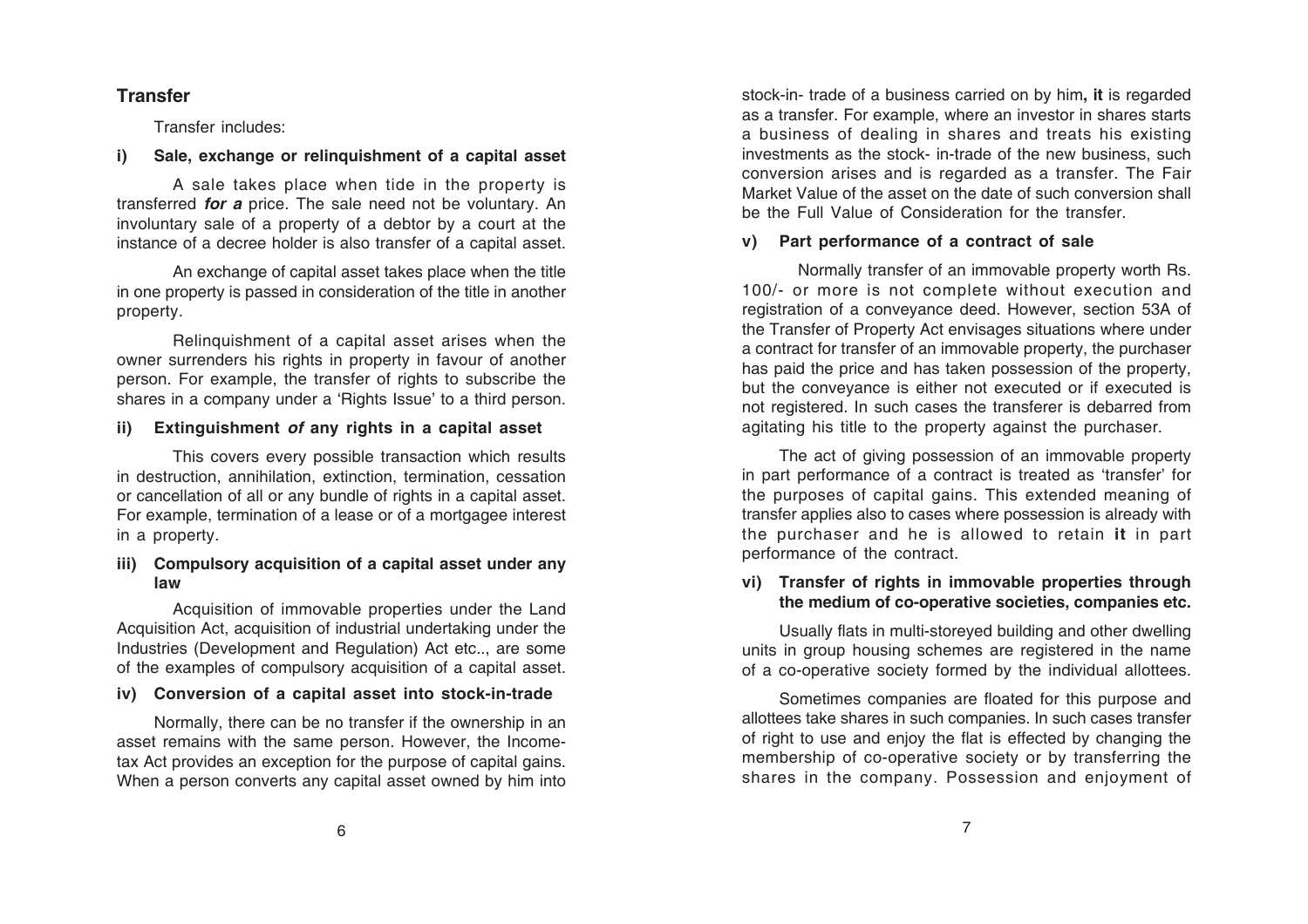immovable property is also made by what is commonly known as 'Power of Attorney' transfers.

All these transactions are regarded as transfer.

### **vii) Transfer by a person to a firm or other Association of Persons [AOP] or Body of Individuals [BOl]**

Normally, firm/AOP/BOI is not considered a distinct legal entity from its partners or members and so transfer of a capital asset from the partners to the firm/AOP/BOI is not considered 'Transfer'. However, under the Capital Gains, it is specifically provided that if any capital asset is transferred by a partner to a firm/AOP/BOI by way of capital contribution or otherwise, the same would be construed as transfer.

#### **viii) Distribution of capital assets on Dissolution**

Normally, distribution of capital assets on dissolution of a firm/AOP/BOI is also not considered as transfer for the same reasons as mentioned in (vii) above. However, under the capital gains, this is considered as transfer by the firm /AOP/BOI and therefore gives rise to capital gains for the firm/AOP/BOI.

#### **ix) Distribution of money or other assets by the Company on liquidation**

If a shareholder receives any money or other assets from a Company in liquidation, the shareholder is liable to pay capital gains as the same would have been received in lieu of the shares held by him in the company. However, if the assets of a company are distributed to the shareholders on its liquidation such distribution shall not be regarded as transfer by the company.

#### **x) The maturity or redemption of a zero coupon bond**

Here, a zero coupon bond means a bond issued by any infrastructure capital company or infrastructure firm or public sector company on or after 1st June, 2005 in respect of which no payment or benefit is received or receivable before maturity or redemption and which has been specifically notified by the Central Govt.

#### **Transactions not regarded as Transfer**

The following, though may fall under the above definition of transfer are to be treated as not transfer for the purpose of computing Capital Gains:

- i) distribution of capital assets on the total or partial partition of a Hindu Undivided Family;
- ii) transfer of a capital asset under a gift or will or an irrevocable trust except transfer under a gift or an irrevocable trust, of shares, debentures or warrants allotted by a company to its employees under 'Employees' Stock Option Plan or Scheme;
- iii) transfer of a capital asset by a company to its subsidiary company, if:
	- a) the parent company or its nominees hold the whole of the share capital of the subsidiary company,
	- b) the subsidiary company is an Indian Company
	- c) the capital asset is not transferred as stock-in-trade, and such an exemption exists if:
		- i) the subsidiary company does not convert such capital asset into stock-in-trade for a period of 8 years from the date of transfer and
		- ii) the parent company or its nominees continue to hold the whole of the share capital of the subsidiary company for 8 years from the date of transfer.
- iv) transfer of a capital asset by a subsidiary company to the holding company, if:
	- a. the whole of the share capital of the subsidiary company is held by the holding company,
	- b. the holding company is an Indian Company,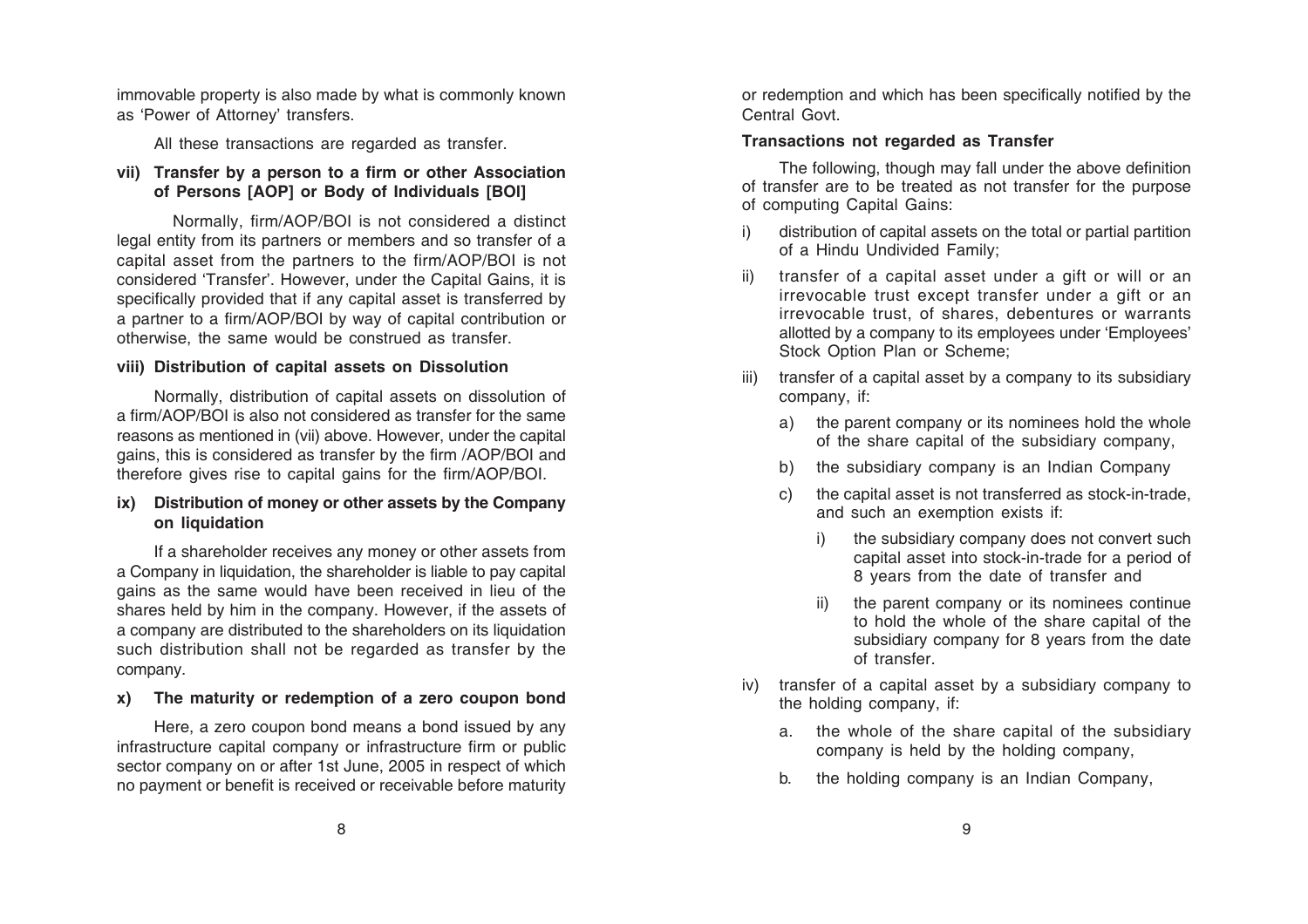- c. the capital asset is not transferred as stock-in-trade, and such an exemption exists if:
	- i. the holding company does not convert such capital asset into stock-in-trade for a period of 8 years from the date of transfer and
	- ii. the holding company or its nominees continue or hold the whole of the share capital of the subsidiary company for 8 years from the date of transfer.
- v) in a scheme of amalgamation, transfer of a capital asset by the amalgamating company to the amalgamated company if the amalgamated company is an Indian company;
- vi) transfer of shares of an Amalgamating Company, if:
	- a. the transfer is made in consideration of the allotment of share or shares in the Amalgamated Company, and
	- b. the Amalgamated Company is an Indian Company.
- vii) transfer of shares of an Indian Company, by an amalgamating foreign company to the amalgamated foreign company, if:
	- a. at least twenty-five per cent of the shareholders of the amalgamating foreign company continue to remain shareholders of the amalgamated foreign company and
	- b. such transfer does not attract tax on capital gains in the country in which the amalgamating company is incorporated.
- viii) in a demerger:
	- a) transfer of a capital asset by the demerged company to the resulting company, if the resulting company is an Indian Company;
	- b) transfer of share or shares held in an Indian

Company by the demerged foreign company to the resulting foreign company, if:

- the share holders holding not less than three fourths in value of the shares of the demerged foreign company continue to remain share holders of the resulting foreign company; and
- ii) such transfer does not attract tax on Capital Gains in the country, in which the demerged foreign company is incorporated.
- c) transfer or issue of shares, in consideration of demerger of the undertaking, by the resulting company to the share holders of the demerged company.
- ix) transfer of bonds or Global Depository Receipts, purchased in foreign currency by a non-resident to another non-resident outside India.
- x) transfer of agricultural land in India effected before first of March, 1970
- xi) transfer of any work of art, archaeological, scientific or art collection, book, manuscript, drawing, painting, photograph or print, to the Government or a University or the National Museum, National Art Gallery, National Archives or any such other public museum or institution notified by the Central Government in the Official Gazette to be of national importance or to be of renown throughout any State or States.
- xii) transfer by way of conversion of bonds or debentures, debenture stock or deposit certificate in any form, of a company into shares or debentures of that company.
- xiii) transfer of membership of a recognised stock exchange made by a person (other than a company) on or before 31.12.1998, to a company in exchange of shares allotted by that company. However, if the shares of the company are transferred within 3 years of their acquisition, the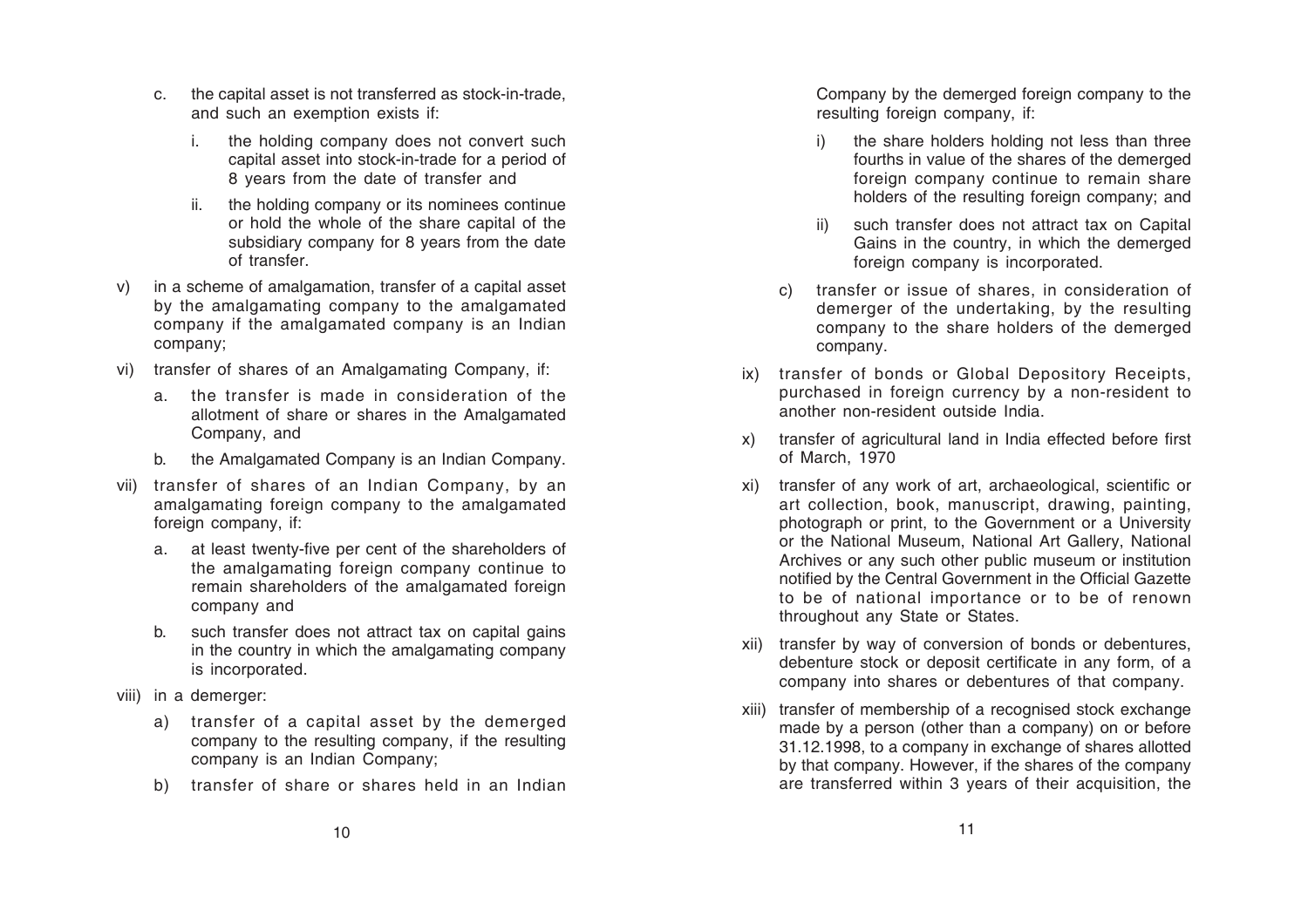gains not charged to tax by treating their acquisition as not transfer would be taxed as capital gains in the year of transfer of the shares.

- xiv) transfer of land of a sick industrial company, made under a scheme prepared and sanctioned under section 18 of the Sick Industrial Companies (Special Provisions) Act, 1985 (1 of 1986) where such sick industrial company is being managed by its workers' co-operative and such transfer is made during the period commencing from the previous year in which the said company has become a sick industrial company under section 17(1) of that Act and ending with the previous year during which the entire net worth of such company becomes equal to or exceeds the accumulated losses.
- xv) Transfer of a capital asset to a company in the course of demutualisation or corporatisation of a recognised stock exchange in India as a result of which an Association of Persons (AOP) or Body of Individuals (BOl) is succeeded by such company, if:
	- a. all the liabilities of the AOP or BOI relating to the business immediately before the succession become the assets and liabilities of the company,
	- b. demutualisation or corporatisation is carried out in accordance with a scheme which is approved by Securities and Exchanges Board of India(SEBI).
- xvi) transfer of a membership right held by a member of a recognized stock exchange in India for acquiring shares and trading or clearing rights in that stock exchange in accordance with a scheme for demutualisation or corporatisation approved by SEBI.
- xvii) Where a firm is succeeded by a company in the business carried on by it as a result of which the firm sells or otherwise transfers any capital asset or intangible asset to the company, if
- a) all the assets and liabilities of the firm relating to the business immediately before the succession become the assets and liabilities of the company,
- b) all the partners of the firm immediately before the succession become the shareholders of the company in the same proportion in which their capital accounts stood in the books of the Firm on the date of succession,
- c) the partners of the firm do not receive any consideration or benefit, directly or indirectly, in any form or manner, other than by way of allotment of shares in the Company and
- d) the aggregate of the shareholding in the company of the partners of the firm is not less than fifty percent of the total voting power in the company and their shareholding continues to be as such for a period of five years from the date of the succession.

If the conditions laid down above are not complied with, then the amount of profits or gains arising from the above transfer would be deemed to be the profits and gains of the successor company for the previous year during which the above conditions are not complied with.

- xviii Where a sole proprietary concern is succeeded by a company in the business carried on by it as a result of which the sole proprietary concern sells or otherwise transfers any capital asset or intangible asset to the company, if:
	- a) all the assets and liabilities of the sole proprietary concern relating to the business immediately before the succession become the assets and liabilities of the company,
	- b) the shareholding of the sole proprietor in the company is not less than fifty percent of the total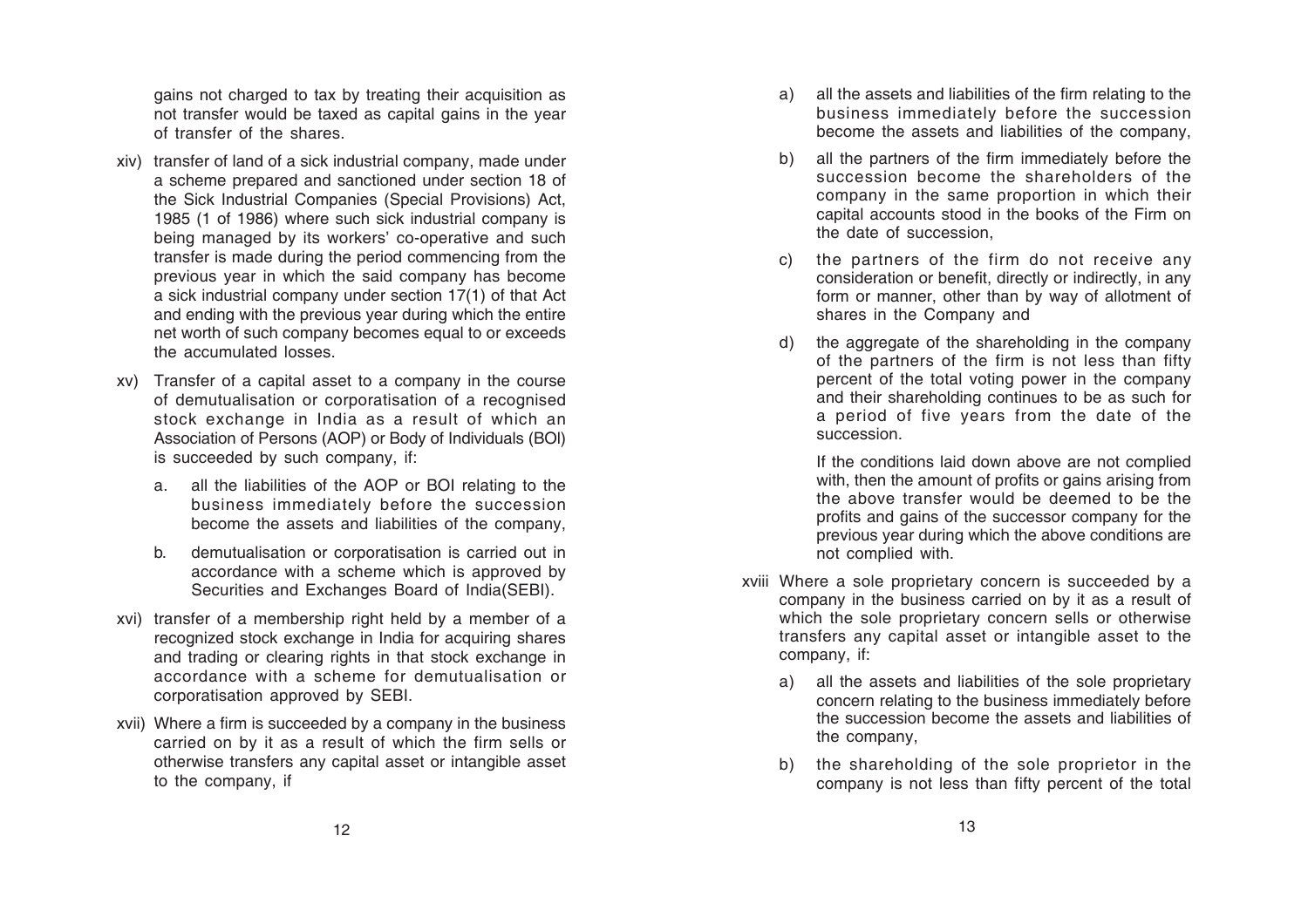voting power in the company and his shareholding continues to so remain as such for a period of five years from the date of the succession and

c) the sole proprietor does not receive any consideration or benefit, directly or indirectly, in any form or manner, other than by way of allotment of shares in the company

If the conditions laid down above are not complied with, then the amount of profits or gains arising from the above transfer would be deemed to be the profits and gains of the successor company for the previous year during which the above conditions are not complied with.

- xix) transfer in a scheme of lending of any securities under an arrangement subject to the guidelines of Securities and Exchange Board of India (SEBI) or Reserve Bank of India (RBI).
- xx) Any transfer, in the scheme of amalgamation of a banking company with a banking institution sanctioned and brought into force by the Central Govt. under the Banking Regulation Act, 1949, of a capital asset by the Banking Company to the Banking Institution.
- xxi) Any transfer in a business reorganization, of a capital asset by the predecessor, cooperative bank to the successor cooperative bank.
- xxii) Any transfer by a share holder in a business reorganization, of a capital asset being a share or share(s) held by him in the predecessor cooperative bank if the transfer is made in consideration of the allotment to him of any share or share(s) in the successor cooperative bank.
- xxiii) Any transfer by way of conversion of bonds or Global Depository Receipts purchased in foreign currency into shares or debentures of any company.
- xxiv) Any transfer of a capital asset in a transaction of reverse mortgage under a scheme made & notified by the Central Government.
- xxv) Any transfer of a capital asset or intangible asset by a private company or unlisted public company (hereafter in this clause referred to as the company) to a limited liability partnership or any transfer of a share or shares held in the company by a shareholder as a result of conversion of the company into a limited liability partnership in accordance with the provisions of Section 56 or Section 57 of the Limited Liability Partnership Act, 2008 (6 of 2009).

## **Profits or Gains**

The incidence of tax on Capital Gains depends upon the length for which the capital asset transferred was held before the transfer. Ordinarily a capital asset held for 36 months or less is called a 'short-term capital asset' and the capital asset held for more than 36 months is called 'long-term capital asset'. However, shares of a Company, the units of Unit Trust of India or any specified Mutual Fund or any security listed in any recognised Stock Exchange are to be considered as short term capital assets if held for twelve months or less and long term capital assets if held for more than twelve months.

Transfer of a short term capital asset gives rise to 'Short Term Capital Gains' (STCG) and transfer of a long term capital asset gives rise to 'Long Term Capital Gains' (LTCG). Identifying gains as STCG and LTCG is a very important step in computing the income under the head Capital Gains as method of computation of gains and tax payable on the gains and treatment of losses is different for STCG and LTCG.

# **Short Term Capital Gains (STCG)**

Short Term Capital Gains is computed as below:

STCG <sup>=</sup> Full value of consideration - (Cost of acquisition + cost of improvement + cost of transfer)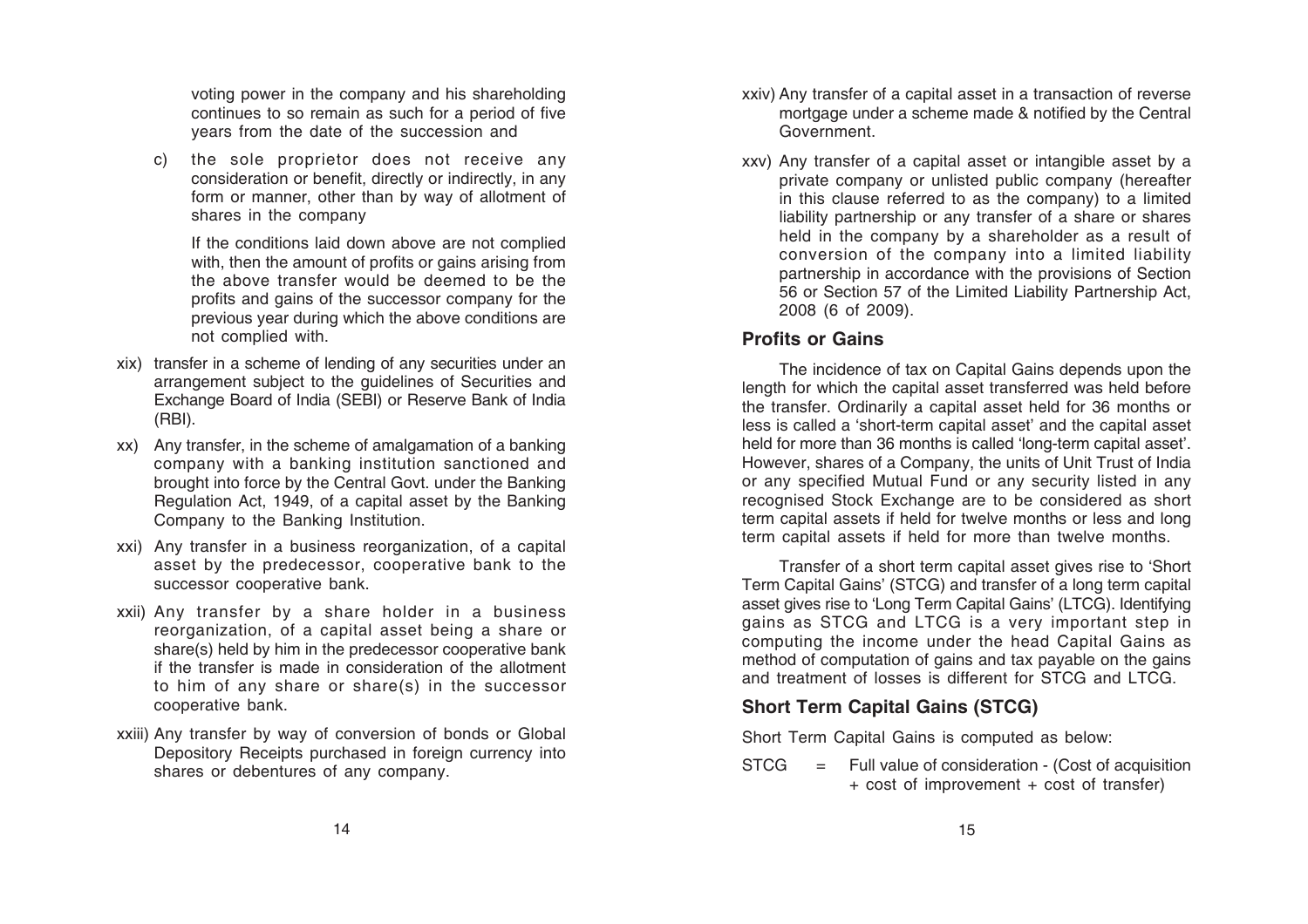The STCG as arrived above, is taken as income under the head Capital Gains and the total income and tax liability is worked out as given in the Chapter - I. If it is a loss, it is treated as explained in Chapter - V.

## **Long Term Capital Gains (LTCG))**

Long Term Capital Gains is computed as below :

 $LTCG =$  Full value of consideration received or accruing - (indexed cost of acquisition + indexed cost of improvement + cost of transfer)

Where, Indexed cost of acquisition  $=$ 

Cost of acquisition X

 CII of year of transfer CII of year of acquisition

Indexed cost of improvement  $=$ 

CII of year of transfer

Cost of improvement **X** 

CII of year of improvement

CII = Cost Inflation Index (Please see *Annexure 'B')*

The LTCG computed as above is taken as income under the head Capital Gains for the purposes of determining the total income in the manner described in Chapter I, subject to the following:

- z Deduction under Chapter *VIA* should not be given from LTCG.
- zTax liability on LTCG to be taken at 20%.
- $\bullet$  If total income other than LTCG is less than zero slab, LTCG over the zero slab only attracts tax at 20%.

 If LTCG as calculated above is a loss, it is treated as explained in Chapter - V.

The following example illustrates the difference between STCG and LTCG.

'X' a resident individual sells a residential house on 12.4.09 for Rs.25,00,000/-. The house was purchased by him on 5.7.2006 for Rs.5,00,000/- and he had spent Rs.1,00,000/ on improvement during May 2005. During the previous year 2009- 2010 his income under all other heads (other than capital gains) was NIL

Since 'X' has held the capital asset for less than 36 months, (5.7.2006 to 12.4.2009) it is a short term capital asset for him and its transfer gives rise to short term capital gains.

| STCG on sale of house                                      | $=$ $-$ | 25,00,000 - 5,00,000 -<br>1,00,000 |
|------------------------------------------------------------|---------|------------------------------------|
|                                                            | $=$ $-$ | 19,00,000                          |
| Income under "Capital Gains" $=$ 19,00,000                 |         |                                    |
| Income under the heads other $=$ Nil<br>than Capital Gains |         |                                    |
| Income under "Capital Gains" $=$ 19,00,000                 |         |                                    |
| Gross Total Income                                         | $=$ $-$ | 19.00.000                          |
| <b>Total Income</b>                                        | $=$     | 19.00.000                          |
| Tax on total income                                        | $=$ $-$ | 5,19,000                           |

In case 'X' sells the same house on 12.3.2010 for the same consideration, the residential house becomes a long term capital asset as the period of holding would be more than 36 months (5.7.2006 to 12.3.2010) and its transfer gives rise to long term capital gains.

Sale consideration  $= 25,00,000$ 

Indexed cost of acquisition: 5,00,000 x *551/480* = 5,73,958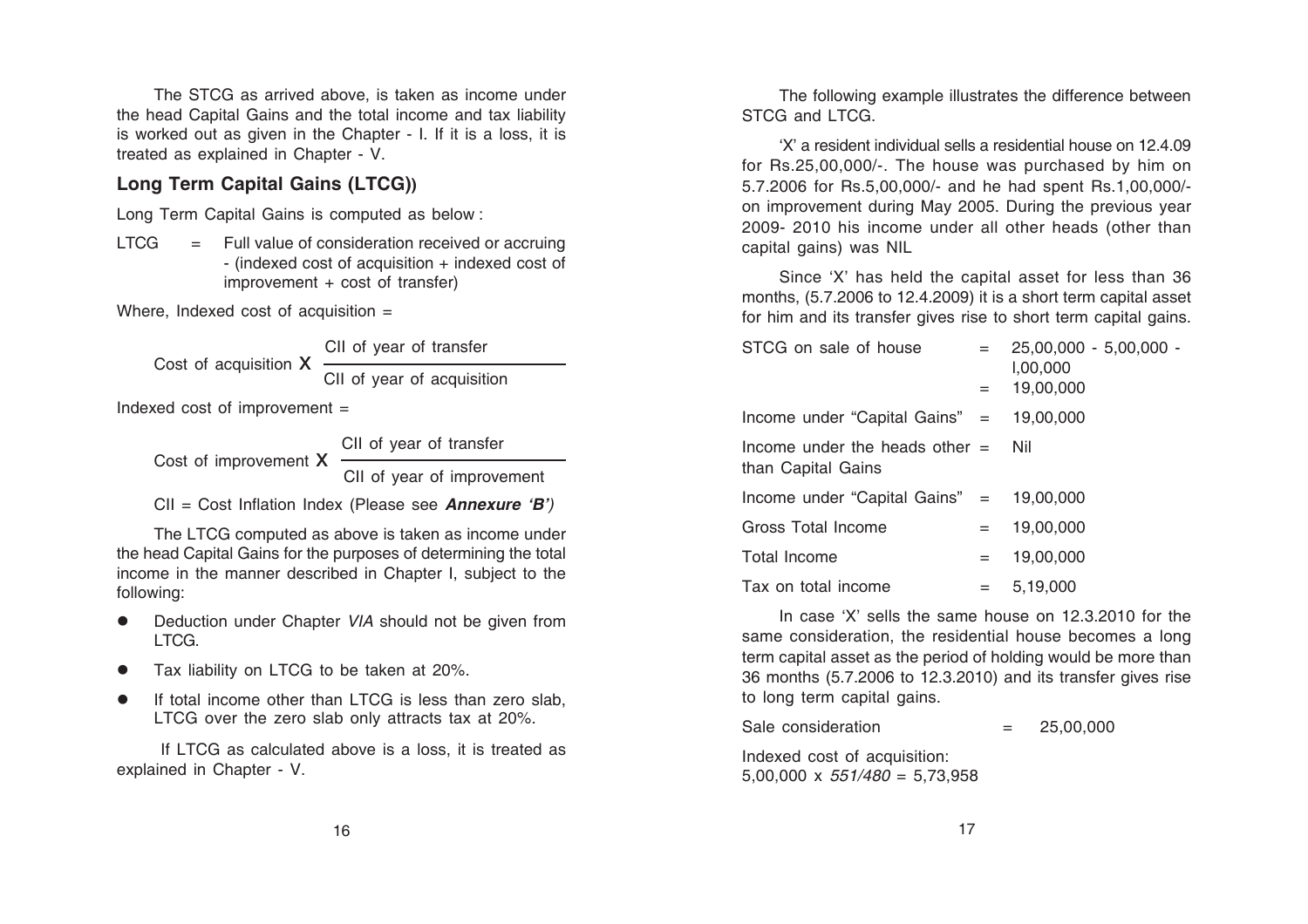| Indexed cost of improvement:<br>$1,00,000 \times 551/497 = 1,10,865$ |  | 6,84,823            |  |  |  |
|----------------------------------------------------------------------|--|---------------------|--|--|--|
| Income under the head<br>"Capital Gains"                             |  | $= 18,15,177$       |  |  |  |
| Income under the head other<br>than capital gains                    |  | $=$ Nil             |  |  |  |
| Income under "Capital Gains"                                         |  | $= 18,15,177$       |  |  |  |
| Gross total income                                                   |  | $= 18,15,177$       |  |  |  |
| TOTAL INCOME (rounded off)                                           |  | $= 18,15,180$       |  |  |  |
| Tax thereon:                                                         |  |                     |  |  |  |
| Tax on income other than $LTCG =$                                    |  | Nil                 |  |  |  |
| Tax on LTCG @ 20% of<br>$(18, 15, 180 - 1, 10, 000)$                 |  | 3,43,036<br>$=$ $-$ |  |  |  |
| *minimum slab for that assessment year                               |  |                     |  |  |  |
| Total tax pavable                                                    |  | 3.43.036            |  |  |  |

For more examples of Computation please see Annexure 'C'.

## **Full Value of Consideration**

This is the amount for which a capital asset is *transferred.* It may be in money or money's worth or a combination of both.

Where the transfer is by way of exchange of one asset for another, Fair Market Value of the asset received is the Full Value of Consideration. Where the consideration for the transfer is partly in cash and partly in kind, Fair Marker Value of the kind portion and cash consideration together constitute Full Value of Consideration.

Where the capital asset transferred is land or buildings or both, if the full value of consideration received or accruing is less than the value adopted or assessed by Stamp Valuation Authority the value adopted by such authority would be taken as the full value of consideration.

If an assessee does not dispute such valuation by the Stamp Valuation Authority, but claims before the assessing officer that it is more than Fair Market Value, assessing officer may refer the case to the valuation officer. If the Fair Market Value (FMV) given by the valuation officer is less than the value for stamp duty purpose, the FMV would be taken as the full value of consideration. If FMV is more than the value for stamp duty purpose, the value for stamp duty purpose would be taken as the full value of consideration.

Where shares, debentures or warrants allotted by a company to its employees under Employees' Stock Option Plan or Scheme are transferred under a gift or an irrevocable trust, the market value on the date of transfer would be the full value of consideration.

## **Cost of Acquisition**

Cost of acquisition of an asset is the sum total of amount spent for acquiring the asset.

Where the asset was purchased, the cost of acquisition is the price paid. Where the asset was acquired by way of exchange for another asset, the cost of acquisition is the Fair Market Value of that other asset as on the date of exchange.

Any expenditure incurred in connection with such purchase, exchange or other transaction eg. brokerage paid, registration charges and legal expenses etc.., also forms part of cost of acquisition.

If advance is received against agreement to transfer a particular asset and it is retained by the tax payer or forfeited for other party's failure to complete the transaction, such advance is to be deducted from the cost of acquisition.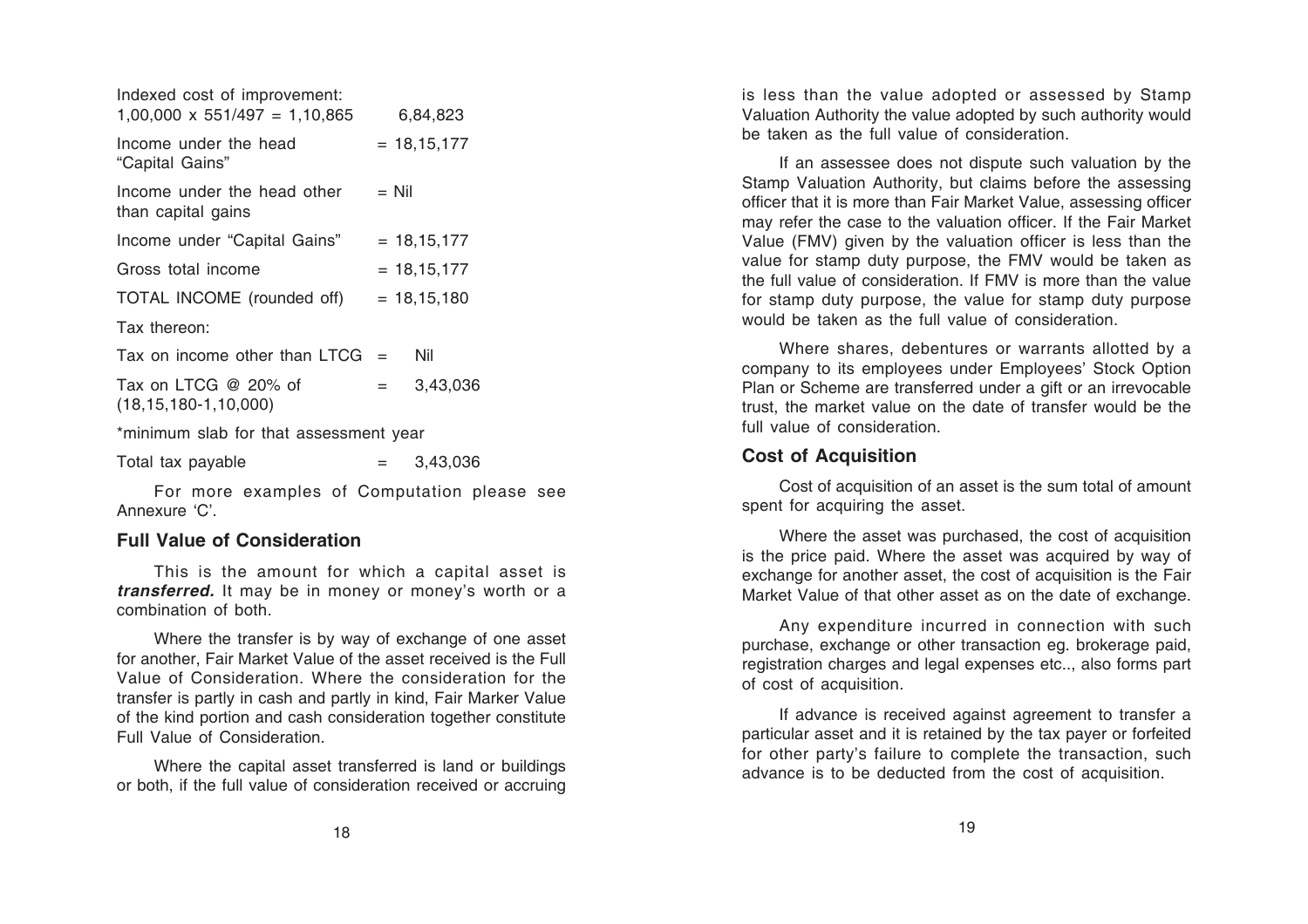## **Cost of Acquisition with Reference to Certain Modes of Acquisition**

- 1. Where the capital asset became the property of the assessee:
	- a) on any distribution of assets on the total or partial partition of a Hindu undivided family;
	- b) under a gift or will;
	- c) by succession, inheritance or devolution;
	- d) on any distribution of assets on the dissolution of a firm, body of individuals, or other association of persons, where such dissolution had taken place at any time before 01.04.1987;
	- e) on any distribution of assets on the liquidation of a company;
	- f) under a transfer to a revocable or an irrevocable trust;
	- g) by transfer from its holding company or subsidiary company;
	- h) by transfer in a scheme of amalgamation;
	- i) by an individual member of a Hindu Undivided Family giving his separate property to the assessee HUF anytime after 31.12.1969,

The cost of acquisition of the asset shall be the cost for which the previous owner of the property acquired it, as increased by the cost of any improvement of the asset incurred or borne by the previous owner or the assessee, as the case may be, till the date of acquisition of the asset by the assessee.

If the previous owner had also acquired the capital asset by any of the modes above, then the cost to that previous

owner who had acquired it by mode of acquisition other than the above, should be taken as cost of acquisition.

- 2. Where shares in an amalgamated Indian company became the property of the assessee in a scheme of amalgamation the cost of acquisition of the shares of the amalgamated company shall be the cost of acquisition of the shares in the amalgamating company.
- 3. Where a share or debenture in a company, became the property of the assessee on conversion of bonds or debentures the cost of acquisition of the asset shall be the part of the cost of debenture, debenture stock or deposit certificates in relation to which such asset is acquired by the assessee.
- 4. Where shares, debentures or warrants are acquired by the assessee under Employee Stock Option Plan or Scheme and they are taken as perquisites u/s 17(2) the Cost of Acquisition would be the valuation done u/s17(2).
- 5. Cost of Acquisition of shares in the Resulting Company, in a demerger.



The cost of acquisition of the original shares held by the share holder in the demerged company will be reduced by the above amount.

6. Where Capital Gains is not levied on a transfer of capital asset between a Subsidiary Company and a Holding Company or vice-versa but the conditions laid down are violated subsequently and Capital Gains is to be levied, the cost of acquisition to the transferee company would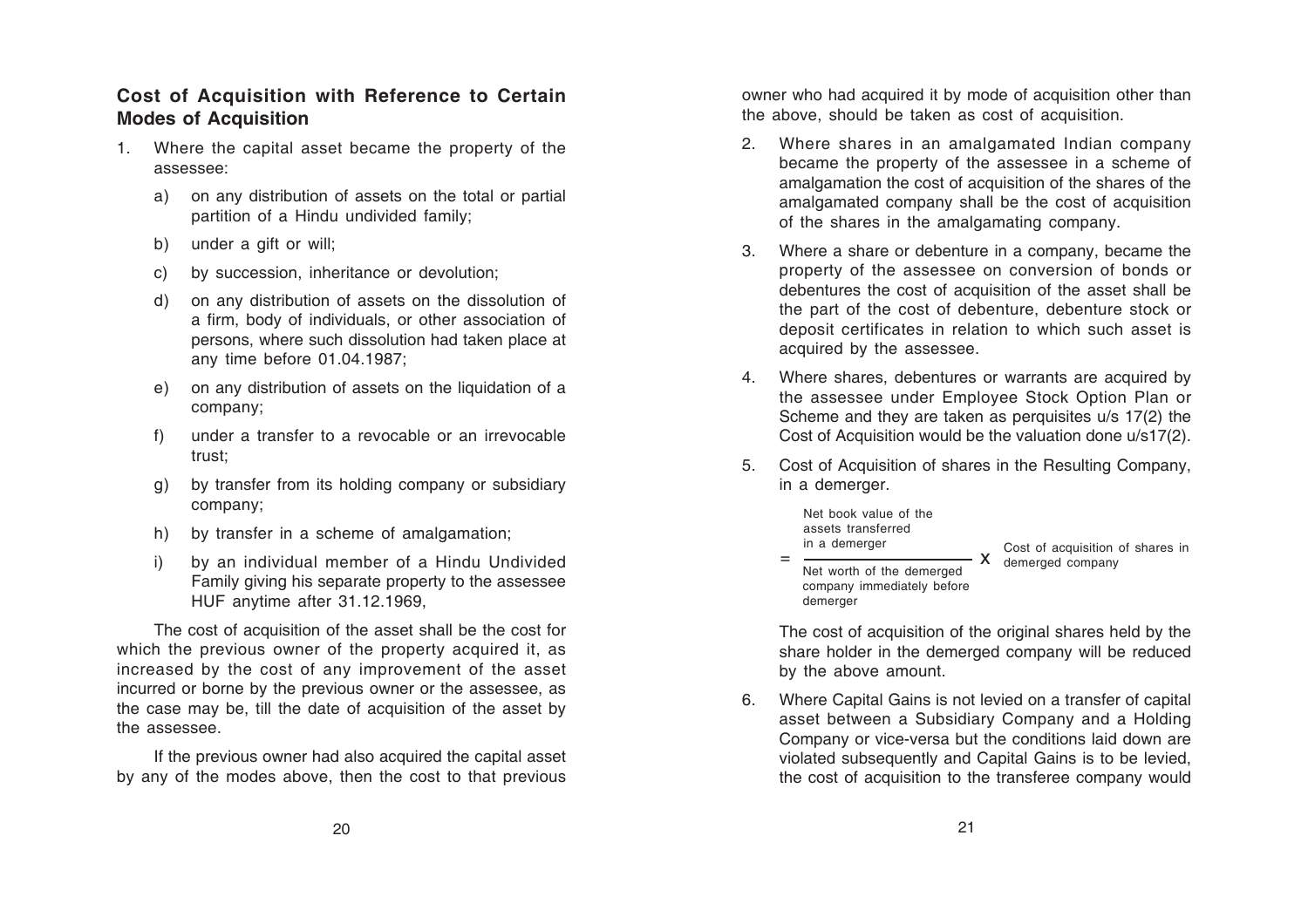be the cost for which such asset was acquired by it.

- 7. Where the capital asset is goodwill of a business or a Trade Mark or Brand Name associated with a business, right to manufacture, produce or process any article or thing, right to carry on any business, tenancy rights, stage carriage permits or loom hours, the cost of acquisition is the purchase price paid by the assessee and in case no such purchase price is paid it is nil.
- 8. Where the cost for which the previous owner acquired the property cannot be ascertained, the cost of acquisition to the previous owner means the Fair Market Value on the date on which the capital asset became the property of the previous owner.
- 9. Where the capital asset became the property of the assessee on the distribution of the capital assets of a company on its liquidation cost of acquisition of such asset is the Fair Market Value of the asset on the date of distribution.
- 10. Where share or a stock of a company became the property of the assessee on:
	- a) the consolidation and division of all or any of the share capital of the company into shares of larger amount than its existing shares;
	- b) the conversion of any shares of the company into stock;
	- c) the re-conversion of any stock of the company into shares;
	- d) the sub-division of any of the shares of the company into shares of smaller amount; or
	- e) the conversion of one kind of shares of the company into another kind.

Cost of acquisition of the share or stock is as calculated from the cost of acquisition of the shares or stock from which it is derived.

- 11. The cost of acquisition of rights shares is the amount which is paid by the subscriber to get them. In case a subscriber purchases the right shares on renunciation by an existing share holder, the cost of acquisition would include the amount paid by him to the person who has renounced the rights in his favour and also the amount which he pays to the company for subscribing to the shares. The person who has renounced the rights is liable for capital gains on the rights renounced by him and the cost of acquisition of such rights renounced is nil.
- 12. The cost of acquisition of bonus shares is nil.
- 13. Where equity share(s) are allotted to a share holder of a recognised stock exchange in India under a scheme of demutualisation or corporotisation approved by SEBI, the cost of acquisition of the original membership of the exchange is the cost of acquisition of the equity share(s). The cost of acquisition of trading or clearing rights acquired under such scheme of demutualisation or corporatisation is nil.
- 14. Where any other capital asset has become the property of the assessee before 1st day of April, 1981, the cost of acquisition of the asset to the assessee or the previous owner (depending upon the mode of acquisition) or the fair market value of the asset on 1.4.1981, at the option of the assessee would be its cost of acquisition.
- 15. Where the capital gain arises from the transfer of specified security or sweat equity shares, the cost of acquisition of such security or shares shall be the fair market value which has been taken into account while computing the value of the respective fringe benefit.
- 16. Where the capital asset, being a share or debenture of a company, became the property of the assessee in consideration of transfer of bonds or debentures or Global Depository Reciepts purchased in foreign currency, the cost of aquisition shall be deemed to be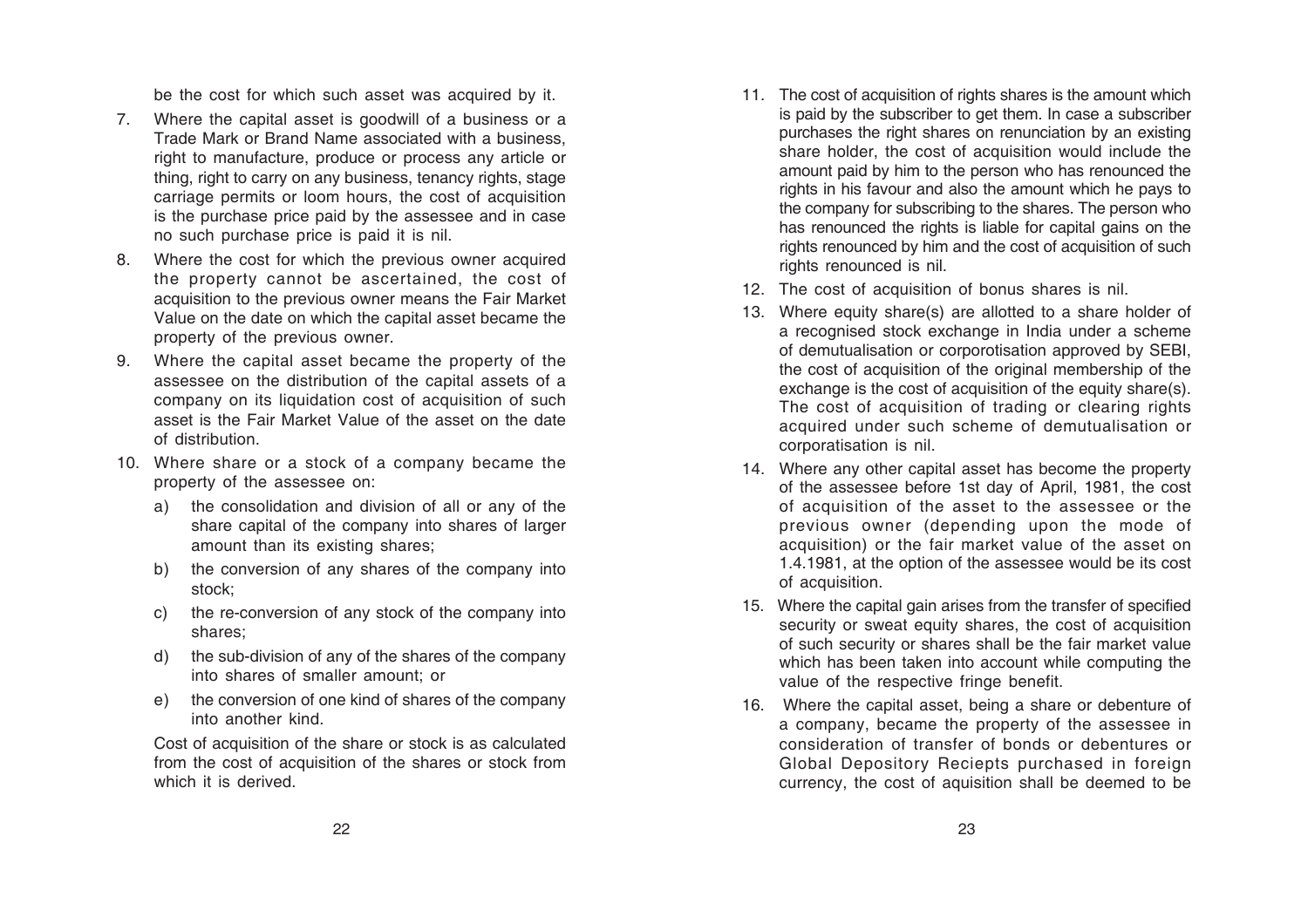that part of the cost of debentures or bond or deposit certificate in relation to which such asset is acqauired by the assessee.

## **Cost of Improvement**

The cost of improvement means all expenditure of a capital nature incurred in making additions or alterations to the capital asset. However, any expenditure which is deductible in computing the income under the heads Income from House Property, Profits and Gains from Business or Profession or Income from Other Sources (Interest on Securities) would not be taken as cost of improvement.

Cost of improvement for Goodwill of a business, right to manufacture, produce or process any article or thing or right to carry on any business is NIL.

# **Cost of Transfer**

This may include brokerage paid for arranging the deal. legal expenses incurred for preparing conveyance and other documents, cost of inserting advertisements in newspapers for sale of the asset and commission paid to auctioneer, etc. However, it is necessary that the expenditure should have been incurred wholly and exclusively in connection with the transfer. An expenditure incurred primarily for some other purpose but which has helped in effecting the transfer does not qualify for deduction.

Besides an expenditure which is eligible for deduction in computing income under any other head of income, cannot be claimed as deduction in computing capital gains. For example, salary of an employee of a business cannot be deducted in computing capital gains though the employee may have helped in facilitating transfer of the capital asset.

It may be mentioned here that no deduction on account of payment of securities transaction tax on purchase/sale of securities is allowable.

# **Period of Holding**

Normally the period is counted from the date of acquisition to the date of transfer. However, it has the following exceptions.

- i) in the case of a share held in a company on liquidation the period subsequent to the date on which the company goes into liquidation would not be considered.
- where the cost of acquisition is to be taken as the cost to the previous owner, the period of holding by the previous owner should also be considered.
- iii) where the capital asset is the shares of an amalgamated company acquired in lieu of the shares of the amalgamating company, the period of holding of the shares of the amalgamating company should also be considered.
- iv) where the capital asset is the right to subscribe to a rights offer and it is renounced, the date of offer of the rights should be taken as the date of acquisition.
- v) where the capital asset is "rights" or "bonus" shares or securities the period should be reckoned from the date of allotment of the shares or securities.
- vi) where the capital asset is share(s) in an Indian company which has become the property of the assessee in consideration of a demerger, the period for which the share(s) of the demerged company were held should also be considered.
- vii) where the capital asset is the trading or clearing rights or share(s) in a company allotted pursuant to demutualisation or corporotisation of a recognized stock exchange, the period for which the person was member of the recognized stock exchange in India immediately prior to such demutualisation or corporotisation shall also be included as period- of holding of such trading or clearing rights or share(s).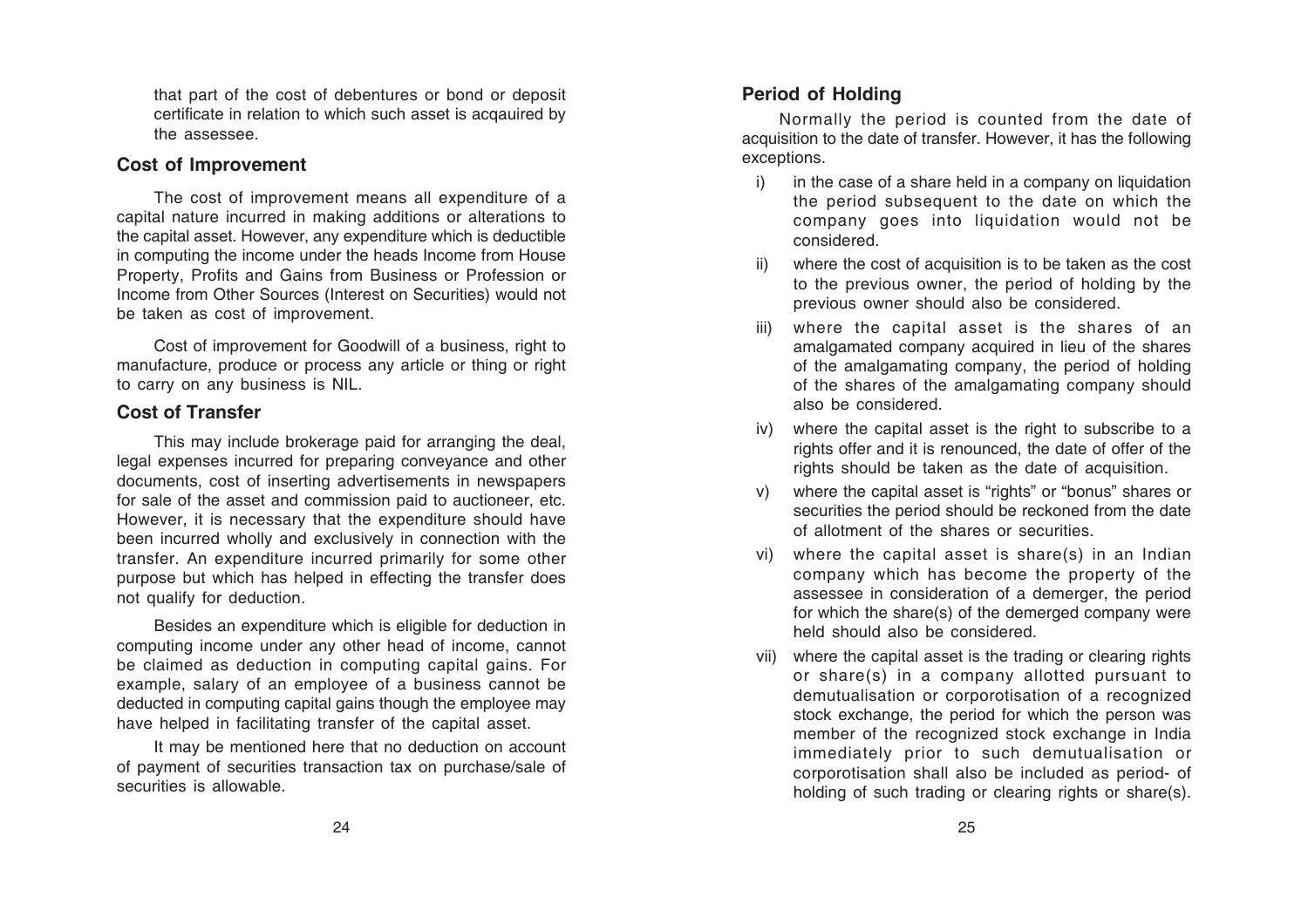# **CHAPTER - III**

# **Deductions From Long Term Capital Gains**

Apart from the differences in mode of computation and tax liability; the LTCG is eligible for certain deductions. These deductions are available in the following circumstances:

- a) The LTCG is arising due to sale of a residential unit and investment is made in a new residential unit;
- b) The LTCG is arising due to sale of an agricultural land and investment is made in a new agricultural land;
- c) LTCG is arising on compulsory acquisition of lands and buildings of an industrial undertaking and investment is made for purchase of land or building to shift or reestablish the industrial undertaking;
- d) LTCG is arising from transfer of machinery or plant or building or land of an industrial undertaking situated in an urban area and an investment is made on machinery or plant or building or land for the purpose of shifting the industrial undertaking to any area other than urban area;
- e) LTCG is arising on sale of asset other than a residential unit and investment is made in a residential unit;
- f) Investment in financial assets;
- g) Investment in equity shares.

### **a) Transfer of a residential house and investment in residential house**

If an individual or HUF having LTCG from transfer of a residential house makes investment to purchase or construct a residential house, the amount invested in the new residential house is allowed as a deduction from the LTCG. The new residential house can be constructed within 3 years from the date of transfer or can be purchased one year before or two years after the date of transfer.

To claim this deduction, the assessee, after taking into consideration the amount that he has already invested for construction or purchase of the new residential house upto the due date of filing of return of income in his case, should deposit the remaining amount which he intends to use for purchasing or constructing the new residential house in a Capital Gains Deposit Account on or before the due date for filing of the return and enclose proof of investment in construction or purchase and proof of making deposit into the capital gains deposit account along with the return of income. Based on this he would be allowed the deduction from the LTCG for that assessment year.

The amount which is deposited in the Capital Gains Deposit Account has to be utilised by him for the purpose of purchase/ construction of the new residential house within two/ three years from the date of transfer, respectively. In case he fails to utilise this amount either wholly or partly for the above purpose within this period the amount remaining unutilised would be taxed as Capital Gains in the year in which the above mentioned period of three years is over.

The cost of the new residential unit purchased/ constructed would be reduced by the deduction allowed from LTCG for a period of 3 years from its date of purchase/ construction.

To illustrate, let us continue with the example in Chapter II. In the case of LTCG the assessee has an option to purchase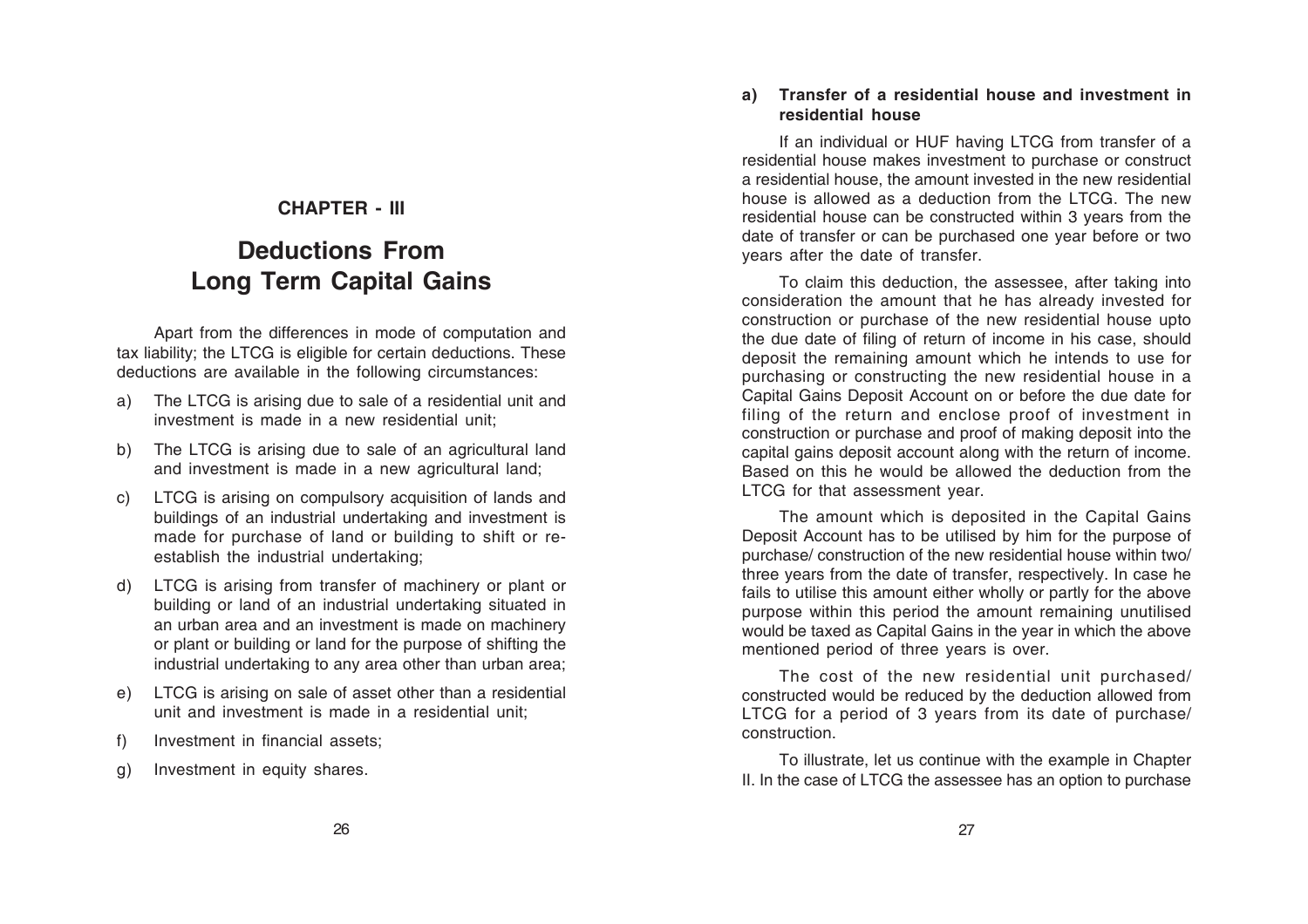house either one year prior or two years after 12.3.2010, or construct a house within 3 years from 12.3.2010.

Considering 31st July 2010 as the due date for filing of return in his case, and that he has invested in construction of a new house Rs. 3,15,177 up to that date, to claim deduction for entire LTCG, he should deposit Rs. 15,00,000/- (Rs. 18,15,777 - Rs. 3,15,177) in a Capital Gains Deposit Account on or before 31st July, 2010. If, out of this amount, he utilises only Rs. 12,00,000/- for constructing the house by 12.3.2014, Rs. 3,00,000/- (15 lakhs - 12 lakhs) would be taxed as Capital Gains for the assessment year 2014-15.

The cost of acquisition of the new house would be treated as nil till 3 years from the date of its completion.

#### **b) Transfer of Agricultural lands**

If LTCG is arising from transfer of land which is being used by the assessee or his parent for agricultural purposes for at least 2 years prior to the date of transfer, then, the assessee can invest in purchasing any other land for being used for the purpose of agriculture within 2 years from the date of transfer of the original agricultural land and the amount invested by him for purchase of a new agricultural land would be allowed as a deduction from the LTCG.

All the conditions and details applicable to sale of residential unit and Investment in residential unit are applicable in this case also with suitable modifications for the relevant dates or periods.

#### **c) Compulsory Acquisition of Land and Buildings of Industrial Undertakings**

This deduction is available to all categories of tax payers. The conditions for claiming this deduction are as under:

i) the asset transferred is land or building or any right in land or building which formed part of an industrial undertaking belonging to the tax payer.

- ii) asset in question is transferred by way of compulsory acquisition under any law.
- iii) the asset in question was used for the purpose of business of such undertaking at least for two years immediately before the date of compulsory acquisition.

The deduction is available if within 3 years of the date of compulsory acquisition, the taxpayer, for the purposes of shifting or re-establishing the old industrial undertaking or setting up a new industrial undertaking;

- (a) purchases any other land, building or any right in any other land or building, or
- (b) constructs any other building.

Deduction from the LTCG is given to the extent of above investment.

If the new asset is not acquired by the due date for furnishing the return of income for the relevant assessment year the unutilised amount of capital gains must be deposited in a Capital Gains Deposit Account. In case the deposited amount is not utilized fully or partially for the above purpose within three years from the date of compulsory acquisition, the unutilized portion would be taxed as Capital Gains in the previous year in which the period of three years expires.

The cost of acquisition of the new asset would be reduced by the deduction allowed from LTCG if transferred within a period of 3 years from its date of acquisition.

#### **d) Transfer of fixed assets of an industrial undertaking effected to shift it from urban area**

The deduction is available to all categories of tax payers. The conditions for claiming the deduction are as under:

(i) the transfer is effected in the course of or in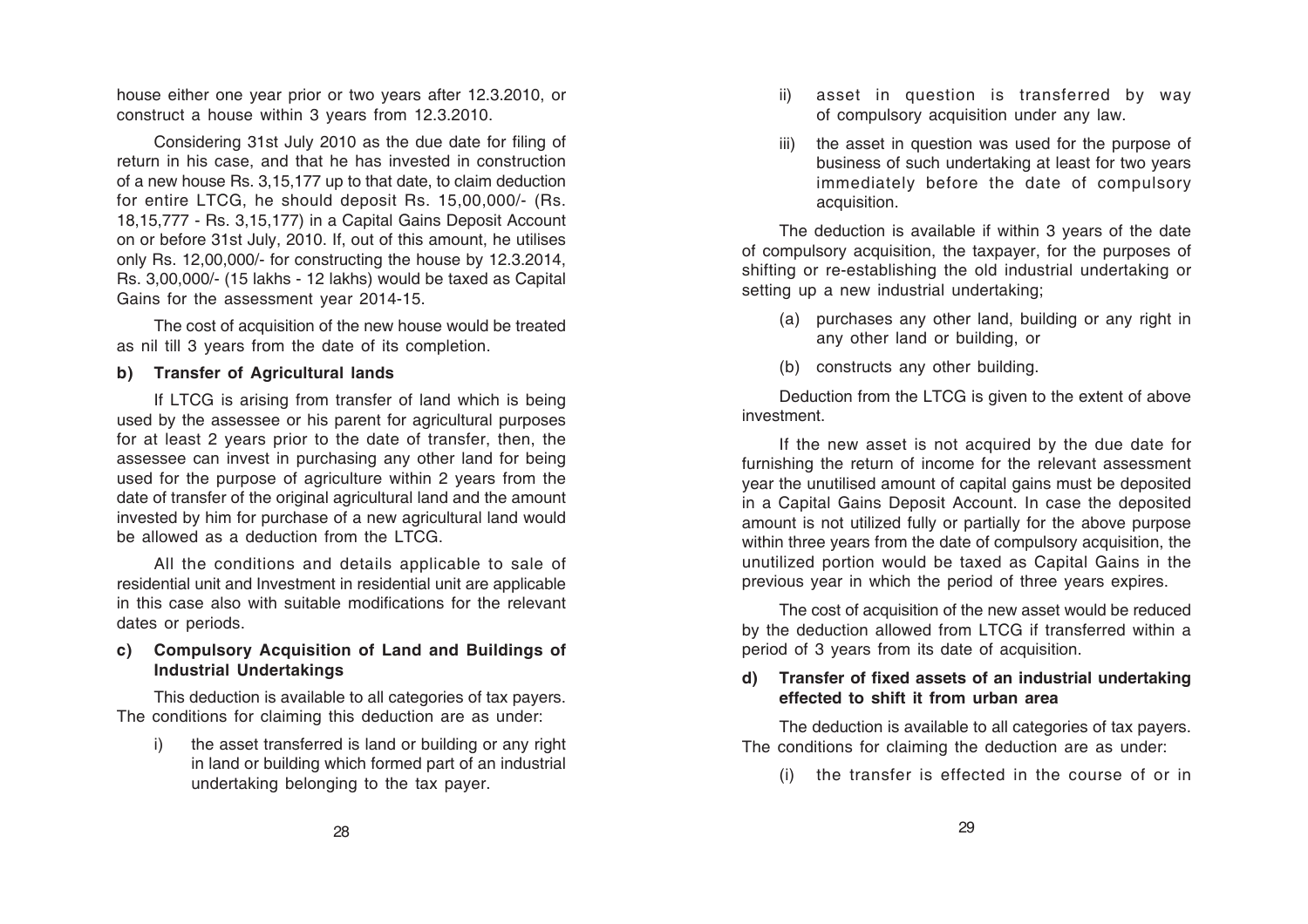consequence of shifting the undertaking from an urban area to any area other than an urban area;

- (ii) asset transferred is machinery, plant, building, land or any right in building or land used for the business of industrial undertaking in an urban area;
- (iii) the capital gain is utilised within one year before or 3 years after the date of transfer (a) for purchasing new machinery or plant or building or land for tax payer's business in that new area; or (b) shifting of the old undertaking and its establishment to the new area; or (c) incurring of expenditure on such other purposes as specified in the scheme notified for the purpose.

Deduction from LTCG is given to the extent of the outlay for aforesaid asset and activities.

The unutilised amount of capital gain as on the date on which return of income for the relevant Assessment Year is due must be deposited in a Capital Gains Deposit account. In case the deposited amount is not utilized fully or partially for the above purposes within three years from the date of transfer of original asset, the unutilized portion would be taxed as Capital Gains in the previous year in which the period of three years expires.

The cost of acquisition of the new asset would be reduced by the deduction allowed from LTCG within a period of 3 years from its date of acquisition.

### **e) Investment into a residential house**

If an individual or a HUF having LTCG arising out of sale of capital asset other than a residential house invests in the purchase or construction of a residential house, then, he/it is eligible for a deduction of

Amount invested

 $-X$  LTCG net consideration

where net consideration  $=$  full value of consideration  $=$  cost of transfer.

The time available for investment and the method to be followed for investment after the due date for filing of return of income are the same as mentioned in the scheme in (a) above.

In this case, however, cost of the new asset is not changed. But the assessee should not own more than one residential house other than the residential house in which he has invested as on the date of transfer and also, he should not purchase / construct any other residential house for a period of 1/3 years, respectively, from the date of transfer. In case he owns more than one residential house as on the date of transfer he is not eligible for this deduction. In case he purchases/constructs a house within 2/3 years from the date of transfer after getting this deduction, the amount allowed as deduction would be taxed as capital gains in the year of such purchase/construction.

If the new asset is transferred within 3 years of its purchase or construction the deduction given earlier from LTCG would be charged as LTCG in the year of such transfer.

#### **f) Investment in financial assets**

If an assessee having LTCG invests in any of the following the amount invested is eligible for deduction up to a maximum of the LTCG.

a) bonds redeemable after three years issued on or after 1.4.2000 by National Bank for Agricultural and Rural Development (NABARD) or by National Highway Authority of India (NHAI).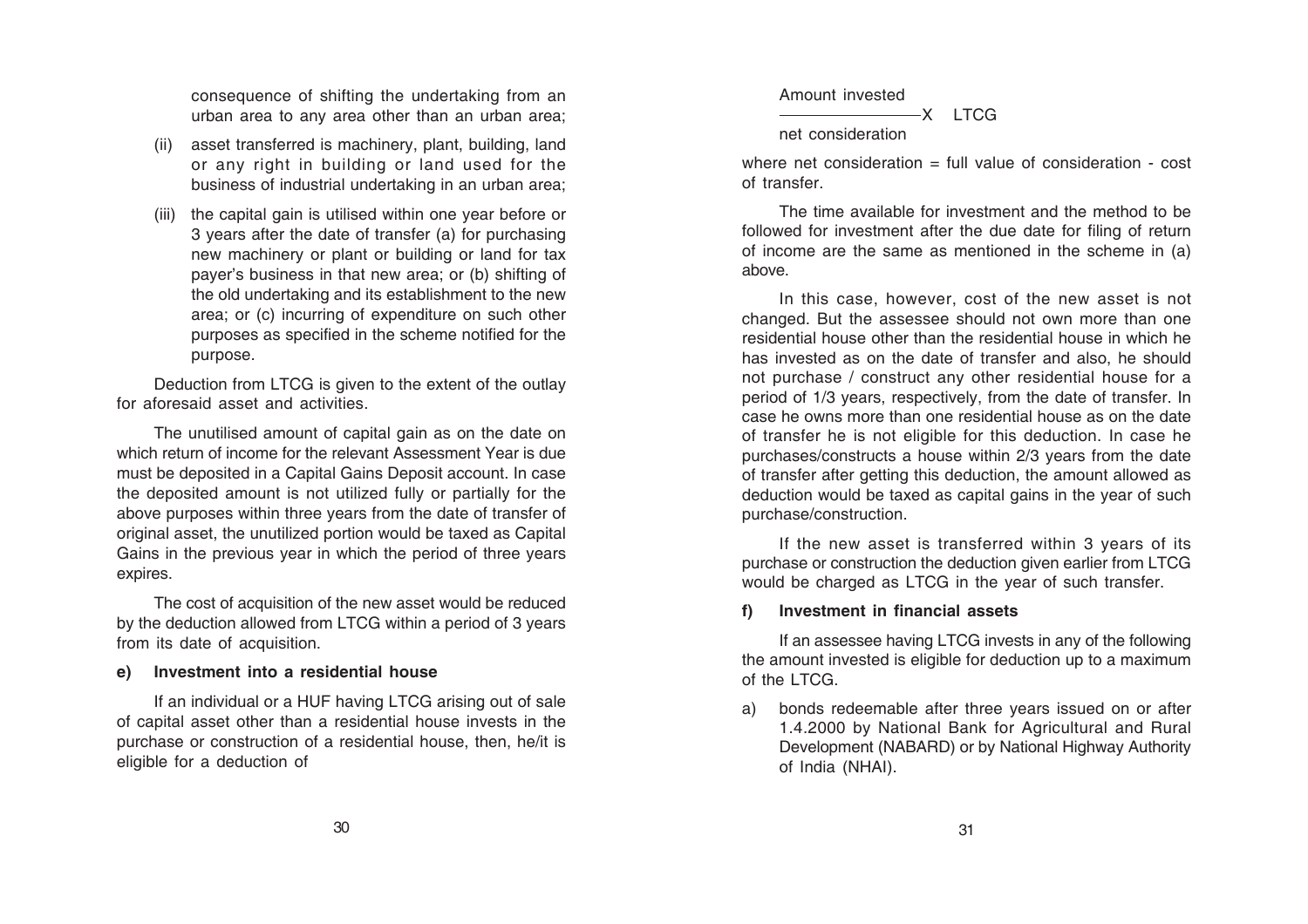- b) bonds redeemable after three years issued on or after 1.4.2001 by Rural Electrification Corporation Limited (RECL).
- c) bonds redeemable after 3 years issued on or after 1.4.2002 by National Housing Bank or Small Industries Development Bank of India.

The investment is to be made within six months from the date of transfer of the original capital asset. The bonds should not be transferred or converted into money for a period of three years from the date of acquisition. In case the bonds are transferred within 3 years from the date of their acquisition, the deduction allowed for investment earlier would be taxed in the year of such transfer as capital gains. For this purpose it would be considered as transfer even if the assessee takes any loan or advance on the security of the specified securities. For the investment in the bonds rebate u/s 88, deduction u/s 80C will not be available.

For the assessment year 2007-08, the benefit of the above tax exemption shall be restricted to investment of those bonds, which are redeemable after 3 years and are issued by the National Highways Authority of India and the Rural Electrification Corporation Ltd. only.

The Finance Act, 2008 has laid a ceiling of Rs. 50 lakhs on the maximum investment that can be made under this section w.e.f. 1.4.2008.

#### **g) Investment in equity shares**

If an assessee has LTCG from transfer of listed securities (securities as defined in Securities Contracts (Regulation) Act and listed in any recognized Stock Exchange in India) or units of a mutual fund specified under Sec. 10(23D) or Unit Trust of India and invests in acquiring equity shares satisfying the following conditions, the amount invested is eligible for deduction up to a maximum of the LTCG.

- a) the issue is made by a public company formed and registered in India.
- b) the shares forming part of the issue are offered for subscription to the public.

The investment has to be made within six months from the date of the transfer of the listed security or unit.

The equity shares should not be sold or otherwise transferred within a period of one year from the date of their acquisition. In case they are transferred within one year the deduction allowed in investment would be taxed in the year of such transfer as LTCG.

For the investment in the equity shares rebate u/s 88, deduction u/s 80C will not be available.

It may be noted that no such deduction shall be available from assessment year 2007-08 onwards.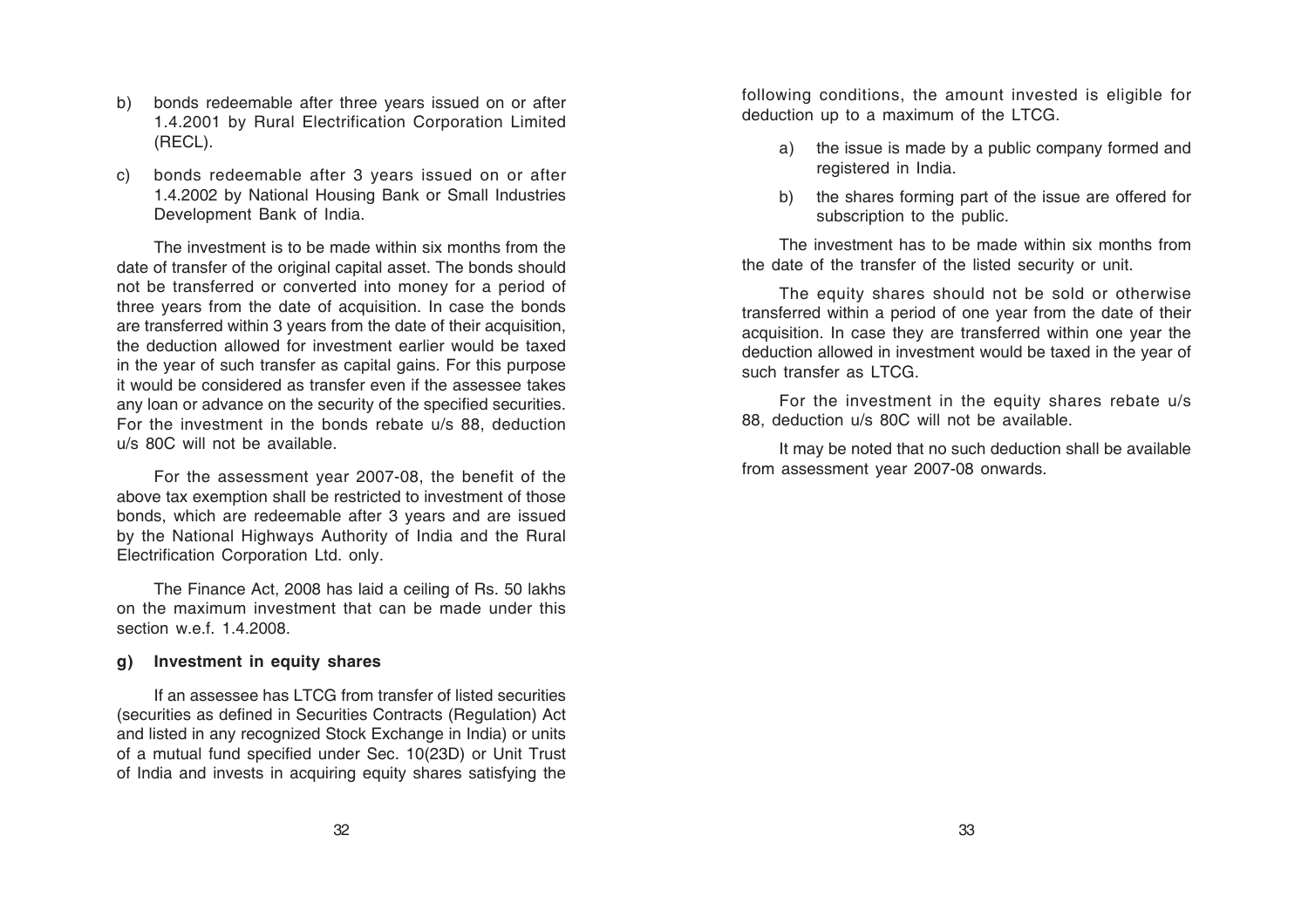## **CHAPTER - IV**

# **Computing Capital Gains in Exceptional Cases**

In the preceding chapter, the general rules of computing taxable capital gains were considered. There are, however, certain situations requiring special treatment. Rules dealing with such situations are considered in this Chapter.

## **Transfer of equity shares/units of an equity oriented fund**

In the case of short term capital gains arising from transfer of equity shares in a company or units of an equity oriented fund, the tax payable by the assessee shall be @10% on such short term capital gains provided that such a transaction is chargeable to securities transactions tax. As per the Finance Act 2008, this rate would be 15% w.e.f. 1-4-2009. Similarly rate of tax on long term capital gain on transfer of listed securities or units is limited to 10% without allowing the benefit of indexation. As mentioned earlier in the booklet, in case of long term capital gain arising from transactions other than the above the amount of income tax leviable shall be @20% on such long term capital gains after availing the benefits of indexation.

#### **Insurance received**

If any person receives any money or other assets under an insurance from an insurer on account of damage to or destruction of any capital asset as a result of :

- i) flood, typhoon, hurricane, cyclone, earthquake or other convulsion of nature or
- ii) riot or civil disturbance or
- iii) accidental fire or explosion or
- iv) action by an enemy or action taken in combating an enemy (whether with or without a declaration of war)

then, the value of money and/ or the fair market value of assets received would be treated as full value of consideration and income under Capital Gains is calculated accordingly, for the previous year in which such money and/ or other asset was received.

# **Conversion of a Capital Asset into Stock-in-trade**

Conversion of a Capital Asset into Stock-in-trade is considered a transfer and leads to capital gains. In such cases, the fair market value of the asset on the date of such conversion is to be taken as the full value of consideration arising out of the transfer.

# **Transfer of Capital assets by a partner to a firm or by a member to Association of Persons, etc.**

Though under the general law, firm does not have a distinct legal identity apart from its partners, under the Incometax Act, transfer of a capital asset by the partner to a firm or by a Member of Association of Persons to the Association of Persons (AOP) by way of capital contribution or otherwise is chargeable to tax as capital gains of the previous year in which such transfer takes place. The amount recorded as the value of the capital asset in the books of account of the firm, AOP or Body of Individuals (BOl) will be deemed to be the full value of the consideration.

Similar is the position when a capital asset is transferred to the partner or member by way of distribution of capital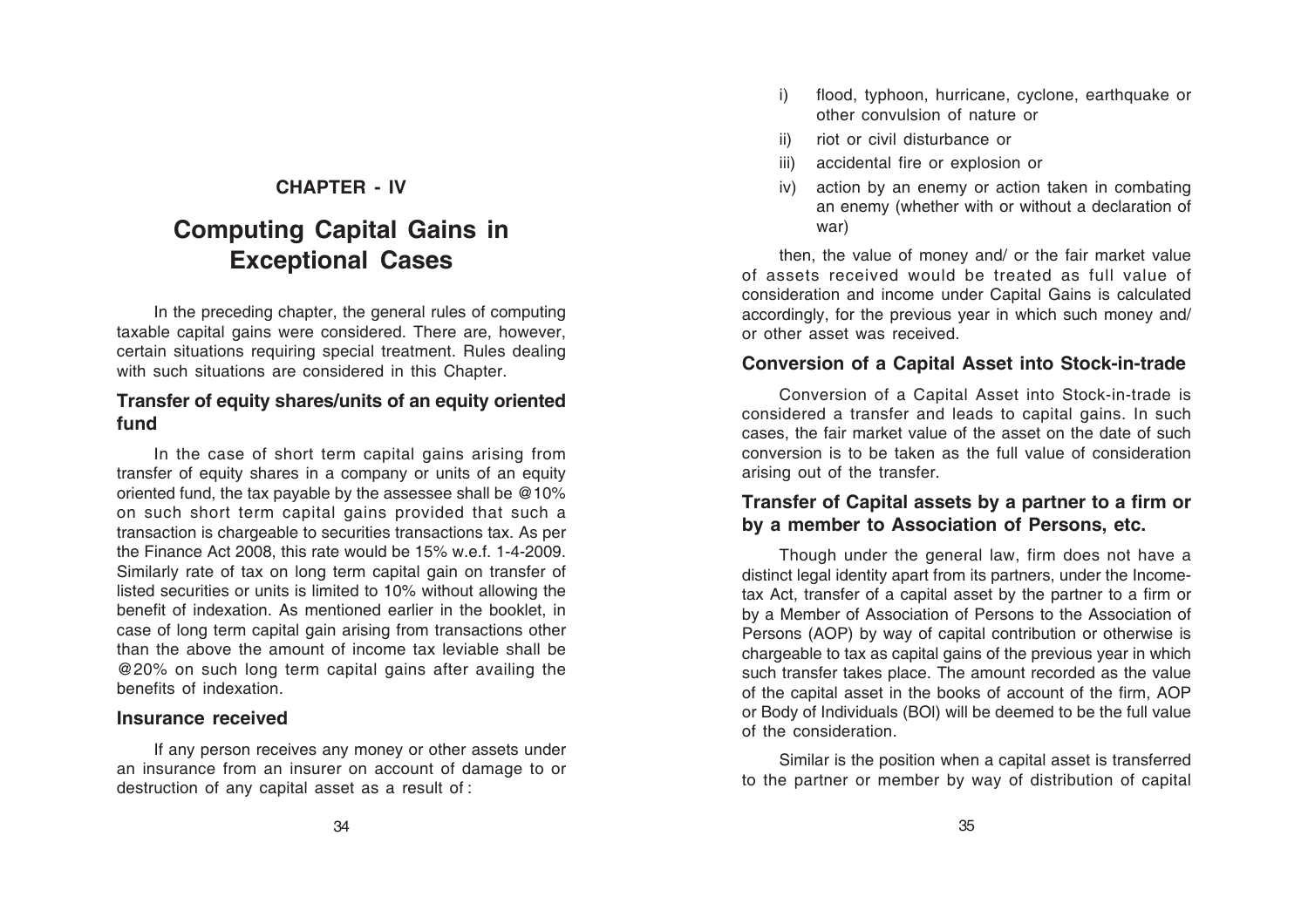asset on the dissolution of a firm or an AOP or BOl or otherwise. The fair market value of the asset on the date of such transfer is treated as the full value of consideration.

## **Transfer of Shares or Debentures of an Indian Company by Non-Residents**

In cases where shares or debentures of Indian Companies are purchased by Non-residents in foreign currency, the entire computation of capital gains is done by converting the relevant figures of full value of consideration, cost of acquisition etc. into the same foreign currency. The capital gains is also determined in that foreign currency. The capital gains thus determined in the foreign currency is then converted into Indian rupees for the purpose of determining the capital gains liability. In computing the Capital Gains, even if it is LTCG, no indexation will be given for cost of acquisition or cost of improvement.

## **Compulsory Acquisition of Assets under any Law**

Transfer includes compulsory acquisition of a property under any Law. In such cases, settlement of the amount of compensation usually takes a long time. The compensation is initially fixed by the Land Acquisition Officer and is subject to appeal and re-determination by courts.

The compensation amount may vary as the case progresses from one authority to another. The transferor may get paid in instalments as and when a higher authority awards further compensation.

In cases of compulsory acquisition of an asset, the Capital Gains is determined on the actual receipt of compensation and not on the accrual basis. The Capital Gains is computed by taking the compensation received in the first instance as the full value of consideration. As and when any further compensation is received, the same would be brought to tax as capital gains of the year in which such further compensation is received.

As the deductions in computing the capital gains are considered while computing the capital gains in the initial year, no further deductions are allowed in the subsequent calculations on account of cost of acquisition etc.

In case the compensation is reduced subsequently, the Capital Gains for the relevant year would be recomputed taking reduced compensation as the full value of consideration.

The time period for making investments in a house, in shares, etc. eligible for deduction from LTCG would be counted from the date of receipt of the compensation.

## **Transfer of Depreciable Assets**

Depreciable assets are assets owned by the tax payer and used in his business.

Whatever be the period for which a depreciable asset was held by the transferor, the capital gain arising from the transfer is always short term capital gains. Capital Gains is calculated with reference to the block of assets of the transferred asset(s).

Excess of full value of consideration for transferred asset(s) over (expenditure for transfer(s) + written Down Value (WDV) of the block of assets at the beginning of the Previous Year + Actual cost of any asset falling within the block of assets and acquired during the previous year) will be the short term Capital Gains.

## **Slump Sale**

Slump sale means transfer of one or more undertakings as a result of the sale for a lumpsum consideration without values being assigned to the individual assets and liabilities in such sale. Undertaking includes any part of the undertaking or a unit or division of the undertaking or a business activity as a whole but does not include individual assets or liabilities or any combination thereof not constituting a business activity.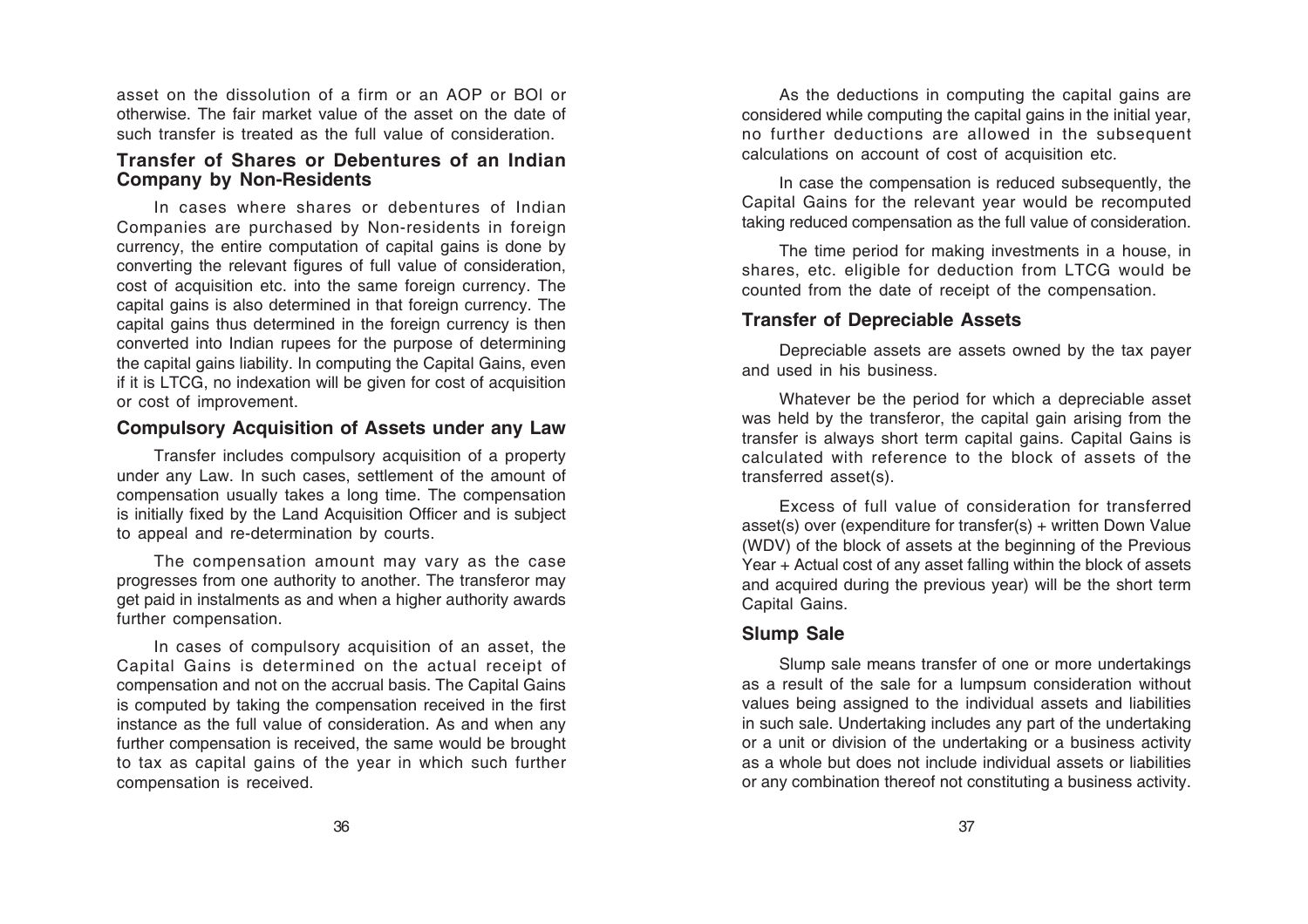Any profit arising from slump sale shall be chargeable to LTCG if the undertaking(s) is/are owned or held by an assessee for more than 36 months and as STCG if they are held for not more than 36 months.

The net wealth of the undertaking (aggregate value of the total assets of the undertaking minus the value of the liabilities as appearing in books of accounts) shall be deemed to be the cost of acquisition and the cost of improvement for the purpose of computation of capital gains. No indexation would be given even in the case of LTCG.

A report of an Accountant has to be furnished along with the return of income indicating the computation of net worth of the undertaking and certifying that the net worth has been correctly arrived at.

## **Capital Gains on purchase of its own shares or other specified securities by a Company**

Purchase of its own shares or specified securities by a company leads to Capital Gains in the hands of the share holder or holder of the specified securities. The Capital Gains has to be computed in the same manner as transfer of shares or specified securities. However, no deduction towards cost of transfer would be allowed.

#### **Fair Market Value**

While dealing with the computation of capital gains we come across certain situations where fair market value of an asset has to be taken. Fair Market Value is the price that the capital asset would ordinarily fetch on sale in the open market on the relevant date and where such price is not ascertainable the price as may be determined in accordance with the rules made under the I.T. Act. For the purpose of determining the fair market value the assessing officer may refer the valuation of a capital asset to a valuation officer.

## **Chapter - V**

# **Losses Under the Head 'Capital Gains'**

Loss from transfer of a short term Capital Asset can be set off against gain from transfer of any other capital asset (Long Term or Short Term) in the same year. Loss from transfer of a Long term Capital Asset can be set off against gain from transfer of any other long term Capital Asset in the same year.

If there is a net loss under the head "Capital Gains" for an assessment year, the same cannot be set off against any other head of income viz., Salaries, House Property, Business or Profession or other sources. It has to be separated into Short term Capital Loss (STCL) and long term capital loss (LTCL) and carried forward to next assessment year. In the next year, the STCL can be set off against any gains from transfer of any capital asset (Long term or Short term) and the LTCL can be set off against gains from transfer of long term capital asset only. Any unabsorbed loss after such set off can be further carried forward to next assessment year.

Capital loss computed in an assessment year can be carried forward for eight assessment years and set off as above.

#### **Example 1**: For the A.Y. 2010 - 2011.

A resident individual has income under "salaries" of Rs.1,80,000/-, short term capital loss on sale of shares of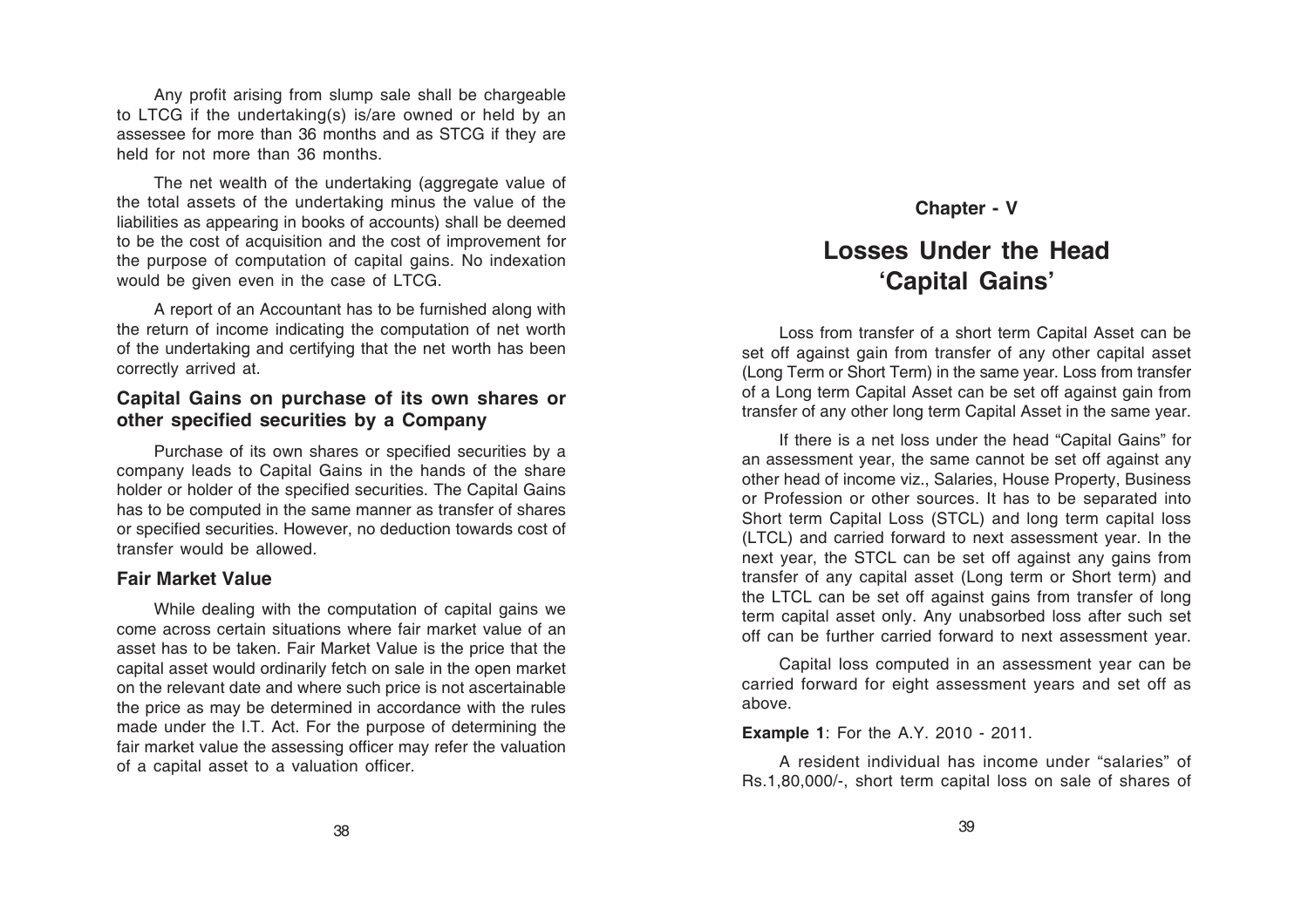Rs. 1,50,000/- and long term capital gains on sale of a residential unit of Rs.50,000/... He has no other income.

| Income under 'Salaries'               |                | $= 1,80,000$ |  |  |  |
|---------------------------------------|----------------|--------------|--|--|--|
| STCL on sale of shares                | $(-)$ 1,50,000 |              |  |  |  |
| LTCG on sale of residential unit      | 50,000         |              |  |  |  |
| Loss under 'captial gains'            | $(-)$ 1,00,000 |              |  |  |  |
| Total income                          |                | $= 1,80,000$ |  |  |  |
| Loss under 'Capital Gains' (STCL)     |                | $= 1.00.000$ |  |  |  |
| to be carried forward for eight years |                |              |  |  |  |

(i.e. upto A.Y. 2018-2019)

(since loss under capital gains cannot be set off against the income under any other head)

If in A.Y. 2011-12 the assessee has income under Salaries' of Rs. 2,30,000/-, short term Capital Gains on sale of shares of Rs. 50,000/- and no income under any other head.

| Income under 'Salaries'                        | 2,30,000 |  |  |
|------------------------------------------------|----------|--|--|
| Income under 'Capital Gains':                  |          |  |  |
| Capital gains on sale of shares                | 50,000   |  |  |
| Total Income                                   |          |  |  |
| Income under Salaries                          | 2,30,000 |  |  |
| Income under 'Capital Gains'                   | 50,000   |  |  |
| (Set off as follows)                           |          |  |  |
| Loss under Capital gains to be carried forward |          |  |  |
| Loss in A.Y. 2010-11                           | 1,00,000 |  |  |
| Loss set off this year                         | 50,000   |  |  |
| Loss to be carried forward (STCL)              | 50,000   |  |  |
| (upto A.Y. 2018-2019)                          |          |  |  |

**Example 2**: For the Assessment Year 2010-11

A resident individual has Income from "Salaries" of Rs.1,80,000/-, Long Term Capital Loss on sale of shares of Rs.1,50,000/- and a short term Capital Gains on sale of a residential unit of Rs. 50,000/-. He has no other income.

| Income under "Salaries" |          | 1,80,000 |
|-------------------------|----------|----------|
| <b>Capital Gains</b>    |          |          |
| LTCL on Sale of Shares  | 1,50,000 |          |
| STCG on Sale of house   | 50,000   |          |
| Total Income            |          |          |
| <b>Salaries</b>         | 1,80,000 |          |
| Capital Gains           | 50,000   |          |
|                         | 2,30,000 |          |

LTCL to be carried forward Rs. 1,50,000/-, (Since Long Term Capital loss cannot be set off against Short Term Capital Gains).

If in Assessment Year 2011-12, the assessee has income under "Salaries" of Rs. 2,50,000/-, long term Capital Gains on Sale of Share of Rs. 50,000/- and no income under any other head;

| Income under "Salaries                   |        | 2,50,000 |
|------------------------------------------|--------|----------|
| Income under "Capital Gains"             |        |          |
| Long term Capital Gains on Shares 50,000 |        |          |
| Less: Brought forward loss               |        |          |
| under LTCG from the Assessment           | 50,000 |          |
| Year 2010-11                             |        |          |
|                                          | NII.   |          |
|                                          |        |          |

#### Total Income 2,50,000

Loss under Capital Gains to be carried forward: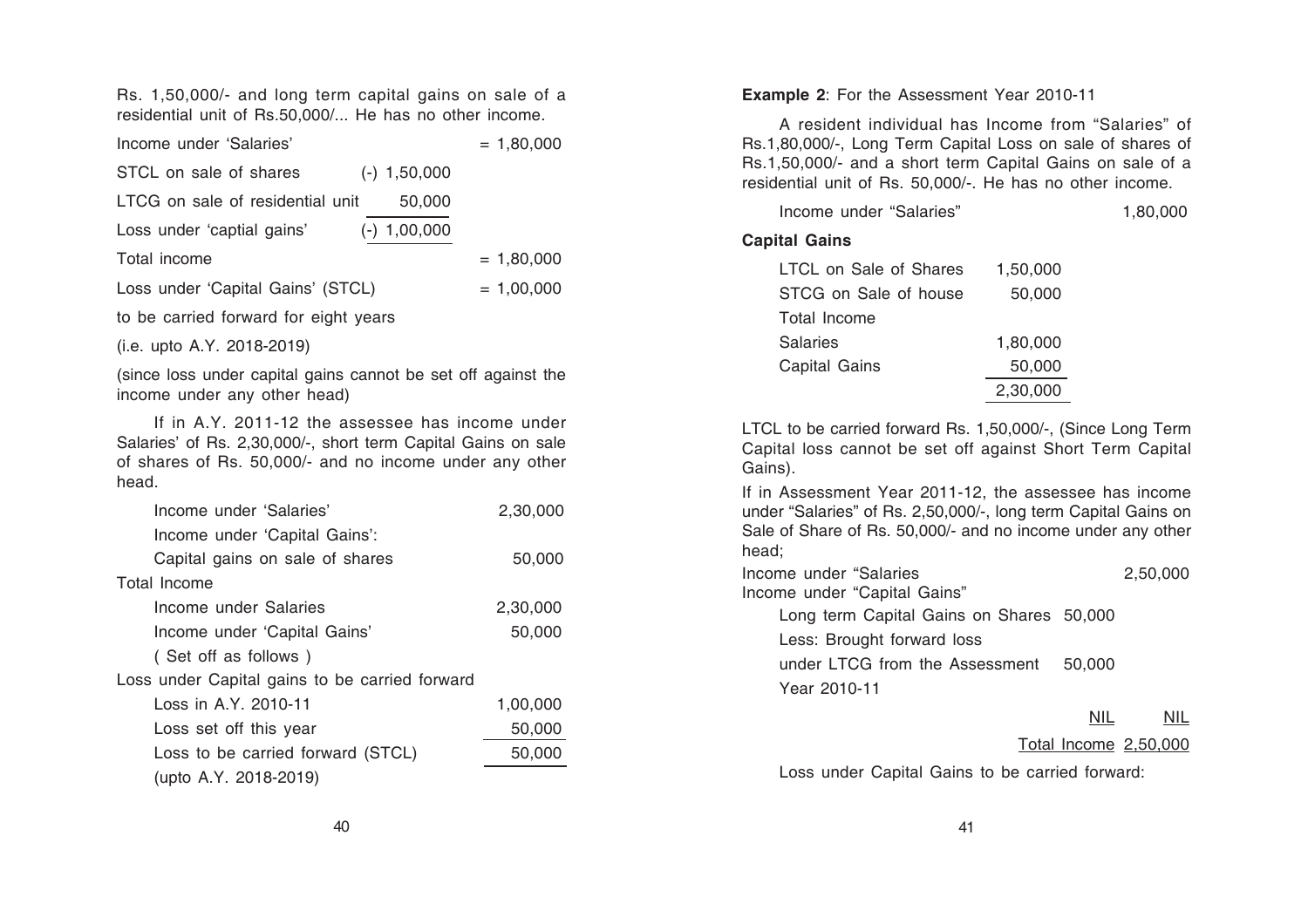Loss in Assessment Year 2010-11 1,50,000 Less: Set off this year 50,000 Loss to be carried forward (LTCL) 1,00,000 (Upto Assessment Year 2018-2019)

# **THE GAZETTE OF INDIA EXTRAORDINARY [PART II SEC.3 (ii)] MINISTRY OF FINANCE (DEPARTMENT OF REVENUE)**

## **NOTIFICATION**

# **New Delhi, the 6th January, 1994 (INCOME TAX)**

S.O.10(E). - Whereas a draft notification was published by the Central Government in exercise of the power conferred by item (B) of clause (ii) of the proviso to sub clause (c) of clause (1A), and item (b) of sub-clause (iii) of clause (14), of Section 2 of the Income Tax Act, 1961 (43 of 1961), in the Gazette of India Extraordinary, Part-II Section 3, sub section (ii) dated the 13th February, 1991 under the notification of the Government of India in the Ministry of Finance (Department of Revenue) Mo. S.O. 91(E), dated 9th February 1991, for specifying certain areas for the purposes of the said clauses and objections and suggestions were invited from the public within a period of 45 days from the date the copies of the Gazette of India containing such notification became available to the public;

And whereas copies of the said Gazette were made available to the public on the 13th February, 1991;

And whereas the objections and suggestions received from the public on the said draft notification have been considered by the Central Government;

Now, therefore, in exercise of the powers conferred by item (B) of clause (ii) of the proviso to sub-clause (c) of clause (1A) and item (b) of sub-clause (iii) of clause (14) of Section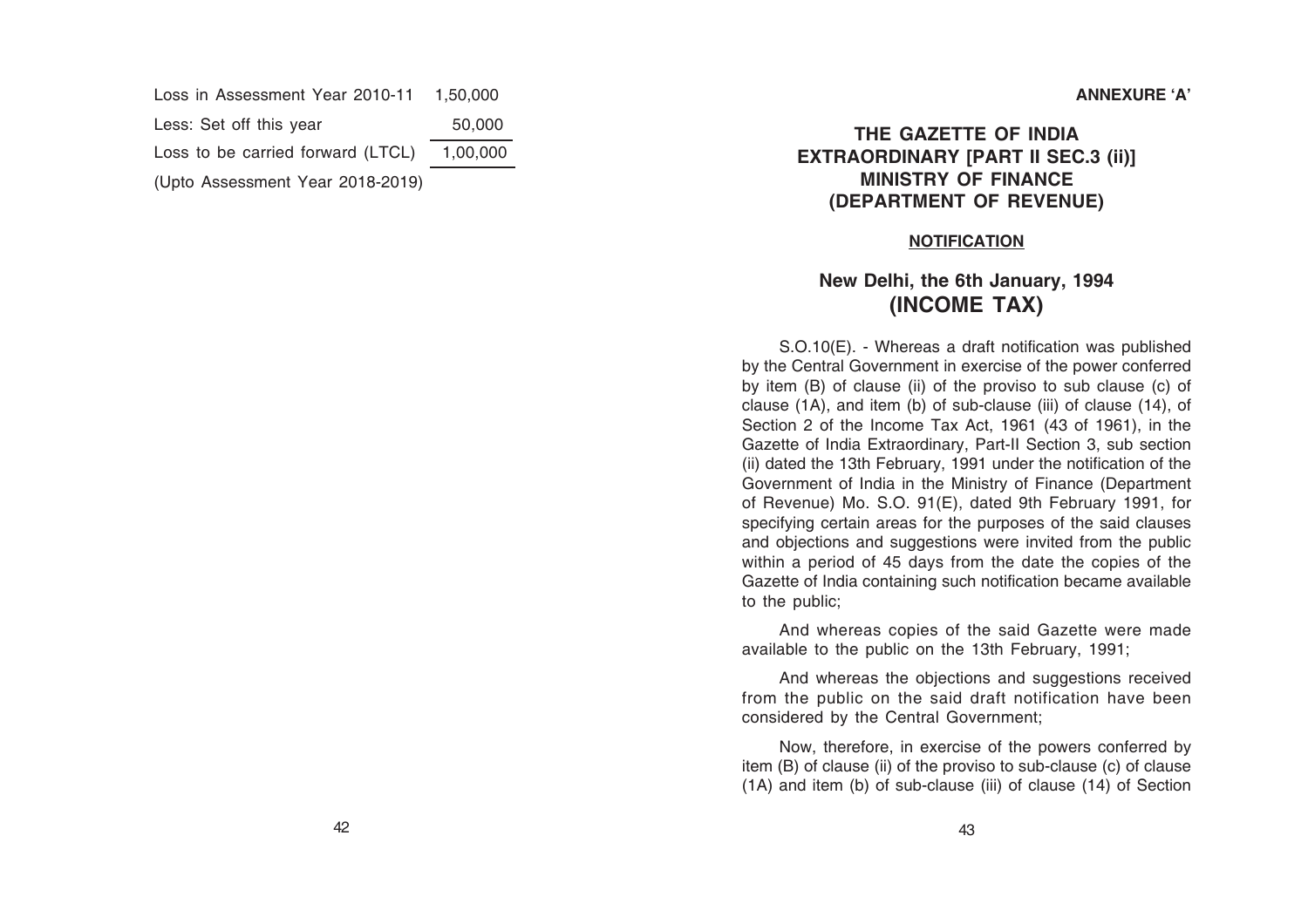2 of the Income-tax Act, 1961(43 of 1961) and in supersession of the notification of the Government of India in the erstwhile Ministry of Finance (Department of Revenue and Insurance) NO. S.0. 77(E), dated the 6th February, 1973, the Central Government having regard to the extent of, and scope of Urbanisation of the areas concerned and other relevant considerations, hereby specifies the areas shown in column (4) of the Schedule hereto annexed and falling outside the local limits of municipality or cantonment board, as the case may be, shown in the corresponding entry in column (3) thereof and against the State or Union Territory shown in column (2) thereof for the purposes of the above mentioned provision of the Income-tax Act, 1961 (43 of 1961)

| S1.          | Name of the<br>State or Union<br>Territory |                | Name of the Municipality or<br>Cantonment Board falling in<br>the State/Union Territory<br>mentioned under Column (2) | Details of areas falling outside the<br>the local limit or Municipality<br>or Cantonment Board etc.,<br>mentioned under Column 3 |
|--------------|--------------------------------------------|----------------|-----------------------------------------------------------------------------------------------------------------------|----------------------------------------------------------------------------------------------------------------------------------|
| $\mathbf{1}$ | $\mathfrak{2}$                             |                | 3                                                                                                                     | 4                                                                                                                                |
| I            | Andhra Pradesh                             | 1              | Adilabad                                                                                                              | Areas upto a distance of 8 kms. from<br>the municipal limits in all<br>directions.                                               |
|              |                                            | 2              | Adoni                                                                                                                 | Areas up to a distance of 8kms. from<br>the municipal limits in all<br>directions.                                               |
|              |                                            | 3              | Anantapur                                                                                                             | Areas upto a distance of 8 kms. from<br>the municipal limits in all<br>directions.                                               |
|              |                                            | $\overline{4}$ | Bhimavarain                                                                                                           | Areas upto a distance of 8 kms.<br>from the municipal limits in all<br>directions                                                |
|              |                                            | 5              | Bodhan                                                                                                                | Areas upto a distance of 8 kms.<br>from the municipal limits in all<br>directions                                                |
|              |                                            | 6              | Bhongir                                                                                                               | Areas upto a distance of 8 kms.<br>from the municipal limits in all<br>directions.                                               |
|              |                                            |                |                                                                                                                       |                                                                                                                                  |

**Schedule**

| 7  | Chilakaluripet | Areas upto a distance of 8 kms. from<br>the municipal limits in all<br>directions.  |
|----|----------------|-------------------------------------------------------------------------------------|
| 8  | Chirala        | Areas up to a distance of 3 kms.<br>from the municipal limits in all<br>directions. |
| 9  | Chittoor       | Areas upto a distance Of 8 kms.<br>from the municipal limits in all<br>directions.  |
| 10 | Cuddapab       | Areas upto a distance of 6 kms.<br>from the municipal limits in all<br>directions.  |
| 11 | Eluru          | Areas upto a distance of 8 kms.<br>from the municipal Limits in all<br>directions.  |
| 12 | Gudivada       | Areas upto a distance of 5 kms. from<br>the municipal limits in all<br>directions.  |
| 13 | Gudur          | Areas upto a distance of 2 kms. from<br>the municipal limits in all<br>directions.  |
| 14 | Guntakal       | Areas upto a distance of 5 kms.<br>from the municipal limits in all<br>directions.  |
| 15 | Guntur         | Areas upto a distance of 8 kms.<br>from the municipal limits in all<br>directions.  |
| 16 | Hindupur       | Areas upto a distance of 3 kms.<br>from the municipal limits in all<br>directions.  |
| 17 | Hyderabad      | Areas upto a distance of 8 kms.<br>from the municipal limits in all<br>directions.  |
| 18 | Jadcherla      | Areas upto a distance of 5 kms.<br>from the municipal limits in all<br>directions.  |
| 19 | Jagtiai        | Areas upto a distance of 8 kms.<br>from the municipal limits in all<br>directions.  |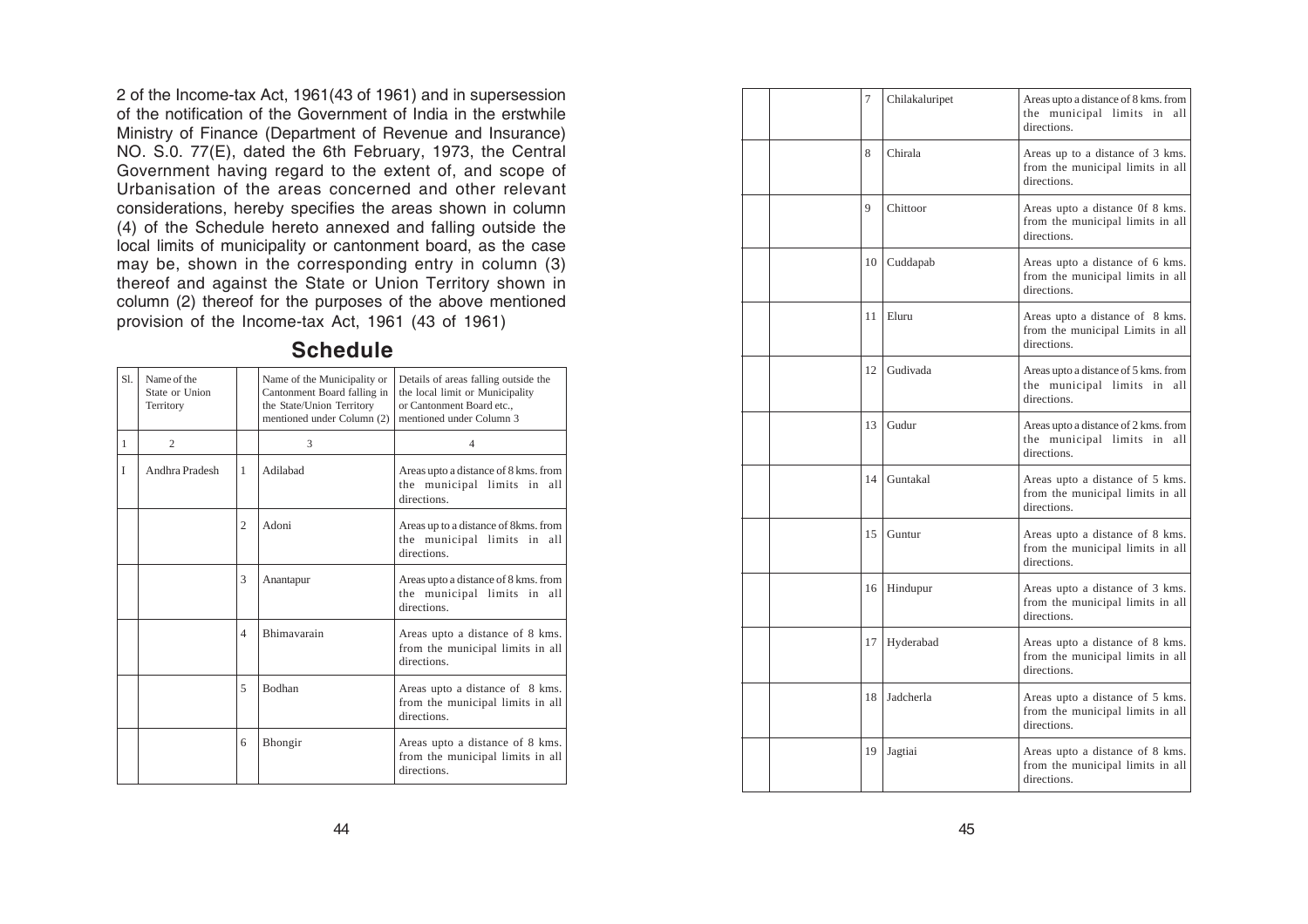|  | 20 | Khammam       | Areas upto a distance of 8 kms. from<br>the municipal limits in<br>all<br>directions. |
|--|----|---------------|---------------------------------------------------------------------------------------|
|  | 21 | Kakinada      | Areas upto a distance of 8 kms. from<br>the municipal limits in<br>all<br>directions. |
|  | 22 | Kamareddy     | Areas upto a distance of 8 kms.<br>from the municipal limits in all<br>directions.    |
|  | 23 | Karimnagar    | Areas upto a distance of 8 kms. from<br>the municipal limits in<br>all<br>directions. |
|  | 24 | Kurnool       | Areas upto a distance of 8 kms.<br>from the municipal limits in all<br>directions.    |
|  | 25 | Kavali        | Areas upto a distance of 2 kms.<br>from the municipal limits in all<br>directions.    |
|  | 26 | Mahaboobnagar | Areas upro a distance of 8 kms.<br>from the municipal limits in all<br>directions. -  |
|  | 27 | Manchiriyal   | Areas upto a distance of 8 kms.<br>from the municipal limits in all<br>directions.    |
|  | 28 | Medak         | Areas up to a distance of 3 kms.<br>from the municipal limits in all<br>directions.   |
|  | 29 | Miryalaguda   | Areas upto a distance of 3 kms. from<br>the municipal limits in<br>all<br>directions. |
|  | 30 | Narsaraopet   | Areas upto a distance of 3 kms.<br>from the municipal limits in all<br>directions.    |
|  | 31 | Nellore       | Areas up to a distance of 8 kms.<br>from the municipal limits in all<br>directions.   |
|  | 32 | Nirmal        | Areas upto a distance of 8 kms. from<br>the municipal limits in<br>all<br>directions. |

| 33 | Nizamabad        | Areas up to a distance of 8 kms.<br>from the municipal limits in all<br>directions.                                                                                                                                                                               |
|----|------------------|-------------------------------------------------------------------------------------------------------------------------------------------------------------------------------------------------------------------------------------------------------------------|
| 34 | Ongole           | Areas up to a distance of 3 kms.<br>from the municipal limits in all<br>directions.                                                                                                                                                                               |
| 35 | Palacole         | Areas up to a distance of 5 kms.<br>from the municipal limits in all<br>directions.                                                                                                                                                                               |
| 36 | Proddatur        | Areas upto a distance of 3 kms. from<br>the municipal limits in all<br>directions.                                                                                                                                                                                |
| 37 | Rajahmundiy      | Areas up to a distance of 8 kms.<br>from the municipal limits in all<br>directions.                                                                                                                                                                               |
| 38 | Ramachandrapuram | Areas upto a distance of 5 kms. from<br>the municipal limits in<br>all<br>directions.                                                                                                                                                                             |
| 39 | Sangareddy       | Areas upto a distance of 5 kms.<br>from the municipal limits in all<br>directions.                                                                                                                                                                                |
| 40 | Secunderabad     | Areas upto a distance of 8 kms.<br>from the municipal limits in all<br>directions.                                                                                                                                                                                |
| 41 | Siddipet         | Areas falling within (i) 1 km. on<br>either side of Karimnagar road upto<br>a distance of 4 kms. from the<br>municipal limits on that road.(ii) 1<br>km. on either side of Hyderabad<br>road upto a distance of 4 kms. from<br>the municipal limits on that road. |
| 42 | Shamshabad       | Areas upto a distance of 5 kms.<br>from the municipal limits in all<br>directions.                                                                                                                                                                                |
| 43 | Suryapet         | Areas upto a distance of 5 kms. from<br>the municipal limits in all<br>directions.                                                                                                                                                                                |
| 44 | Tadepalligudem   | Areas upto a distance of 5 kms. from<br>the municipal limits in all<br>directions.                                                                                                                                                                                |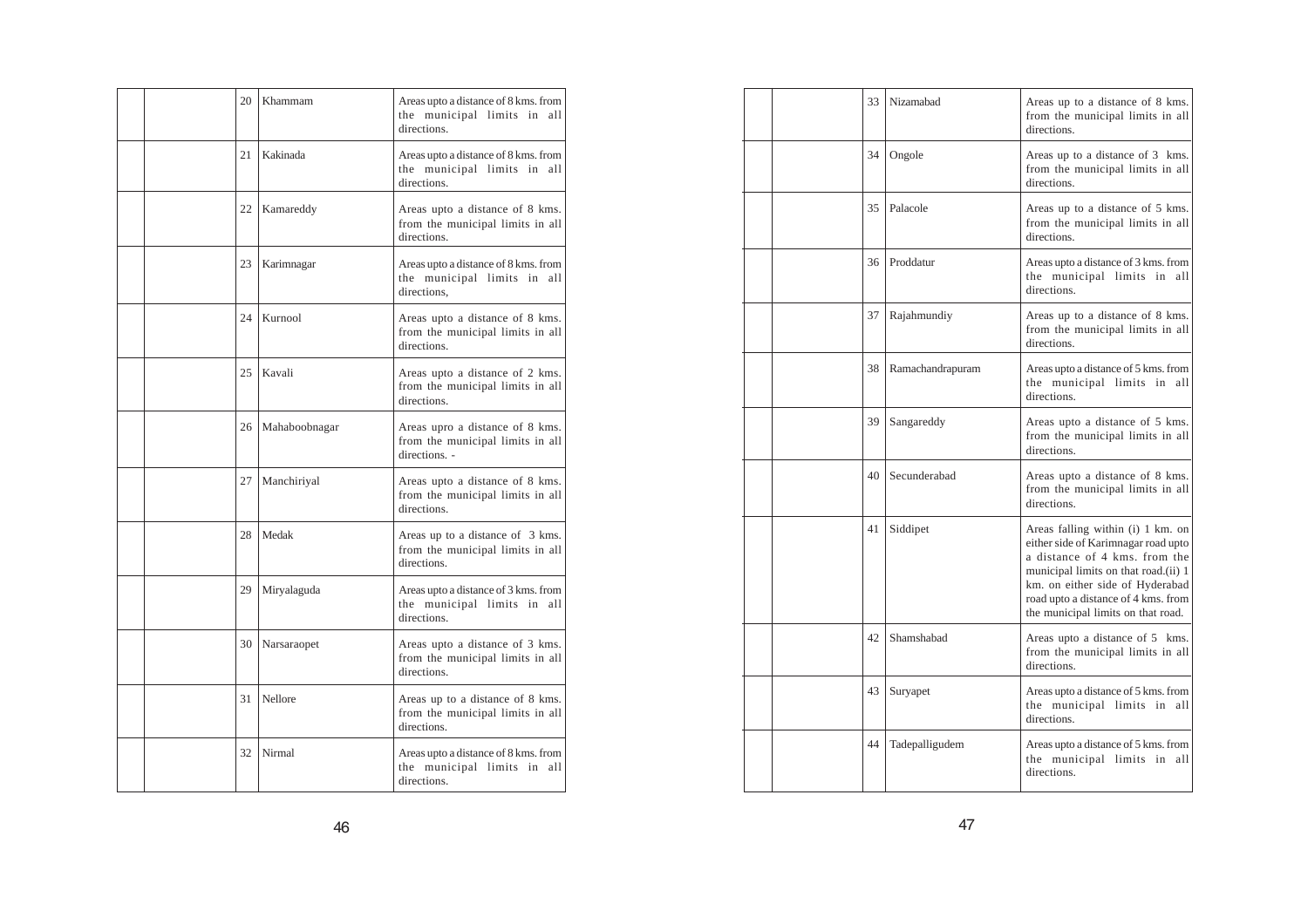|                |       | 45             | Tanuku        | Areas upto a distance of 5 kms. from<br>the municipal limits in<br>all<br>directions.                                                                                                 |
|----------------|-------|----------------|---------------|---------------------------------------------------------------------------------------------------------------------------------------------------------------------------------------|
|                |       | 46             | Tenali        | Areas upto a distance of 3 kms. from<br>the municipal limits in all<br>directions.                                                                                                    |
|                |       | 47             | Tirupati      | Areas upto a distance of 8 kms. from<br>the municipal limits in all<br>directions.                                                                                                    |
|                |       | 48             | Vijayawada    | Areas upto a distance of 8 kms. from<br>the municipal limits in all<br>directions.                                                                                                    |
|                |       | 49             | Visakhapatnam | Areas upto a distance of 8 kms. from<br>the municipal limits in all<br>directions.                                                                                                    |
|                |       | 50             | Vizianagaram  | Areas upto a distance of 8 kms. from<br>the municipal limits in all<br>directions.                                                                                                    |
|                |       | 51             | Warangal      | Areas upto a distance of 8 kms. from<br>the municipal limits in all<br>directions.                                                                                                    |
|                |       | 52             | Zahirabad     | Areas falling within I km.on either<br>side of Hyderabad road upto a<br>distance of 4 kms.from the<br>municipal limits on that road.                                                  |
|                |       | 53             | Yanam         | Areas upto a distance of 8 kms. from<br>the municipal limits in<br>all<br>directions.                                                                                                 |
| $\overline{c}$ | Assam | 1              | Dibrugarh     | Areas upto a distance of 8 kms.from<br>the municipal Limits in all<br>directions excluding the areas<br>covered by tea gardens and north<br>western side of the Brahmaputra<br>river. |
|                |       | $\overline{2}$ | Guwahati      | Areas upto a distance of 8 kms. from<br>the municipal limits in all directions<br>except areas north of the Brahmaputra<br>river.                                                     |
|                |       | 3              | Tmsukia       | Areas upto a distance of 8 kms.from<br>the municipal limits in all directions<br>but excluding the areas covered by<br>tea garden.                                                    |

| 3 | Bihar | 1              | Benipatti      | Areas upto a distance of 3 kms. from<br>the municipal limits in<br>all<br>directions.                                                                                                                                                                                                                                |
|---|-------|----------------|----------------|----------------------------------------------------------------------------------------------------------------------------------------------------------------------------------------------------------------------------------------------------------------------------------------------------------------------|
|   |       | $\mathfrak{D}$ | <b>Bettiah</b> | Areas comprising the villages<br>Ramnagar,<br>chanpatia<br>and<br>Narkatiyaganj upto a distance of 7<br>kms. Falling outside the municipal<br>limits of bettiah.                                                                                                                                                     |
|   |       | 3              | Bhagalpur      | Bhagalpur Areas upto a distance of<br>8 kms. from the municipal limits of<br>Bhagalpur in all directions.                                                                                                                                                                                                            |
|   |       | $\overline{4}$ | Biharsharif    | Areas upto a distance of 8 kms. from<br>the municipal limits in<br>all<br>directions.                                                                                                                                                                                                                                |
|   |       | 5              | Bokaro         | Areas comprising the villages Chas,<br>Jainamore, Pindrajors, Tup-Kadih,<br>Balidih, Rharra, Rani Pokisar and<br>Chandrapur upto a distance of 8<br>kms. falling outside the municipal<br>limits of Bokaro.                                                                                                          |
|   |       | 6              | Chakia         | Areas upto a distance of 8 kms.<br>from the muncipal limits in all<br>directions.                                                                                                                                                                                                                                    |
|   |       | 7              | Darbhanga      | Areas upto a distance of 8 kms. from<br>the municipal limits in all<br>directions.                                                                                                                                                                                                                                   |
|   |       | 8              | Deoghar        | Areas upto a distance of 8 kms. from<br>the municipal limits in<br>all<br>directions.                                                                                                                                                                                                                                |
|   |       | 9              | Dhanbad        | Areas comprising the following<br>villages upto a distance of 8 kms.<br>Falling outside the municipal limits<br>of Dhanbad namely :(i) Kala<br>Kisma, Amaghats,<br>Sorgadih<br>Sabalpur,<br>Ossidih,<br>Kaglo,<br>Damodarpur, Bhongra, Bhelatand,<br>Nyyadiah and Jealgora:<br>(ii) Bistokola, Dhobatand, Pattatuli, |
|   |       |                |                | Bhagatidih of P.S. Jharia, Katras<br>and Chirkunda and part of village<br>Dansar falling out the municipal<br>limits;                                                                                                                                                                                                |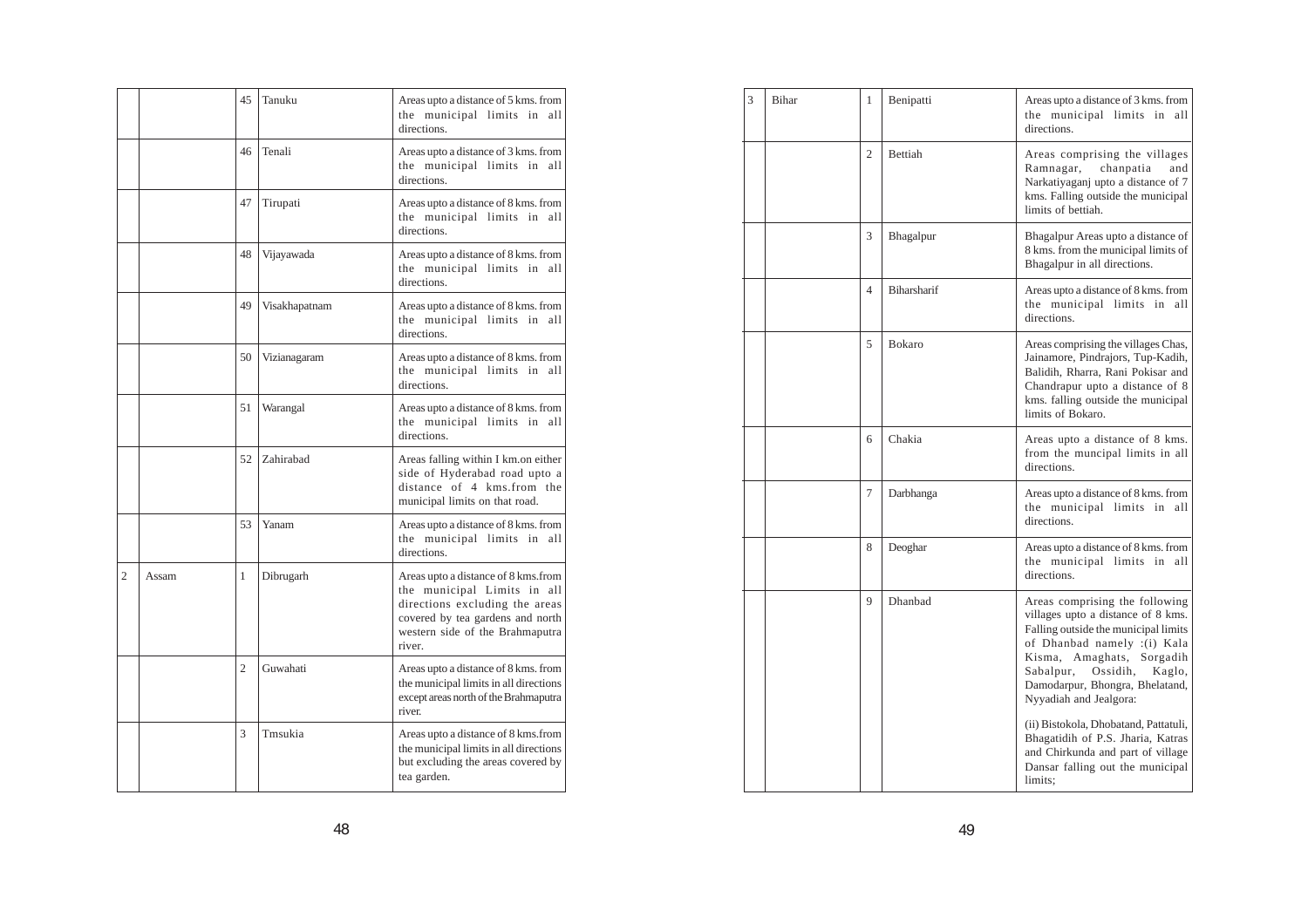|  |    |            | (iii) Bishunpur of Dhanbad P.S.<br>Baromuri of Dhanbad PS. Mathuria<br>Peprapulla and Kusunda of<br>Govindpur P.S.                                                                                                                                                                                                                                                                                                                                                                                                               |
|--|----|------------|----------------------------------------------------------------------------------------------------------------------------------------------------------------------------------------------------------------------------------------------------------------------------------------------------------------------------------------------------------------------------------------------------------------------------------------------------------------------------------------------------------------------------------|
|  | 10 | Dumka      | Areas upto a distance of 8 kms. from<br>the municipal limits in<br>all<br>directions.                                                                                                                                                                                                                                                                                                                                                                                                                                            |
|  | 11 | Gaya       | Areas comprising the following<br>villages upto a distance of 8 kms.<br>falling outside the municipal limits<br>of Gaya, namely(i) Care, Aligilla<br>(ii) Mustafabad, Chandauti, Katari<br>Nailli, Dubhai, Paharpur. (iii)<br>Kandi Nawadah, Chiraitand, Kandi<br>Bitho, Rasalpur. (iv) Bodhgaya.<br>Kandua, Kandui, Kiriwan, Amwan,<br>Mastipur.                                                                                                                                                                                |
|  | 12 | Girdh      | Areas comprising the villages,<br>Pachawab, Sirsia, Baniadih and<br>Mohanpur upto a distance of 8 kms.<br>falling outside the municipal limits<br>of Giridih.                                                                                                                                                                                                                                                                                                                                                                    |
|  | 13 | Hajipur    | Areas upto a distance of 8kms. falling<br>outside the municipal limits of<br>Hajipur in all directions except<br>bound by river Gandak and river<br>Ganga.                                                                                                                                                                                                                                                                                                                                                                       |
|  | 14 | Jamshedpur | Areas comprising the villages upto<br>a distance of 8 kms. falling outside<br>the municipal limits namely:<br>(a) Baghara located on the South-<br>east of the outer limit ofJugsalai<br>notified areas.<br>(b) Area known as Khas Mohal<br>Area extending upto village<br>Kharandi 900 metres on both sides<br>of the road known as Ranchi<br>Chaibass Road.<br>(c) Areas comprising of Tola<br>Parsudih situated on the southcr<br>side of the other limit of<br>Jamshedpur notified areas.<br>(d) Areas comprising of village |

|  |    |              | Mango and upto 900 metres in<br>villages Pardi on the eastern side of<br>the road which connects Jamshedpur<br>town with National highway beyond<br>the limit of Jamshedpur notified<br>area. (e) Areas consisting of that part<br>of village Chhota Gamaria Kalikapur<br>and Saldi extending upro 900<br>metres, on both sides of the road<br>connecting Tayo Factory areas with<br>Jamshedpur Town beyond the limit<br>of Adiryapu Notified Area.                                                                                                              |
|--|----|--------------|------------------------------------------------------------------------------------------------------------------------------------------------------------------------------------------------------------------------------------------------------------------------------------------------------------------------------------------------------------------------------------------------------------------------------------------------------------------------------------------------------------------------------------------------------------------|
|  | 15 | Jalinjharpur | Areas upto a distance of 3 kms. from<br>the municipal limits in all<br>directions.                                                                                                                                                                                                                                                                                                                                                                                                                                                                               |
|  | 16 | Katihar.     | Areas outside and upto a distance<br>of 8 kms. existing outside the<br>municipal limits and bounded as<br>follows: North: Katihar-Gerabari<br>Road South and West: River Kosi                                                                                                                                                                                                                                                                                                                                                                                    |
|  | 17 | Madhubani    | Areas upto a distaice of 8 kms. from<br>the municipal limits in all<br>directions.                                                                                                                                                                                                                                                                                                                                                                                                                                                                               |
|  | 18 | Motihari     | Areas upto a distance of 8 kms. from<br>the municipal limits in<br>all<br>directions.                                                                                                                                                                                                                                                                                                                                                                                                                                                                            |
|  | 19 | Muzaffarpur  | All areas in the following blocks<br>falling<br>within the villages<br>mentioned against them but upto a<br>distance of 78 kms. from municipal<br>limits of Muzaffarpur, namely:<br>(a) Kanti Block-Bairiya, Paharpur,<br>Narsand, Damodarpur, Koluna,<br>Paigamberpur Tarms;<br>(b) Kurhani Block-Patahi, Kharona,<br>Sumaira Laduara,<br>Kaphain,<br>Modhopur, Turki, Maniari, Kasi,<br>Ind. Markan. Silaut:<br>(c) Mushahari Block-Patahi,<br>Bhagwanpur Khabra, Sahirpur,<br>Kanhuli, Rahua;<br>(d) Bochhan Block Akaraghat,<br>Ahiyapur, Sipadur, Jhapahan. |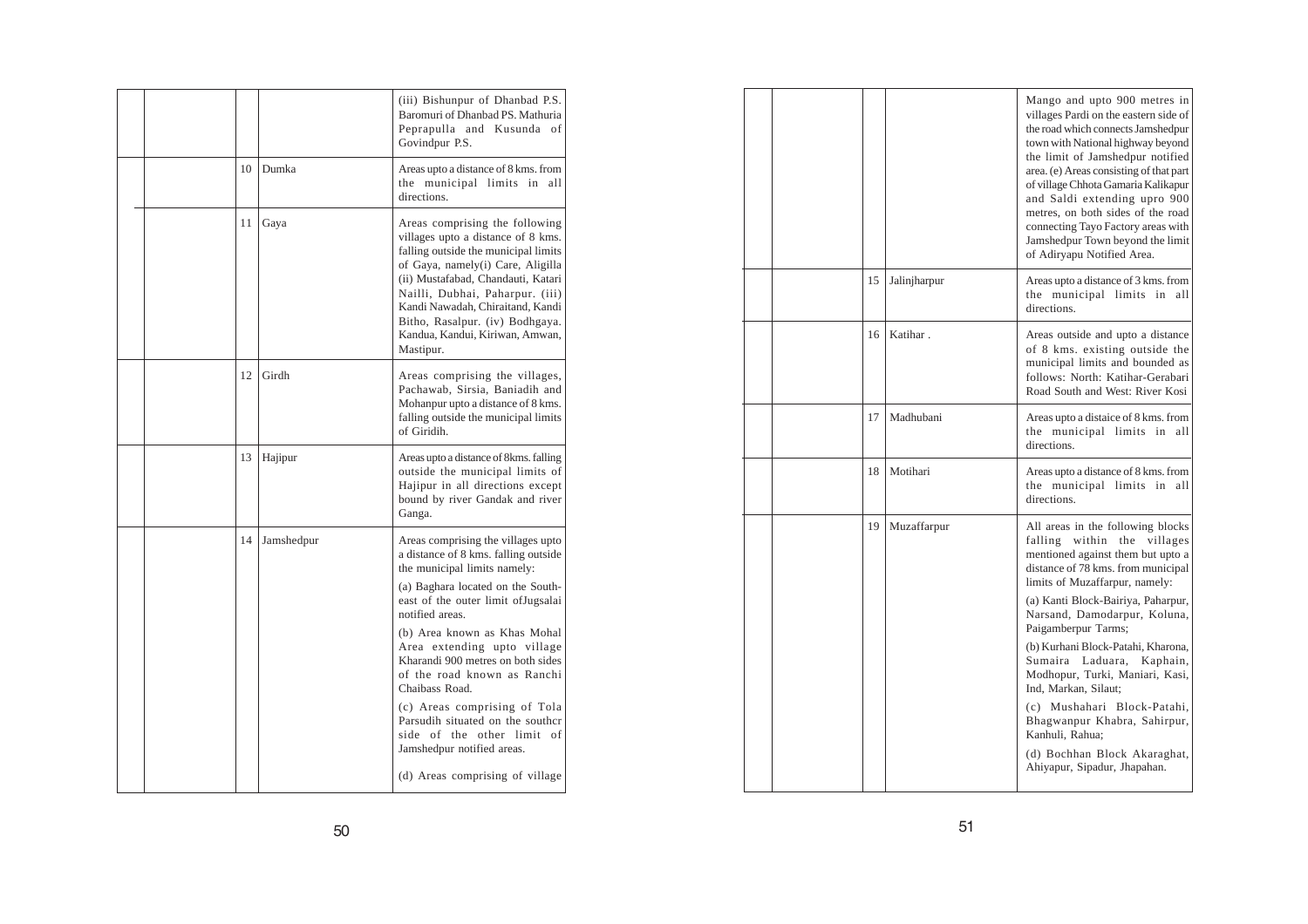|   |                                | 20 | Patna                     | Following areas upto a distance of 8<br>kms. from the municipal limits,<br>namely East: Areas upto river<br>Punpun; West: The areas upto Kaspa<br>Maner; South : Areas upto Railway<br>Station Parsa Bazar; North: Area<br>upto river Gangas. |
|---|--------------------------------|----|---------------------------|-----------------------------------------------------------------------------------------------------------------------------------------------------------------------------------------------------------------------------------------------|
|   |                                | 21 | Pupari                    | Areas upto a distance of 2 kms. from<br>the municipal limits in<br>all<br>directions.                                                                                                                                                         |
|   |                                | 22 | Purnia                    | Areas upto a distance of 7 kms. from<br>the municipal limits in<br>all<br>directions.                                                                                                                                                         |
|   |                                | 23 | Ranchi                    | Areas upto a distance of 8 kms. from<br>the municipal limits in<br>all<br>directions.                                                                                                                                                         |
|   |                                | 24 | Raxaul                    | Areas upto a distance of 8 kms. from<br>the municipal limits in<br>all<br>directions.                                                                                                                                                         |
|   |                                | 25 | Saharsa                   | Areas upto a distance of 8 kms. from<br>the municipal limits in<br>all<br>directions.                                                                                                                                                         |
|   |                                | 26 | Sahibganj                 | Areas upto a distance of 8 kms. from<br>the municipal limits in<br>all<br>directions.                                                                                                                                                         |
|   |                                | 27 | Samastipur                | Areas upto a distance of 8 kim. from<br>the municipal limits in<br>all<br>directions.                                                                                                                                                         |
|   |                                | 28 | Sheohar                   | Areas upto a distance of 3 kms. from<br>the municipal limits in<br>all<br>directions.                                                                                                                                                         |
|   |                                | 29 | Sitamarhi                 | Areas upto a distance of 8 kms. from<br>the municipal limits in<br>all<br>directions.                                                                                                                                                         |
| 4 | Dadra Nagar<br>Haveli (T.J.T.) | 1  | Silvasa Village Panchayat | Areas upro a distance of 8 kms. from<br>the municipal limits and falling in<br>Silvasa Town and the villages of<br>Dadra, Masat and Piparia.                                                                                                  |

| 5 | Daman (U.T.) | I                        | Daman          | Areas upto a distance of 8 kms.,<br>from municipal limits falling within<br>the following villages, namely<br>Bhesrol, Bhimpore, Dabhel,<br>Jampore, Kachigam, Moti Vankad,<br>Nani Vankad, Righwada. |
|---|--------------|--------------------------|----------------|-------------------------------------------------------------------------------------------------------------------------------------------------------------------------------------------------------|
| 6 | Delhi (UT.)  | I                        | Delhi          | Areas upto a distance of 8 kms. from<br>the limits of municipal corporation<br>in all directions.                                                                                                     |
| 7 | Goa          | 1                        | Mapusa         | Areas upto a distance of 8 kms. from<br>the municipal limits in all<br>directions.                                                                                                                    |
|   |              | $\overline{c}$           | Margao         | Areas upto a distance of 8 kms. from<br>the municipal limits in all<br>directions.                                                                                                                    |
|   |              | 3                        | Panaji         | Areas upto a distance of 8 kms.<br>from the municipal limits in all<br>directions.                                                                                                                    |
|   |              | 4                        | Vasco          | Areas upto a distance of 8 kms. from<br>the municipal limits in all<br>directions.                                                                                                                    |
| 8 | Gujarat      | I                        | Ahmedabad      | Areas upto a distance of 8 kits. from<br>the municipal limits in all<br>directions.                                                                                                                   |
|   |              | $\overline{c}$           | Ankleshwar     | Areas upto a distance of 5 kms.<br>from the municipal limits in all<br>directions.                                                                                                                    |
|   |              | 3                        | Anand          | Areas upto a distance of 5 kms.<br>from the municipal limits in all<br>directions.                                                                                                                    |
|   |              | $\overline{\mathcal{L}}$ | Aitreli        | Areas upto a distance of 5 kms. from<br>the municipal limits in all<br>directions.                                                                                                                    |
|   |              | 5                        | Baroda         | Areas upto a distance of 8 kms. from<br>the municipal limits in all<br>directions.                                                                                                                    |
|   |              | 6                        | <b>Bharuch</b> | Areas upto a distance of 5 kms. from<br>the municipal limits in all<br>directions.                                                                                                                    |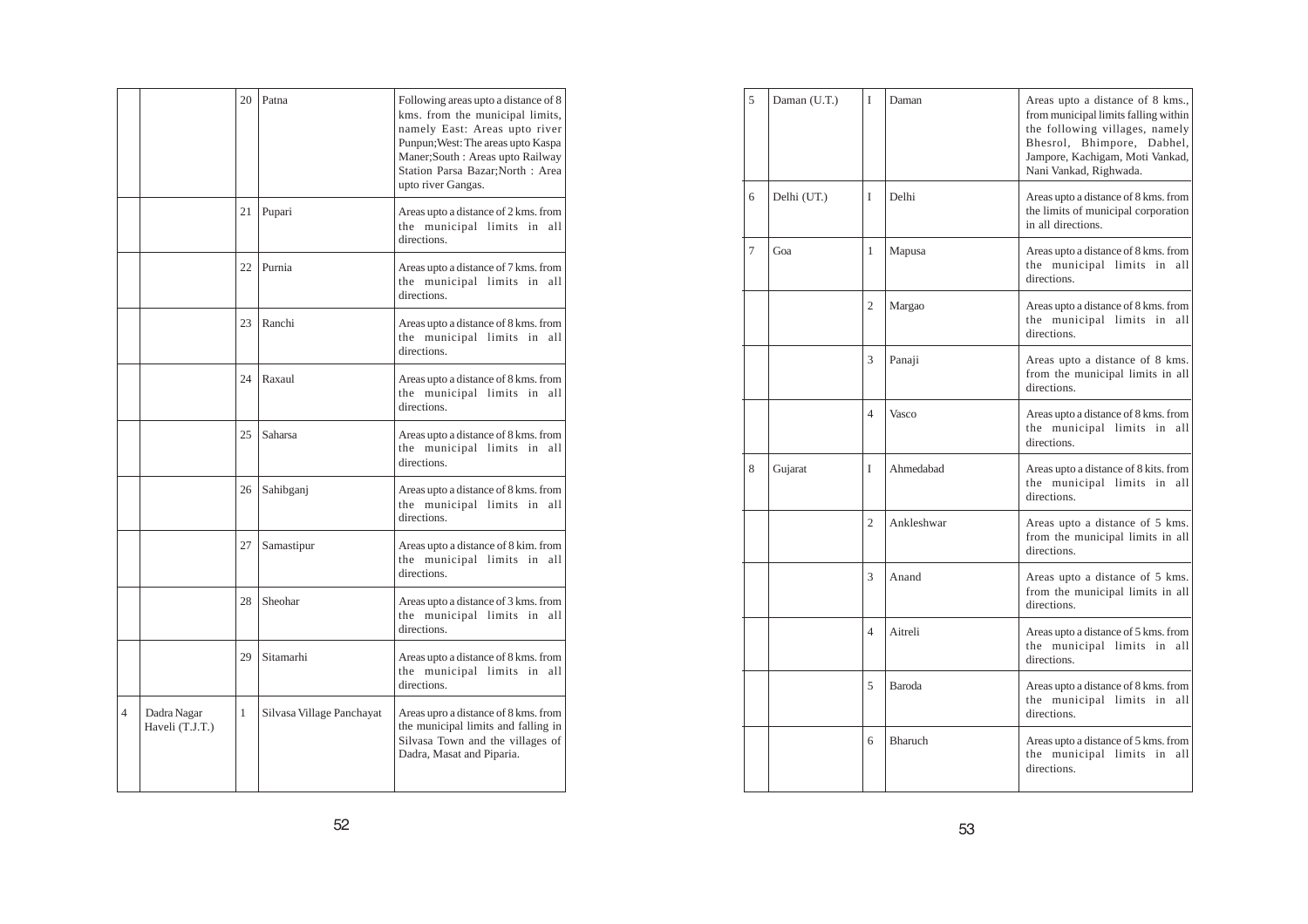|  | 7   | Bhavnagar   | Areas upto a distance of 8 kms. from<br>the municipal limits in<br>all<br>directions. |
|--|-----|-------------|---------------------------------------------------------------------------------------|
|  | 8   | Bhuj        | Areas upto a distance of 5 kms. from<br>the municipal limits in<br>all<br>directions. |
|  | 9   | Bardoii     | Areas upto a distance of 8 kms. from<br>the municipal limits in all<br>directions.    |
|  | 10  | Bilimora    | Areas upto a distance of 8 kms. from<br>the municipal limits in<br>all<br>directions. |
|  | 11  | Dehgam      | Areas upto a distance of 2 kms. from<br>the municipal limits in<br>all<br>directions. |
|  | 12. | Phanduka    | Areas upto a distance of 2 kms. from<br>the municipal limits in<br>all<br>directions. |
|  | 13  | Dholka      | Areas upto a distance of 1 kms. from<br>the municipal limits in<br>all<br>directions. |
|  | 14  | Dhoraji     | Areas upto a distance of 5 kms. from<br>the municipal limits in<br>all<br>directions. |
|  | 15  | Gandhinagar | Areas upto a distance of 4 kms. from<br>the municipal limits in<br>all<br>directions. |
|  | 16  | Gandhidham  | Areas upto a distance of 8 kms. from<br>the municipal limits in<br>all<br>directions. |
|  | 17  | Gondal      | Areas upto a distance of 5 kms. from<br>the municipal limits in<br>all<br>directions. |
|  | 18  | Himatnagar  | Areas upto a distance of 4 kms. from<br>the municipal limits in<br>all<br>directions. |
|  | 19  | Jamnagar    | Areas upto a distance of 8 kms. from<br>the municipal limits in<br>all<br>directions. |

| 20   | Junagadh  | Areas upto a distance of 8 kms.<br>from the municipal limits in all<br>directions. |
|------|-----------|------------------------------------------------------------------------------------|
| 21   | Kadi      | Areas up to a distance of 3kms.<br>from the municipal limits in all<br>directions. |
| 22   | Kalol     | Areas upto a distance of 3 kms.<br>from the municipal limits in all<br>directions. |
| 23   | Modasa    | Areas upto a distance of 2 kms.<br>from the municipal limits in all<br>directions. |
| 24 l | Mahuva    | Areas upto a distance of 5 kms.<br>from the municipal limits in all<br>directions. |
| 25   | Mehsana   | Areas upto a distance of 5 kms.<br>from the municipal limits in all<br>directions. |
| 26   | Morbi     | Areas upto a distance of 5 kms.<br>from the municipal limits in all<br>directions. |
| 27   | Nadiad    | Areas upto a distance of 5 kms.<br>from the municipal limits in all<br>directions. |
| 281  | Navsari   | Areas upto a distance of 8 kms.<br>from the municipal limits in all<br>directions. |
| 29   | Palanpur  | Areas upto a distance of 4 kms. from<br>the municipal limits in all<br>directions. |
| 30   | Penn      | Areas upto a distance of 4 kim.<br>from the municipal limits in all<br>directions. |
| 31   | Petlad    | Areas upto a distance of 5 kms.<br>from the municipal limits in all<br>directions. |
| 32.  | Porbandar | Areas upto a distance of 5 kms.<br>from the municipal limits in all<br>directions. |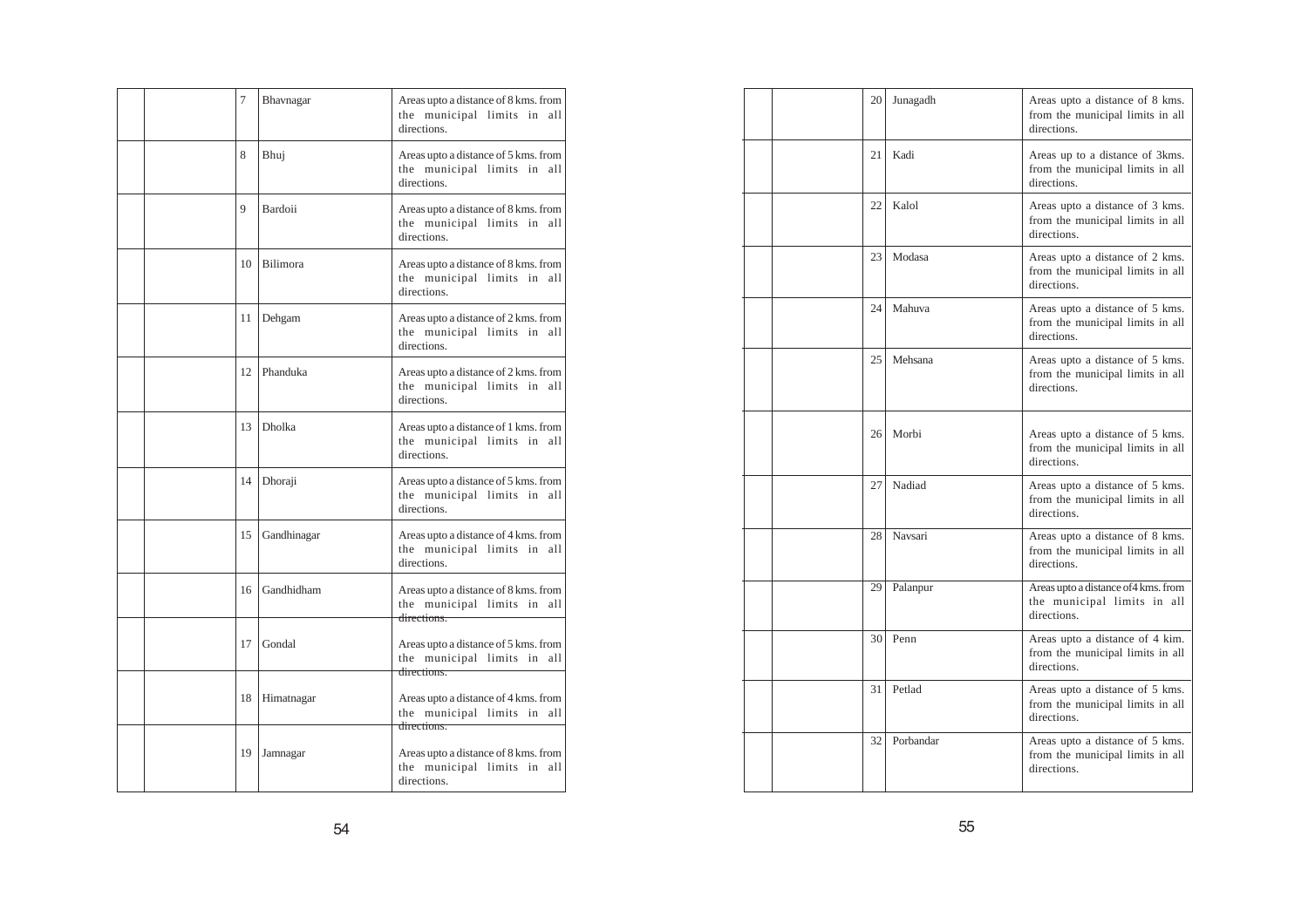|   |         | 33             | Rajkot                                            | Areas upto a distance of 8 kms. from<br>the municipal limits in<br>all<br>directions.                                                                                      |
|---|---------|----------------|---------------------------------------------------|----------------------------------------------------------------------------------------------------------------------------------------------------------------------------|
|   |         | 34             | Sanand                                            | Areas upto a distance of 2 kms. from<br>the municipal limits in all<br>directions.                                                                                         |
|   |         | 35             | Shihor                                            | Areas upto a distance of 5 kms. from<br>the municipal limits in<br>all<br>directions.                                                                                      |
|   |         | 36             | Savarkundala                                      | Areas upto a distance of 5 kms. from<br>the municipal limits in<br>all<br>directions.                                                                                      |
|   |         | 37             | Surat                                             | Areas upto a distance of 8 kms. from<br>the municipal limits in all<br>directions.                                                                                         |
|   |         | 38             | Valsad                                            | Areas upto a distance of 8 kms. from<br>the municipal limits in all<br>directions.                                                                                         |
|   |         | 39             | Vapi Indi. Township                               | Following areas upto a distance of<br>8 kms., from the municipal limits<br>of Vapi Udyognagar Panchayat<br>namely villages of: Balitha, Chala,<br>Dungra, Koparli, Salvav. |
|   |         | 40             | Veraval                                           | Areas upto a distance of 2 kms.<br>From the municipal limits in all<br>directions.                                                                                         |
|   |         | 41             | Viramgam                                          | Areas upto a distance of 2 kms. from<br>the municipal limits in all<br>directions.                                                                                         |
| 9 | Haryana | 1              | Ambala Cantonment<br>Board/Municipal<br>Committee | Areas upto a distance of 8 kms.<br>from the outer limits in all<br>directions.                                                                                             |
|   |         | 2              | Ambala City                                       | Areas upto a distance of 8 kms. from<br>the municipal limits in all<br>directions.                                                                                         |
|   |         | 3              | Assandh (Dint. Karnal)                            | Areas upto a distance of 2 kms. from<br>the municipal limits in<br>all<br>directions.                                                                                      |
|   |         | $\overline{4}$ | Bahadurgarh (Distt Rohtak)                        | Areas upto a distance of 8 kim. from<br>the municipal limits in<br>all<br>directions.                                                                                      |

| 5               | Ballabhgarh<br>(Distt. Faridabad)    | Areas upto a distance of 8 kim. from<br>the municipal limits in all<br>directions.    |
|-----------------|--------------------------------------|---------------------------------------------------------------------------------------|
| 6               | Barwala (Distt Hissar)               | Areas upto a distance of 2 kms. from<br>the municipal limits in all<br>directions.    |
| 7               | Bhiwani Khera<br>(Distt. Bhiwani)    | Areas upto a distance of 5 kms. from<br>the municipal limits in all<br>directions.    |
| 8               | Bhiwani                              | Areas upto a distance of 5 kms. from<br>the municipal limits in<br>all<br>directions. |
| 9               | Chaikiti Dadri<br>(Dim. Bhiwani)     | Areas upto a distance of 2 kms.<br>from the municipal limits in all<br>directions.    |
| 10 <sup>1</sup> | Cliika (Cdli)<br>(Dint Kurukshetra). | Areas upto a distance of 2 kim. from<br>the municipal limits in all<br>directions.    |
| 11              | Dabawoli (Distt. Sirsa)              | Areas upto a distance of 5 kms.<br>from the municipal limits in all<br>directions.    |
| 12              | Danthera<br>(Dim. Mohinderrh)        | Areas upto a distance of 5 kms.<br>from the municipal limits in all<br>directions.    |
| 13              | Ellanabad (Distt. Sirsa)             | Areas upto a distance of 2 kms.<br>from the municipal limits in all<br>directions.    |
| 14              | Faridabad                            | Areas upto a distance of 8 kms.<br>from the municipal limits in all<br>directions.    |
| 15              | Fatehabad(Distt. Hissar)             | Areas upto a distance of 5 kms. from<br>the municipal limits in all<br>directions.    |
| 16 <sup>1</sup> | Ferozepur Jhirka<br>(Distt. Gurgaon) | Areas upto a distance of 2 kms.<br>from the municipal limits in all<br>directions.    |
| 17              | Ganaur (Distt Sonepat)               | Areas upto a distance of 2 kms.<br>from the municipal limits in all<br>directions.    |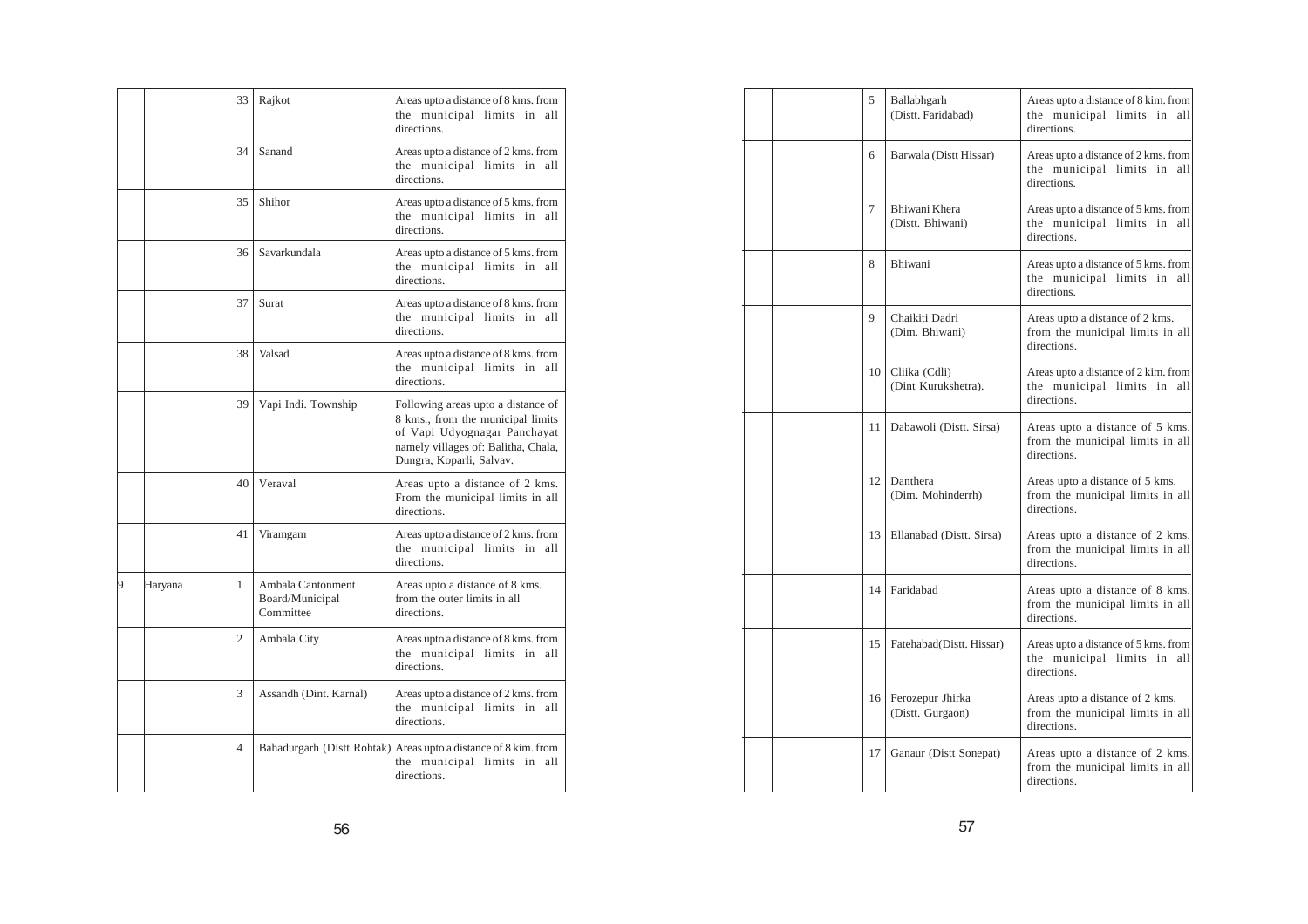|  | 18  | Gharaunda(Distt Karnal)        | Areas upto a distance of 2 kms. from<br>the municipal limits in all<br>directions. |
|--|-----|--------------------------------|------------------------------------------------------------------------------------|
|  | 19  | Gohana (Distt. Sonepat)        | Areas upto a distance of 2 kms. from<br>the municipal limits in all<br>directions. |
|  | 20  | Gurgaon                        | Areas upto a distance of 8 kms.<br>from the municipal limits in all<br>directions. |
|  | 21  | Hansi(Distt. Hissar)           | Areas upto a distance of 8 kms.<br>from the municipal limits in all<br>directions. |
|  | 22  | Hissar                         | Areas upto a distance of 8 kms.<br>from the municipal limits in all<br>directions. |
|  | 23  | Hodal (Distt. Faridabad)       | Areas upto a distance of 5 kms.<br>from the municipal limits in all<br>directions. |
|  | 24  | Indri (Distt. Karnal)          | Areas upto a distance of 2 kms.<br>from the municipal limits in all<br>directions. |
|  | 25  | Jhajjar (Distt. Rohtak)        | Areas upto a distance of 2 kms. from<br>the municipal limits in all<br>directions. |
|  | 26  | Jind                           | Areas upto a distance of 5 kms.<br>from the municipal limits in all<br>directions. |
|  | 27  | Jullala (Distt. Jind)          | Areas upto a distance of 2 kms. from<br>the municipal limits in all<br>directions. |
|  | 28  | Kaithal<br>(Distt. Kurushetra) | Areas upto a distance of 5 kms. from<br>the municipal limits in all<br>directions. |
|  | 29. | Kalanaur (Distt. Rohtak)       | Areas upto a distance of 2 kms. from<br>the municipal limits in all<br>directions. |
|  | 30  | Kalka (Distt. Ambala)          | Areas upto a distance of 5 kms. from<br>the municipal limits in a]]<br>directions. |

|  | 31 | Kallanwali (Dim. Sirsa)          | Areas upto a distance of 2 kms. from<br>the municipal Limits in all<br>directions.    |
|--|----|----------------------------------|---------------------------------------------------------------------------------------|
|  | 32 | Karnal                           | Areas upto a distance of 8 kms. from<br>the municipal limits in all<br>directions.    |
|  | 33 | Khazkhauoda<br>(Distt. Sonepat)  | Areas upto a distance of 2 kms.<br>from the municipal limits in all<br>directions.    |
|  | 34 | Thanesar<br>(Distt. Kurukshetra) | Areas upto a distance of 5 kms.<br>from the municipal limits in all<br>directions.    |
|  | 35 | Ladwa (Distt. Kurushetra)        | Areas upto a distance of 2 kms. from<br>the municipal limits in<br>all<br>directions. |
|  | 36 | Meham (Distt. Rohtak)            | Areas upto a distance of 2 kms. from<br>the municipal limits in<br>all<br>directions. |
|  | 37 | Mohindergarli                    | Areas upto a distance of 2 kms.<br>from the municipal limits in all<br>directions.    |
|  | 38 | Nanirigaib (Distt. Ambala)       | Areas upto a distance of 2 kms. from<br>the municipal limits in<br>all<br>directions. |
|  | 39 | Narnaul<br>(Distt.Mohindergarh)  | Areas upto a distance of 2 kms. from<br>the municipal limits in all<br>directions.    |
|  | 40 | Naraud (Distt. Hissar)           | Areas upto a distance of 2 kms. from<br>the municipal limits in all<br>directions.    |
|  | 41 | Narwana (Distt. Jind)            | Areas upto a distance of 2 kms. from<br>the municipal limits in all<br>directions.    |
|  | 42 | Nilokheri ((Distt. Karnal)       | Areas upto a distance of 2 kms. from<br>the municipal limits in all<br>directions     |
|  | 43 | PaIwal ((Distt. Faridabad)       | Areas upto a distance of 5 kim. from<br>the municipal limits in<br>all<br>directions. |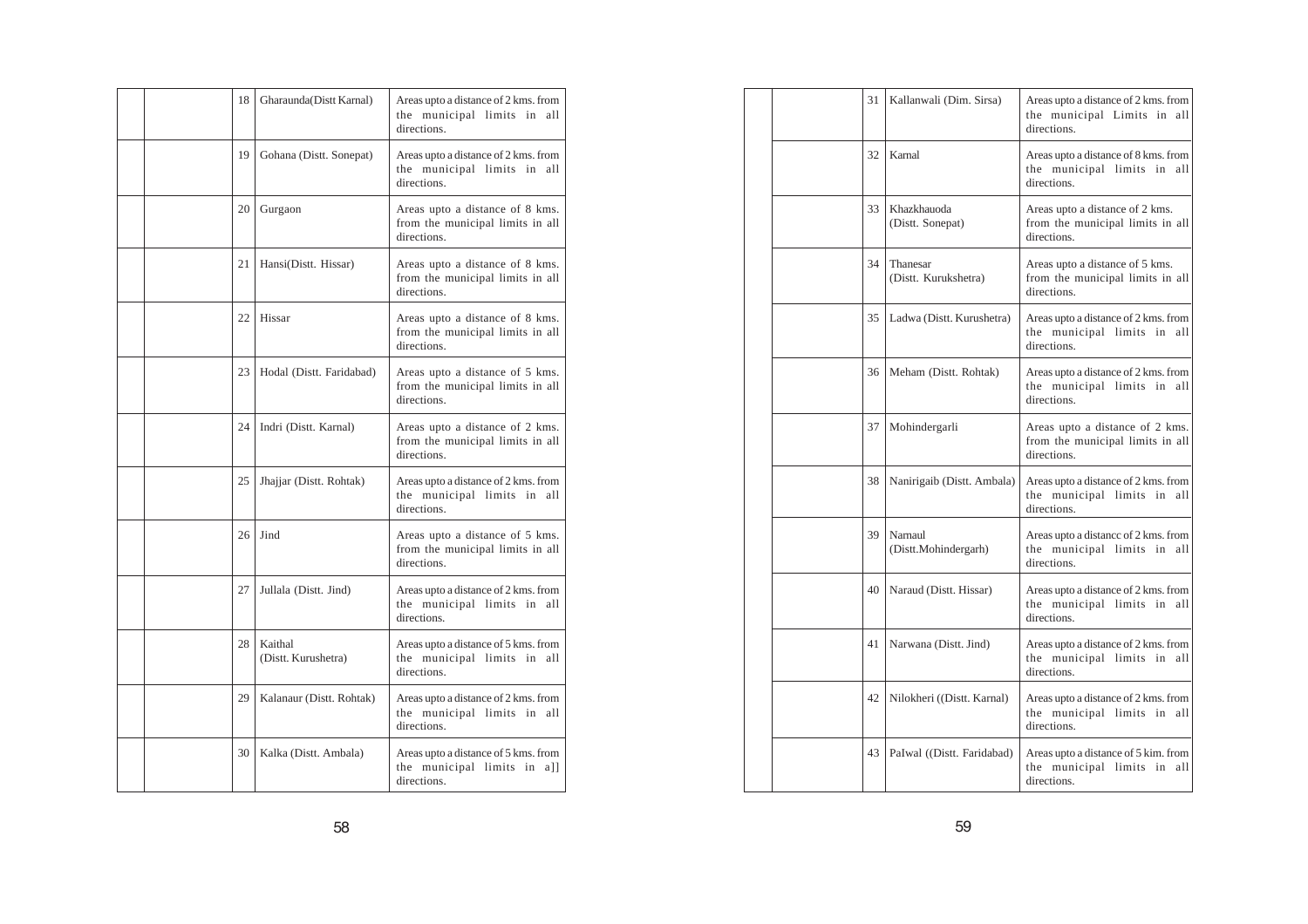|  | 44 | Panchkula (Distt. Ambaia)                | Areas upto a distance of 5 kms. from<br>the municipal limits in<br>all<br>directions.                                                                                                                                                                         |
|--|----|------------------------------------------|---------------------------------------------------------------------------------------------------------------------------------------------------------------------------------------------------------------------------------------------------------------|
|  | 45 | Panipat (Distt. Karnal)                  | Areas upto a distance of 8 kms. from<br>the municipal limits in all<br>directions.                                                                                                                                                                            |
|  | 46 | Pataudi (Distt. Gurgaon)                 | Areas upto a distance of 2 kms. from<br>the municipal limits in all<br>directions.                                                                                                                                                                            |
|  | 47 | Pehwa (Distt. Gurgaon)                   | Areas upto a distance of 2 kms. from<br>the municipal limits in<br>all<br>directions                                                                                                                                                                          |
|  | 48 | Patadura<br>(Distt. Yamunanagar)         | Areas upto a distance of 2 kms. from<br>the municipal limits in<br>all<br>directions.                                                                                                                                                                         |
|  | 49 | Rewari                                   | Areas upto a distance of 5 kms. from<br>the municipal limits in all<br>directions.                                                                                                                                                                            |
|  | 50 | Rohtak                                   | Areas upto a distance of 8 kms. from<br>the municipal limtts in<br>all<br>directions.                                                                                                                                                                         |
|  | 51 | Sidbaure (DisttAmbala)                   | Areas upto a distance of 2 kms. from<br>the municipal limits in<br>all<br>directions.                                                                                                                                                                         |
|  | 52 | Sauidon (Distt Jind)                     | (a) Areas falling within 2 kms., on<br>either side of Safidon Jind Road upto<br>a distance of 5 kms., from municipal<br>limits on that road. (b) Areas (other<br>than in (a) above) upto a distance of<br>2 kms., from municipal limits in<br>all directions. |
|  | 53 | Samalkha(Distt.Karnal)                   | Areas upto a distance of 5 kms. from<br>the municipal limits in all<br>directions.                                                                                                                                                                            |
|  | 54 | Shahabad Markanda<br>(Distt.Kurukshetra) | Areas upto a distance of 2 kms. from<br>the municipal limits in all<br>directions.                                                                                                                                                                            |
|  | 55 | <b>Sirsa</b>                             | Areas upto a distance of 5 kms. from<br>the municipal limits in all<br>directions.                                                                                                                                                                            |

|      |                   | 56             | Sohna (Distt. Gurgaon)    | Areas upto a distance of 5 kms. from<br>the municipal limits in<br>all<br>directions. |
|------|-------------------|----------------|---------------------------|---------------------------------------------------------------------------------------|
|      |                   | 57             | Sonepat                   | Areas upto a distance of 8 kms. from<br>the municipal limits in all<br>directions.    |
|      |                   | 58             | Taraofl (Distt. Karnal)   | Areas upto a distance of 2 kms. from<br>the municipal limits in all<br>directions.    |
|      |                   | 59             | Tauru (Distt. Gurgaon)    | Areas upto a distance of 2 kms. from<br>the municipal limits in<br>all<br>directions. |
|      |                   | 60             | Tohana (Distt. Hissar)    | Areas upto a distance of 2 kms. from<br>the municipal limits in all<br>directions.    |
|      |                   | 61             | Yamunanagar               | Areas upto a distance of 8 kms.<br>from the municipal limits in all<br>directions.    |
|      |                   | 62             | Jagadhari                 | Areas upto a distance of 8 kms. from<br>the municipal limits in<br>all<br>directions. |
| 10   | Jammu & Kashmir 1 |                | Jammu                     | Areas upto a distance of 8 kms. from<br>the municipal limits in<br>all<br>directions. |
|      |                   | $\overline{2}$ | Srinagar                  | Areas upto a distance of 5 kms.<br>from the municipal limits in all<br>directions.    |
|      |                   | 3              | <b>Udhampur Town Area</b> | Areas upto a distance of 5 kms.<br>from the municipal limits in all<br>directions.    |
| 11.1 | Karnataka         | 1              | Bangalore                 | Areas upto a distance of 8 kms. from<br>the municipal limits in all<br>directions.    |
|      |                   | 2              | Belgaum                   | Areas upto a distance of 8 kms.<br>from the municipal limits in all<br>directions.    |
|      |                   | 3              | Bellary                   | Areas upto a distance of 8 kms.<br>from the municipal limits in all<br>directions.    |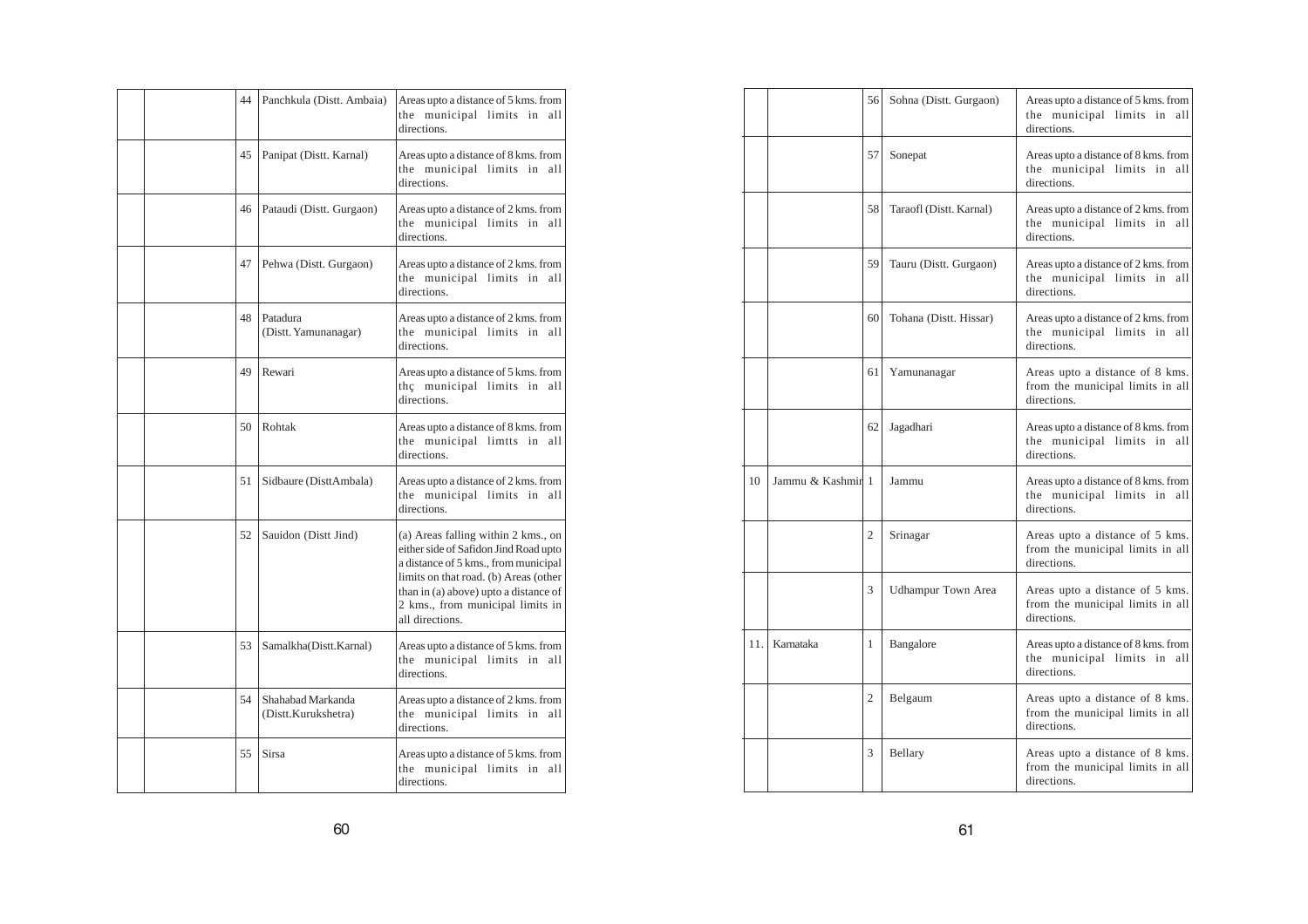|  | 4  | Bhadravathi    | Areas upto a distance of 8 kms. from<br>the municipal limits in<br>all<br>directions. |
|--|----|----------------|---------------------------------------------------------------------------------------|
|  | 5  | Bidar          | Areas upto a distance of 8 kms. from<br>the municipal limits in all<br>directions.    |
|  | 6  | Bijapur        | Areas upto a distance of 8 kms.<br>from the municipal limits in all<br>directions.    |
|  | 7  | Chitradurg     | Areas upto a distance of 8 kms.<br>from the municipal limits in all<br>directions.    |
|  | 8  | Davangere      | Areas upto a distance of 8 kms. from<br>the municipal limits in<br>all<br>directions. |
|  | 9  | Gadag          | Areas upto a distance of 8 kms. from<br>the municipal limits in all<br>directions.    |
|  | 10 | Gangavathi     | Areas upto a distance of 8 kms. from<br>the municipal limits in all<br>directions.    |
|  | 11 | Gulbarge       | Areas upto a distance of 8 kms. from<br>the municipal limits in<br>all<br>directions. |
|  | 12 | Hassan         | Areas upto a distance of 8 kms. from<br>the municipal limits in<br>all<br>directions. |
|  | 13 | Haveri         | Areas upto a distance of 8 km. from<br>the municipal limits in all<br>directions.     |
|  | 14 | Hospet         | Areas upto a distance of 8 kms. from<br>the municipal limits in all<br>directions.    |
|  | 15 | Hubli Dhai-war | Areas upto a distance of 8 kms. from<br>the municipal limits in all<br>directions.    |
|  | 16 | Koppal         | Areas upto a distance of 8 kms. from<br>the municipal limits in<br>all<br>directions. |

|    |        | 17             | Mangalore          | Areas upto a distance of 8 kms. from<br>the municipal limits in<br>all<br>directions.                                                                                                   |
|----|--------|----------------|--------------------|-----------------------------------------------------------------------------------------------------------------------------------------------------------------------------------------|
|    |        | 18             | Mysore             | Areas upto a distance of 8 kms. from<br>the municipal limits in all<br>directions.                                                                                                      |
|    |        | 19             | Raichur            | Areas upto a distance of 5 kms. from<br>the municipal limits in all<br>directions.                                                                                                      |
|    |        | 20             | Rannebennur        | Areas upto a distance of 8 kms.<br>from the municipal limits in all<br>directions.                                                                                                      |
|    |        | 21             | Shimoga            | Areas upto a distance of 8 kms. from<br>the municipal limits in all<br>directions.                                                                                                      |
|    |        | 22             | Tumkur             | Areas upto a distance of 8 kim. from<br>the municipal limits in<br>all<br>directions.                                                                                                   |
|    |        | 23             | Udupi              | Areas upto a distance of 8 kim. from<br>the municipal limits in<br>all<br>directions.                                                                                                   |
| 12 | Kerala | 1              | Kozikode (Calicut) | Areas falling within Chcruvannur,<br>Farcks, Kadalundi, Beypore,<br>Olavanna, Kunnamangalam and<br>Elathur Panchayat upto a distance<br>of 8 kms., from municipal limits of<br>Calicut. |
|    |        | $\overline{c}$ | Chvakkad(Chawghat) | Areas falling within Guruvayur<br>Township upto a distance of 3 kms.,<br>from municipal limits.                                                                                         |
|    |        | 3              | Kochi (Cochin)     | Areas forming part of Eloor and<br>Maradu Panchayats upto a distance<br>of 8 kim., from the municipal<br>limits.                                                                        |
|    |        | $\overline{4}$ | Palakkad (Palghat) | Areas forming part of Pirayiri Parli,<br>Marutharode and Pudussery<br>Panchayats upto a distance of 8<br>kms., from municipal limits.                                                   |
|    |        | 5              | Kollam (Quilon)    | Areas comprised in Vadakkovila<br>Panehayats upto a distance of 3 kms.,<br>from the limits of Quilon<br>municipality.                                                                   |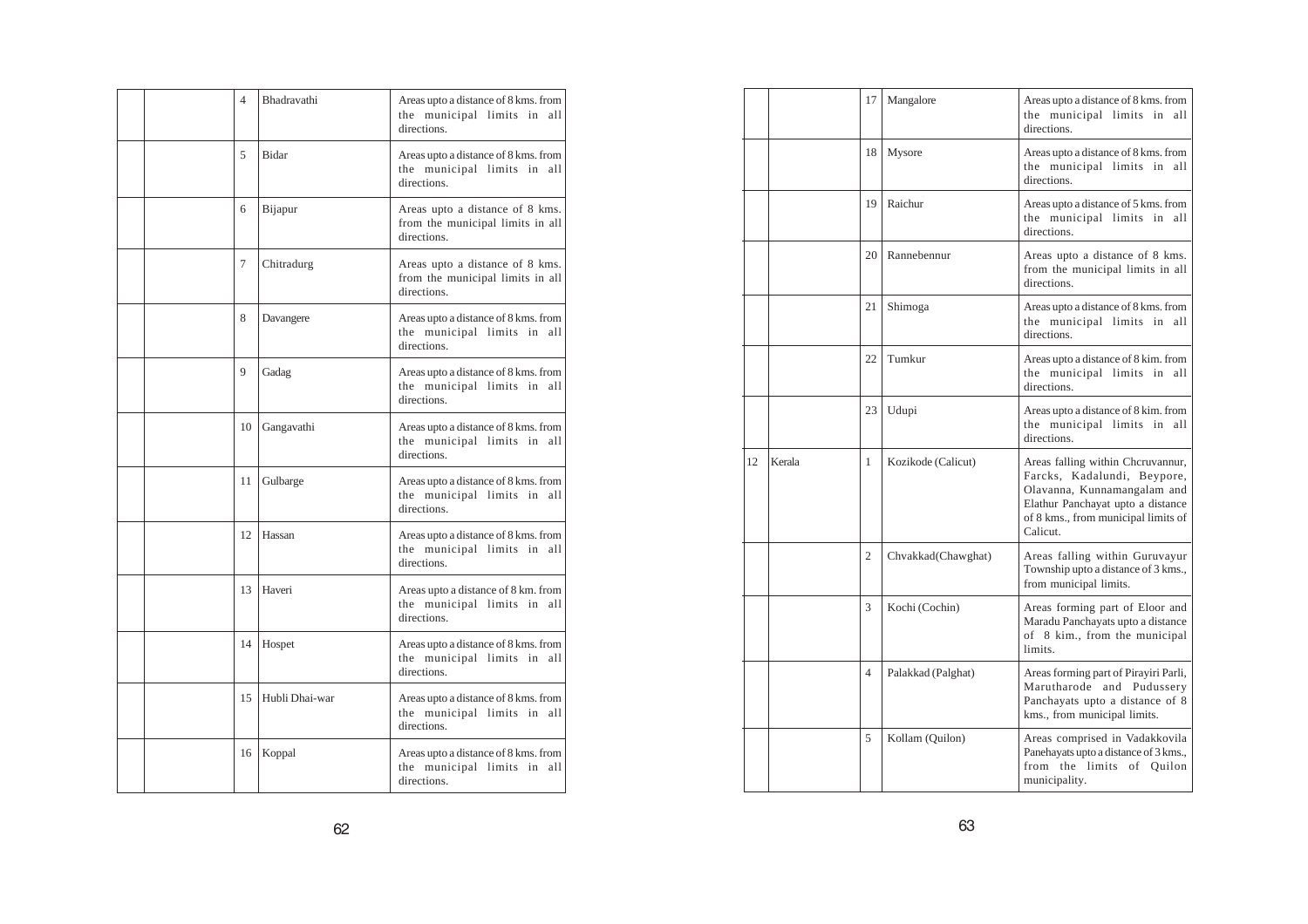|    |                | 6 | Thrissur                           | Areas forming part of Ayyanthole,<br>Vilavattam<br>Ollukara<br>and<br>Koorkancherry Panchayats upto a<br>distance of 8 kms., from municipal<br>limits.                                                                                                                                            |
|----|----------------|---|------------------------------------|---------------------------------------------------------------------------------------------------------------------------------------------------------------------------------------------------------------------------------------------------------------------------------------------------|
|    |                | 7 | Thiruvananthapuram<br>(Trivandrum) | Following areas upto a distance of<br>8 kms., outside the municipal limits<br>of Tiruvananthapuram.<br>1. Areas comprised in ward<br>$2,3$ and $7$ to<br>П<br>numbers<br>of<br>Chettivilakom Panchayat.<br>2. Areas comprised in ward<br>numbers I, 2,4,7 and II<br>of<br>Vattyoorkavu Panchayat. |
|    |                |   |                                    | 3. Areas comprised in ward<br>numbers 3 and 4 of the Streekaryam<br>Panchayat.                                                                                                                                                                                                                    |
|    |                |   |                                    | 4. Areas comprised in ward<br>numbers 6 and 9 of Attipra<br>Panchayat.                                                                                                                                                                                                                            |
|    |                |   |                                    | Areas comprised in ward<br>5.<br>numbers 5, 6 and 7 of Ulloor<br>Panchayat.                                                                                                                                                                                                                       |
|    |                |   |                                    | Areas comprised in ward<br>6.<br>numebrs 6 and 8 of Nemom<br>Panchayat.                                                                                                                                                                                                                           |
| 13 | Madhya Pradesh | 1 | Balaghat                           | Areas upto a distance of 8 kms. from<br>the municipal limits in all<br>directions.                                                                                                                                                                                                                |
|    |                | 2 | Bhopal                             | Areas upto a distance of 8 kms. from<br>the municipal limits in<br>all<br>directions.                                                                                                                                                                                                             |
|    |                | 3 | <b>Bilaspur</b>                    | Areas upto a distance of 8 kms. from<br>the municipal limits in all<br>directions.                                                                                                                                                                                                                |
|    |                | 4 | Burhanpur                          | Areas falling within: (a) 2 kms., on<br>either side of Burhanpur Khandwa<br>road upto a distance of 3 kms., from<br>the municipal limits on that road.<br>$(b)$ 1 km., on either side of<br>Burhanpur Rawar road upto a<br>distance of 2 kms., from the<br>municipal limits on that road.         |

|  | 5  | Chattarpur                            | Areas upto a distance of 8 kms. from<br>the municipal limits in all<br>directions.                                                                                                                                                                                                    |
|--|----|---------------------------------------|---------------------------------------------------------------------------------------------------------------------------------------------------------------------------------------------------------------------------------------------------------------------------------------|
|  | 6  | Chhindwara                            | Areas upto a distance of 8 kms. from<br>the municipal limits in all<br>directions.                                                                                                                                                                                                    |
|  | 7  | Damoh                                 | Areas upto a distance of 8 kms. from<br>the municipal limits in<br>all<br>directions.                                                                                                                                                                                                 |
|  | 8  | Durg                                  | Areas upto a distance of 8 kms. from<br>the municipal limits in all<br>directions.                                                                                                                                                                                                    |
|  | 9  | Gwalior including<br>Morar Cantonment | Areas upto a distance of 8 kms.<br>from the municipal limits in all<br>directions.                                                                                                                                                                                                    |
|  | 10 | Indore                                | Areas upto a distance of 8 kms. from<br>the municipal limits in all<br>directions.                                                                                                                                                                                                    |
|  | 11 | Jabalpur                              | Areas upto a distance of 8 kms. from<br>the municipal limits in all<br>directions.                                                                                                                                                                                                    |
|  | 12 | Katangi (Distt. Balaghat)             | Areas upto a distinct of 8 kms. from<br>the municipal limits in all<br>directional.                                                                                                                                                                                                   |
|  |    | 12   Katangi (Distt. Jabalpur)        | Areas upto a distance of 8 kms. from<br>the municipal limits in all<br>directions.                                                                                                                                                                                                    |
|  | 13 | Khandwa                               | Areas falling within: (a) 1 km., on<br>west side of Khandwa Burhanpur<br>road upto a distance of 3 kms., from<br>the municipal limits on that road;<br>$(b)$ 2 kms., on north side of<br>khandwa-Indore road upto a distance<br>of 3 kms., from the municipal limits<br>on that road. |
|  | 14 | Khorgone                              | Areas failing within:<br>(a) $\frac{1}{2}$ km on either side of Bistan-<br>Khargone mad upto a distance of 2<br>kms., from municipal limits on that<br>road.<br>(b) 1 km on either side of Khargone                                                                                   |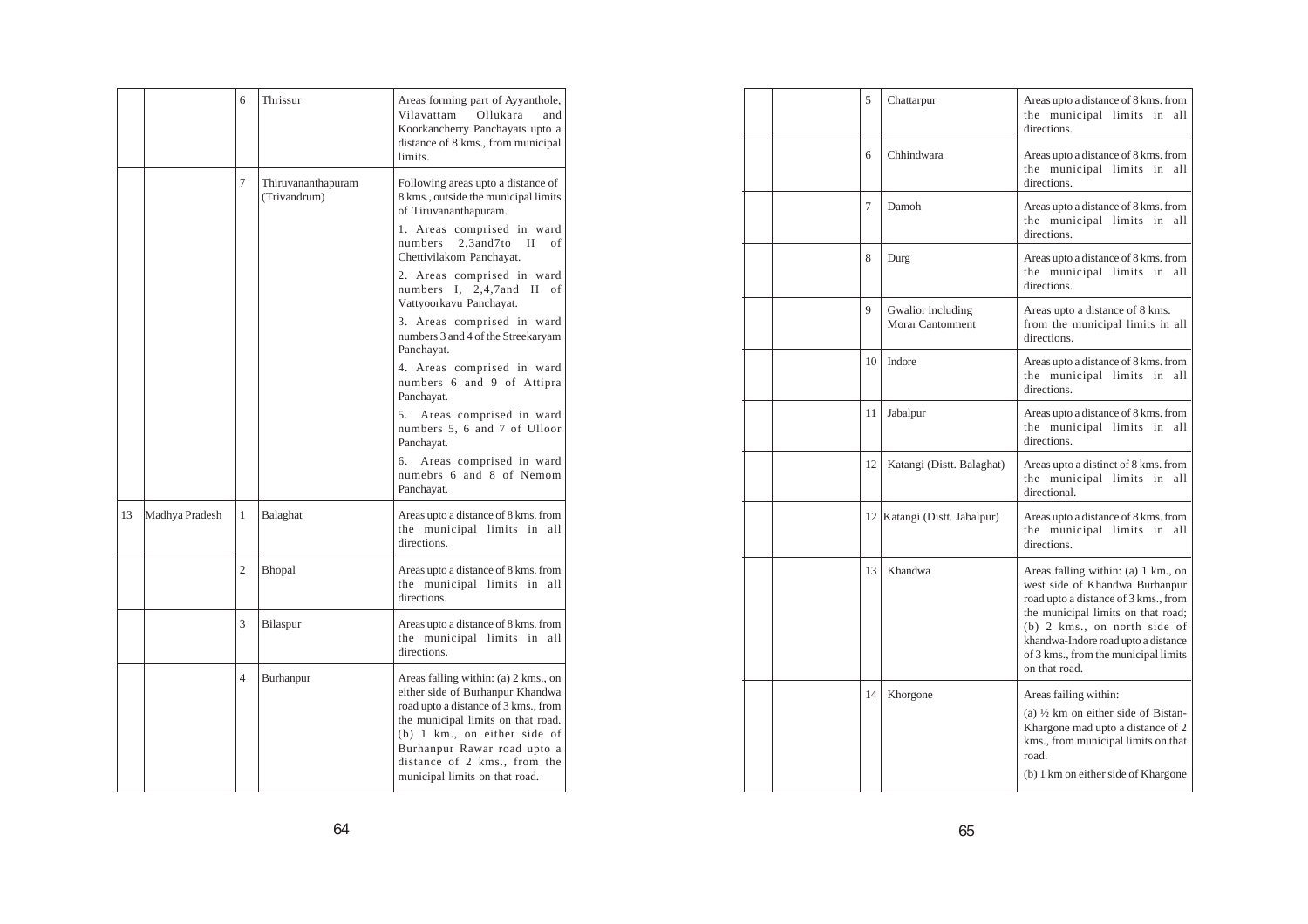|  |    |                 | Sanavad road upto a distance of I<br>kin., from municipal limits on that<br>road.<br>(c) 1 km on either side of Khargone<br>julwania road upto a distance of 1<br>km., from municipal limits on that<br>road.                                                                                           |
|--|----|-----------------|---------------------------------------------------------------------------------------------------------------------------------------------------------------------------------------------------------------------------------------------------------------------------------------------------------|
|  | 15 | Korba           | Areas falling within: (a) I km on<br>either side of Korba Bilaspur road<br>upto a distance of 8 kms., from<br>municipal limits on that road. (b) 1<br>km on either side of Korba Champa<br>road upto a distance of 8 kms., from<br>municipal limits on that road.                                       |
|  | 16 | Mhow Cantonment | Areas falling within: (a) I km on<br>either side of Mhow-Manipur road<br>upto a distance of 3 kms., from<br>cantonment limits on that road.(b)<br>1 km on either side of Mhow-Indore<br>road upto a distance of 3 kms., from<br>cantonment limits on that road.                                         |
|  | 17 | Raigarh         | Areas upto a distance of 8 kms.<br>from the municipal limits in all<br>directions.                                                                                                                                                                                                                      |
|  | 18 | Raipur          | Areas upto a distance of 8 kms.<br>from the municipal limits in all<br>directions.                                                                                                                                                                                                                      |
|  | 19 | Rajnandgaon     | Areas upto a distance of 8 kms.<br>from the municipal limits in all<br>directions.                                                                                                                                                                                                                      |
|  | 20 | Ratlam          | Areas falling within: (a) 1 km.,<br>distance from municipal limits<br>towards Sailana road, (b) 1 km.,<br>distance from municipal limits<br>towards .Jaora road. (c) 2 km.,<br>distance from municipal limits<br>towards Mhow road. (d) 1 km.,<br>distance from municipal limits<br>towards Rajna road. |
|  | 21 | Rau             | Areas failing within 1 km., on either<br>side of AB road upto a distance of<br>8 kms., from the municipal limits<br>of Rau.                                                                                                                                                                             |

|    |             | 22 | Sagar      | Areas upto a distance of 8 kms. from<br>the municipal limits in<br>all<br>directions.                                                                                                                                                                                                                                                                                                                                                                                                                                                           |
|----|-------------|----|------------|-------------------------------------------------------------------------------------------------------------------------------------------------------------------------------------------------------------------------------------------------------------------------------------------------------------------------------------------------------------------------------------------------------------------------------------------------------------------------------------------------------------------------------------------------|
|    |             | 23 | Satma      | Areas upto a distance of 8 kms. from<br>the municipal limits in all<br>directions.                                                                                                                                                                                                                                                                                                                                                                                                                                                              |
|    |             | 24 | Ujjain     | Areas falling within:<br>(a) 1 km. on either side of Ujjain-<br>Dewas road upto a distance of 8<br>kms., from the municipal limits on<br>that road.<br>(b) 1 km. on either side of Ujjain-<br>Indore road upto a distance of 8 kms.,<br>from the municipal limits on that<br>road.<br>$(c)$ 1 km. on either side of Ujjain-<br>Maxi road upto a distance of 8 kim.,<br>from the municipal limits on that<br>road.<br>(d) I km. on either side of Ujjain-<br>Agra road upto a distance of 8 Ions.,<br>from the municipal limits on that<br>road. |
| 14 | Maharashtra | 1  | Ahmednagar | Areas upto a distance of 8 kms.<br>from the municipal limits in the all<br>directions.                                                                                                                                                                                                                                                                                                                                                                                                                                                          |
|    |             | 2  | Akkalkot   | Areas upto a distance of 4 kms.<br>from the municipal limits in all<br>directions.                                                                                                                                                                                                                                                                                                                                                                                                                                                              |
|    |             | 3  | Akola      | Areas upto a distance of 5 kms.<br>from the municipal limits in all<br>directions.                                                                                                                                                                                                                                                                                                                                                                                                                                                              |
|    |             | 4  | Alibag     | Areas upto a distance of 8 kms.<br>from the municipal limits in all<br>directions.                                                                                                                                                                                                                                                                                                                                                                                                                                                              |
|    |             | 5  | Amravati   | Areas upto a distance of 5 kms.<br>from the municipal limits in all<br>directions.                                                                                                                                                                                                                                                                                                                                                                                                                                                              |
|    |             | 6  | Aurangabad | Areas upto a distance of 8 kms.<br>from the municipal limits in all<br>directions.                                                                                                                                                                                                                                                                                                                                                                                                                                                              |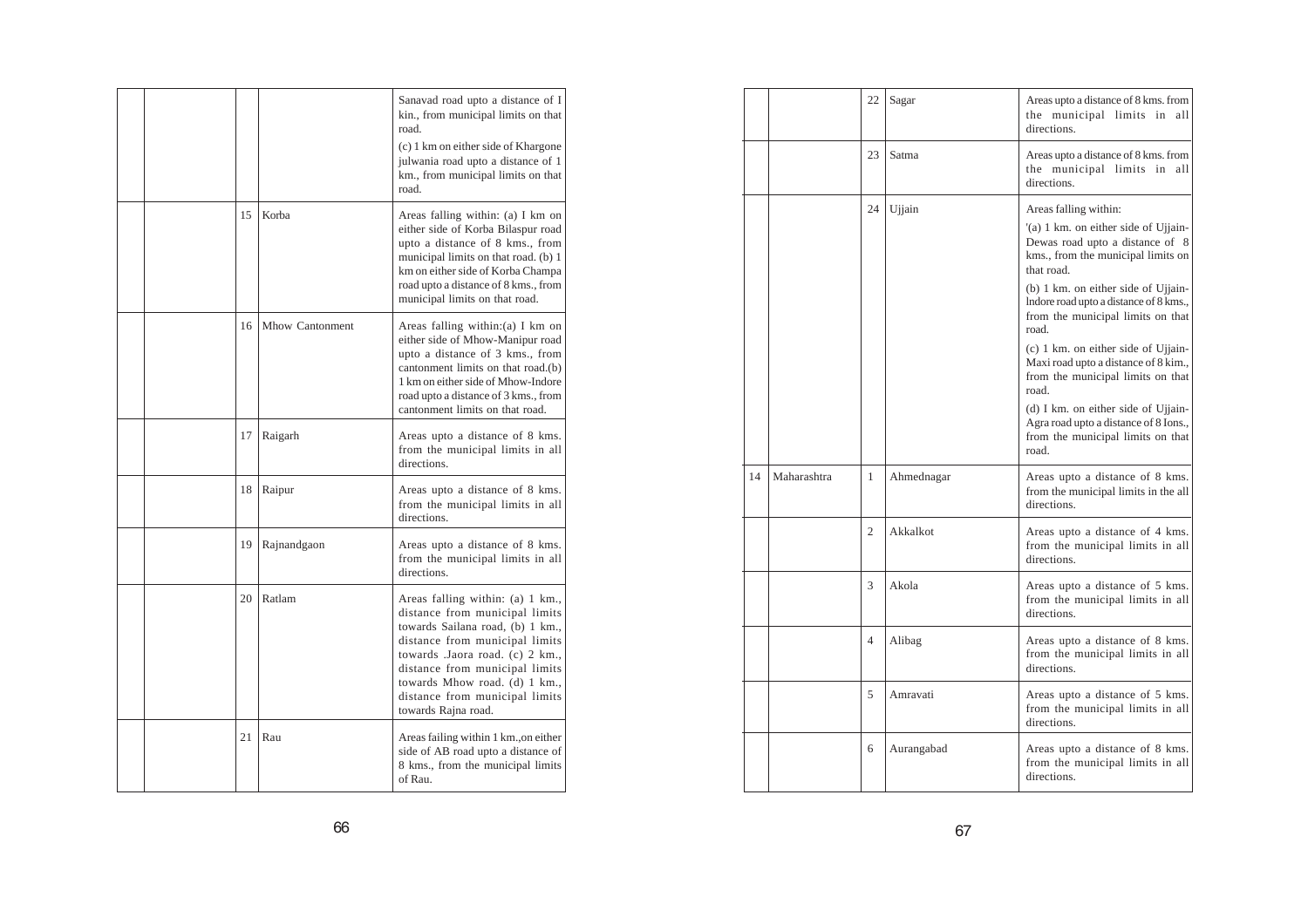|  | 7  | Baramati                      | Areas upto a distance of 8 kms. from<br>the municipal limits in all<br>directions.                   |
|--|----|-------------------------------|------------------------------------------------------------------------------------------------------|
|  | 8  | <b>Barse</b>                  | Areas upto a distance of 4 kms. from<br>the municipal limits in all<br>directions.                   |
|  | 9  | <b>Beed</b>                   | Areas upto a distance of 8 kms. from<br>the municipal limits in all<br>directions.                   |
|  | 10 | <b>Bhandara</b>               | Areas upto a distance of 5 kms. from<br>the municipal limits in all<br>directions.                   |
|  | 11 | Bhiwandi                      | Areas upto a distance of 8 kms.<br>from the municipal limits in all<br>directions.                   |
|  | 12 | Bhor                          | Areas upto a distance of 8 kms.<br>from the municipal limits in all<br>directions.                   |
|  | 13 | Greater Mmnbai                | Areas upto a distance of 8 kms.<br>from the municipal limits of Greater<br>Bombay in all directions. |
|  | 14 | Chandrapur                    | Areas upto a distance of 5 kms.<br>from the municipal limits in all<br>directions.                   |
|  | 15 | Dahanu                        | Areas upto a distance of 8 kms.<br>from the municipal limits in all<br>directions.                   |
|  | 16 | Daud                          | Areas upto a distance of 8 kms.<br>from the municipal limits in all<br>directions.                   |
|  | 17 | Dehu Road<br>Cantonment Board | Areas upto a distance of 8 kms.<br>from the municipal limits in all<br>directions.                   |
|  | 18 | Deolali Cantonment Board      | Areas upto a distance of 8 kms. from<br>the municipal limits in all<br>directions.                   |
|  | 19 | Dhule                         | Areas upto a distance of 8 kms.<br>from the municipal limits in all<br>directions.                   |

| 20 | Gondia                  | Areas upto a distance of 5 kms. from<br>the municipal limits in all<br>directions.                                                    |
|----|-------------------------|---------------------------------------------------------------------------------------------------------------------------------------|
| 21 | Iochalkaranji           | Areas falling within the villages of<br>Kabnor, Koruchi, Terdaj and Yadav<br>but upto a distance of 8 kms., from<br>municipal limits. |
| 22 | Jalaba                  | Areas upto a distance of 8 kms. from<br>the municipal limits in all<br>directions.                                                    |
| 23 | Jalgaon                 | Areas upto a distance of 8 kms.<br>from the municipal limits in all<br>directions.                                                    |
| 24 | Junnar                  | Areas upto a distance of 8 kms.<br>from the municipal limits in all<br>directions.                                                    |
| 25 | Kalyan                  | Areas upto a distance of 8 kms.<br>from the municipal limits in all<br>directions.                                                    |
| 26 | Khapoli                 | Areas upto a distance of 8 kms.<br>from the municipal limits in all<br>directions.                                                    |
| 27 | Kirkee Cantonment Board | Areas upto a distance of 8 kms.<br>from the municipal limits in all<br>directions.                                                    |
| 28 | Kolhapur                | Areas upto a distance of 8 kms.<br>from the municipal limits in all<br>directions.                                                    |
| 29 | Latur                   | Areas upto a distance of 8 kms.<br>from the municipal limits in all<br>directions.                                                    |
| 30 | Lonawala & Khandala     | Areas upto a distance of 8 kms.<br>from the municipal limits in all<br>directions.                                                    |
| 31 | Mahad                   | Areas upto a distance of 8 kms.<br>from the municipal limits in all<br>directions.                                                    |
| 32 | Malegaon                | Areas upto a distance of 8 kms.<br>from the municipal limits in all<br>directions.                                                    |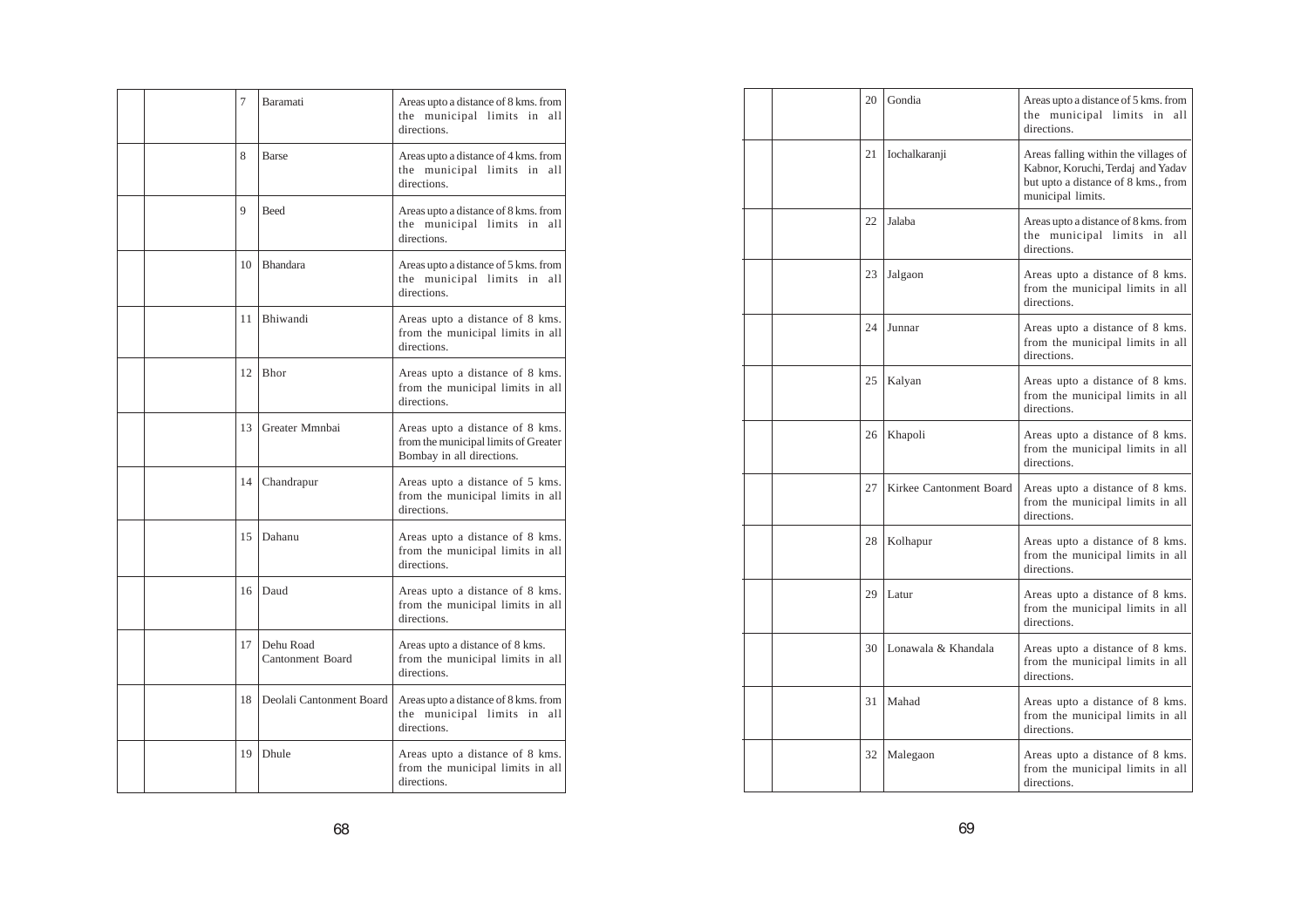|  | 33 | Mirabhayander    | Areas upto a distance of 8 kms. from<br>the municipal limits in all<br>directions.    |
|--|----|------------------|---------------------------------------------------------------------------------------|
|  | 34 | Murad            | Areas upto a distance of 8 kms. from<br>the municipal limits in<br>all<br>directions. |
|  | 35 | Nagpur           | Areas upto a distance of 8 kms. from<br>the municipal limits in all<br>directions.    |
|  | 36 | Nanded           | Areas upto a distance of 8 kms. from<br>the municipal limits in all<br>directions.    |
|  | 37 | Nasik            | Areas upto a distance of 8 kms. from<br>the municipal limits in all<br>directions.    |
|  | 38 | New Mumbai       | Areas upto a distance of 8 kms. from<br>the municipal limits in all<br>directions.    |
|  | 39 | Osmanabad        | Areas upto a distance of 8 kms. from<br>the municipal limits in all<br>directions.    |
|  | 40 | Pandharpur       | Areas upto a distance of 8 kms. from<br>the municipal limits in<br>all<br>directions. |
|  | 41 | Panvel           | Areas upto a distance of 8 kms. from<br>the municipal limits in all<br>directions.    |
|  | 42 | Parbhani         | Areas upto a distance of 8 kms. from<br>the municipal limits in all<br>directions.    |
|  | 43 | Pen              | Areas upto a distance of 8 kms. from<br>the municipal limits in all<br>directions.    |
|  | 44 | Pimpri Chinchwad | Areas upto a distance of 8 kms. from<br>the municipal limits in all<br>directions.    |

| 45 | Poona Municipal<br>Corporation | Areas upto a distance of 8 kms. from<br>the municipal limits in all<br>directions. |
|----|--------------------------------|------------------------------------------------------------------------------------|
| 46 | <b>Pune Cantonment Board</b>   | Areas upto a distance of 8 kms. from<br>the municipal limits in all<br>directions. |
| 47 | Roha                           | Areas upto a distance of 8 kms. from<br>the municipal limits in all<br>directions. |
| 48 | Saswad                         | Areas upto a distance of 8 kms. from<br>the municipal limits in all<br>directions. |
| 49 | Shirur                         | Areas upto a distance of 8 kms.<br>from the municipal limits in all<br>directions. |
| 50 | Shrivardhan                    | Areas upto a distance of 8 kms.<br>from the municipal limits in all<br>directions. |
| 51 | Solapur                        | Areas upto a distance of 8 kms.<br>from the municipal limits in all<br>directions. |
| 52 | Telegaon Dabhade               | Areas upto a distance of 8 kms. from<br>the municipal limits in all<br>directions. |
| 53 | Thane                          | Areas upto a distance of 8 kms.<br>from the municipal limits in all<br>directions. |
| 54 | Ulhasnagar                     | Areas upto a distance of 8 kms.<br>from the municipal limits in all<br>directions. |
| 55 | Uran                           | Areas upto a distance of 8 kms.<br>from the municipal limits in all<br>directions. |
| 56 | Vasai                          | Areas upto a distance of 8 kms.<br>from the municipal limits in all<br>directions. |
| 57 | Virar                          | Areas upto a distance of 8 kms.<br>from the municipal limits in all<br>directions. |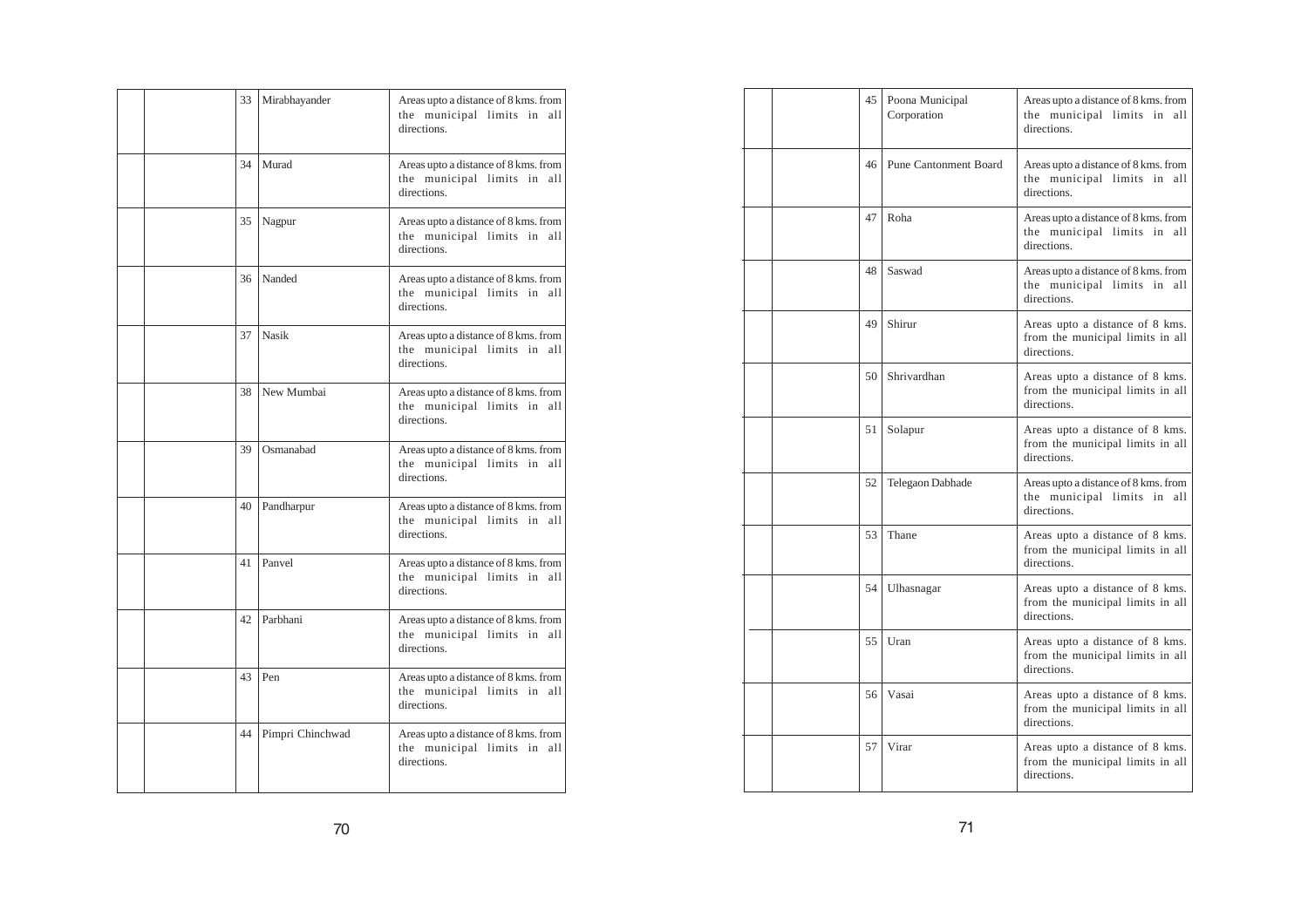|    |            | 58             | Wardha                                                | Areas upto a distance of 5 kms. from<br>the municipal limits in<br>all<br>directions. |
|----|------------|----------------|-------------------------------------------------------|---------------------------------------------------------------------------------------|
|    |            | 59             | Yavatmal                                              | Areas upto a distance of 5 kms. from<br>the municipal limits in all<br>directions.    |
| 15 | Meghalaya. | 1              | Shillong Municipality &<br><b>Shillong Cantonment</b> | Areas upto a distance of 8 kms. from<br>the municipal limits in all<br>directions.    |
| 16 | Orissa     | 1              | Anugul                                                | Areas upto a distance of 2 kms. from<br>the municipal limits in<br>all<br>directions. |
|    |            | 2              | Baleshwar                                             | Areas upto a distance of 5 kms.<br>from the municipal limits in all<br>directions.    |
|    |            | 3              | Beharmpur                                             | Areas upto a distance of 5 kms.<br>from the municipal limits in all<br>directions.    |
|    |            | $\overline{4}$ | <b>Bhadrak</b>                                        | Areas upto a distance of 2 kms.<br>from the municipal limits in all<br>directions.    |
|    |            | 5              | Bhubaneshwar                                          | Areas upto a distance of 5 kms.<br>from the municipal limits in all<br>directions     |
|    |            | 6              | Cuttack                                               | Areas upto a distance of 5 kms.<br>from the municipal limits in all<br>directions.    |
|    |            | 7              | Jaipur Road                                           | Areas upto a distance of 2 kms.<br>from the municipal limits in all<br>directions.    |
|    |            | 8              | Jeypore                                               | Areas upto a distance of 2 kms.<br>from the municipal limits in all<br>directions.    |
|    |            | 9              | Khorda                                                | Areas upto a distance of 2 kms.<br>from the municipal limits in all<br>directions.    |
|    |            | 10             | Puri                                                  | Areas upto a distance of 2 kms. from<br>the municipal limits in<br>all<br>directions. |

|    |             | 11 | Rourkela                                 | Areas upto a distance of 5 kms. from<br>the municipal limits in all<br>directions.                                                                       |
|----|-------------|----|------------------------------------------|----------------------------------------------------------------------------------------------------------------------------------------------------------|
|    |             | 12 | Sambalpur                                | Areas upto a distance of 5 kms. from<br>the municipal limits in all<br>directions.                                                                       |
| 17 | Pondicherry | 1  | Pondicherry                              | Areas upto a distance of 8 kms. from<br>the municipal limits in all<br>directions.                                                                       |
| 18 | Punjab      | 1  | Abohar                                   | Areas upto a distance of 2 kms. from<br>the municipal limits in all<br>directions.                                                                       |
|    |             | 2  | Ahmednagar (Distt Sangrur)               | Areas upto a distance of I kms. from<br>the municipal limits in all<br>directions.                                                                       |
|    |             | 3  | Amritsar                                 | Areas upto a distance of 6 kms. from<br>the municipal limits in all<br>directions.                                                                       |
|    |             | 4  | Barnala Bes (Pathana)<br>(Distt Patiala) | Areas falling within:<br>(i) 1 km., on either side of Barnala<br>Sangrur road upto a distance of 6<br>kms., from municipal limits on that<br>road.       |
|    |             |    |                                          | (ii) 1 km., on either side of Barnala<br>Rajkot road upto a distance of 2<br>kms., from municipal limits on that<br>road.                                |
|    |             |    |                                          | (iii) 1 km., on either side of Barnala<br>Handiaya road upto a distance of 4<br>kms., from municipal limits on that<br>road.                             |
|    |             |    |                                          | (iv) 1 km., on either side of Barnala<br>Sajakhana road upto a distance of<br>4 kms., from municipal limits on<br>that road.                             |
|    |             |    |                                          | $(v)$ 1 km., on either side of new<br>courts complex road upto Sangrur<br>Rajkot road crossing.                                                          |
|    |             | 5  | Bess (Pathana)<br>(Distt Patiala)        | Areas falling within:<br>(i) I km., on either side of bassi<br>Pathana Morinda road upto a<br>distance of 4 kms., from municipal<br>limits on that road. |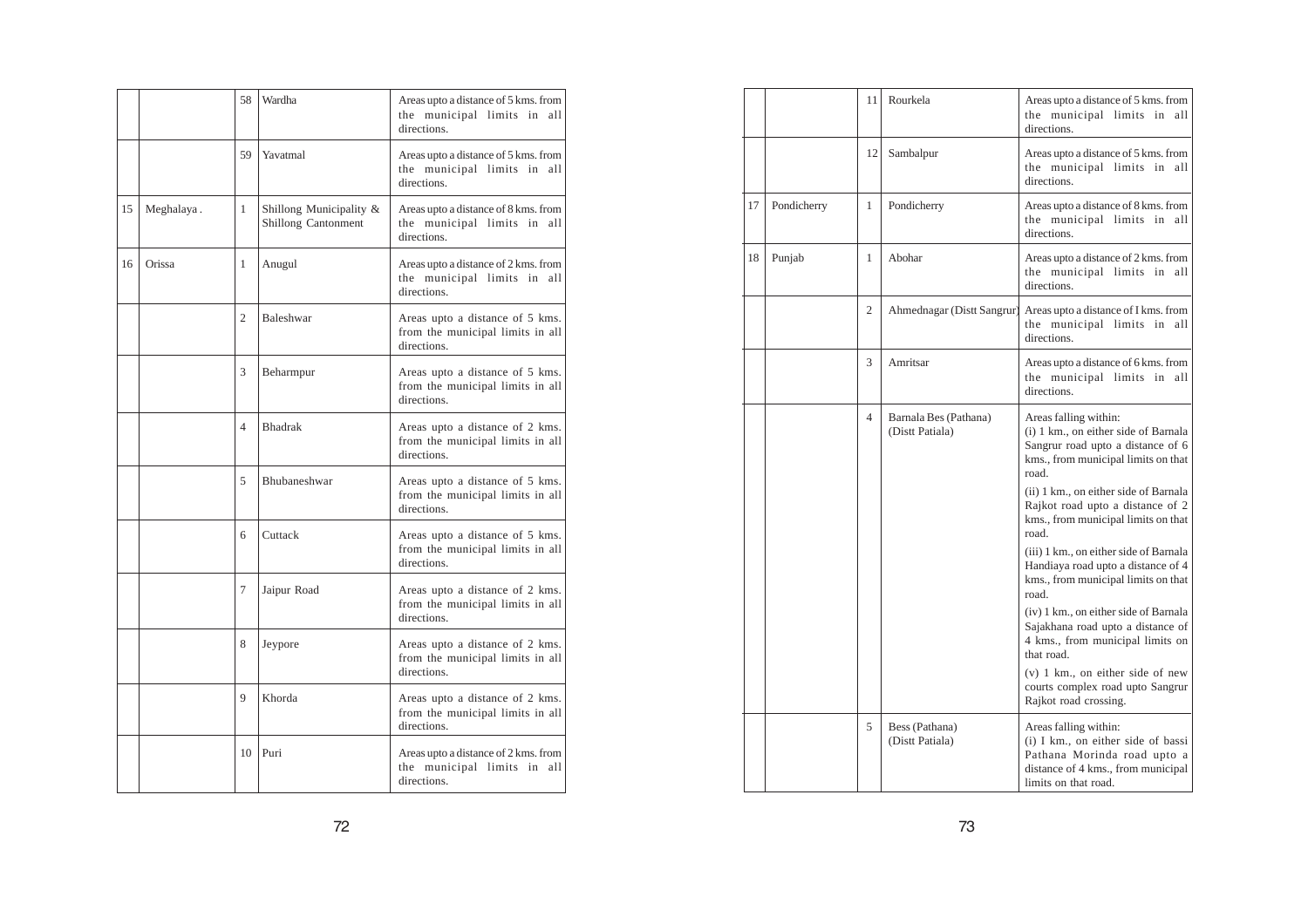|  |    |                        | (ii) I km., on either side of bassi<br>Pathana Fatehgarh Sahib road upto<br>a distance of 2 kms., from municipal<br>limits on that road.<br>(iii) 1 km., on either side of bassi<br>Pathana Kharar road upto a distance<br>of 2 kms., from municipal limits on<br>that road.                                                                                                                                                |
|--|----|------------------------|-----------------------------------------------------------------------------------------------------------------------------------------------------------------------------------------------------------------------------------------------------------------------------------------------------------------------------------------------------------------------------------------------------------------------------|
|  | 6  | Batala                 | Areas upto a distance of 2 kms. from<br>the municipal limits in<br>all<br>directions.                                                                                                                                                                                                                                                                                                                                       |
|  | 7  | Bhatinda               | Areas upto a distance of 8 kms.<br>from the municipal limits in all<br>directions.                                                                                                                                                                                                                                                                                                                                          |
|  | 8  | Bhawanigarh            | Areas falling within 1 kms., on either<br>side of B Bhawanigarh Sangrur and<br>Bhawanigarh Patiala Roads upto a<br>distance of 2 km., from municipal<br>limits on these roads.                                                                                                                                                                                                                                              |
|  | 9  | Dhuri (Distt. Sangrur) | Areas upto a distance of 2 kms.<br>from the municipal limits in all<br>directions.                                                                                                                                                                                                                                                                                                                                          |
|  | 10 | Faridkot               | Areas upto a distance of I km. from<br>the municipal limits in<br>all<br>directions,                                                                                                                                                                                                                                                                                                                                        |
|  | 11 | Gobindgarh             | Areas falling within:<br>$(i)$ 1 km., on either side of<br>Gobindgarh Sirhind road upto a<br>distance of 3 kms., from municipal<br>limits on that road.<br>(ii) I kin., on either side of<br>Gobindgarh Amloh Road upto a<br>distance of 4 kms., from municipal<br>limits on that road. -<br>(iii) 2 kms., on either side of<br>Gobindgarh Khanna Road upto a<br>distance of 6 kms., from municipal<br>limits on that road. |
|  | 12 | Goraye                 | Areas upto a distance of 1 km. from<br>the municipal limits in<br>all<br>directions.                                                                                                                                                                                                                                                                                                                                        |

| 13 | Gurdaspur                 | Areas upto a distance of 5 kms. from<br>the municipal limits in all<br>directions.                                                                                                                                                                                                                                                                                                                                                                                                                                                                                                                                                                                                      |
|----|---------------------------|-----------------------------------------------------------------------------------------------------------------------------------------------------------------------------------------------------------------------------------------------------------------------------------------------------------------------------------------------------------------------------------------------------------------------------------------------------------------------------------------------------------------------------------------------------------------------------------------------------------------------------------------------------------------------------------------|
| 14 | Hoshiarpur                | Areas upto a distance of 1 km. from<br>the municipal limits in all<br>directions.                                                                                                                                                                                                                                                                                                                                                                                                                                                                                                                                                                                                       |
| 15 | Jagraon (Distt. Ludhiana) | Areas falling within:<br>(i) 1 km., on either side of Jagraon,<br>Moga or Ferozepur road and upto<br>a distance of 2 kms. from municipal<br>limits on that road.<br>(ii) 1 km., on either side of Jagraon<br>Ludhiana road upto a distance of 4<br>kms., from municipal limits on that<br>road.<br>(iii) 1 km., on either side of Jagraon<br>Rajkot road upto a distance of 2<br>kms. from municipal limits on that<br>road.<br>(iv) 1 km., on either side of Jagraon<br>Sidhwan road upto a distance of<br>2 kms., from municipal limits on<br>that road.<br>(v) 1 km., on either side of Jagraon<br>Sherpur road upto a distance of 2<br>kms., from municipal limits on that<br>road. |
| 16 | Jalandhar                 | Areas upto a distance of 8 kms. from<br>the municipal limits in all<br>directions.                                                                                                                                                                                                                                                                                                                                                                                                                                                                                                                                                                                                      |
| 17 | Kapurthala                | Areas upto a distance of 2 kms. from<br>the municipal limits in all<br>directions.                                                                                                                                                                                                                                                                                                                                                                                                                                                                                                                                                                                                      |
| 18 | Kartarpur                 | Areas upto a distance of 2 kms. from<br>the municipal limits in all<br>directions.                                                                                                                                                                                                                                                                                                                                                                                                                                                                                                                                                                                                      |
| 19 | Khanna(Distt.Ludhiana)    | Areas falling within:<br>$(i)$ 2 kms., on either side of the<br>Khanna-Ambala road upto a<br>distance of 6 kms., from municipal<br>limits on that road.<br>(ii) Areas upto 2 kms., from                                                                                                                                                                                                                                                                                                                                                                                                                                                                                                 |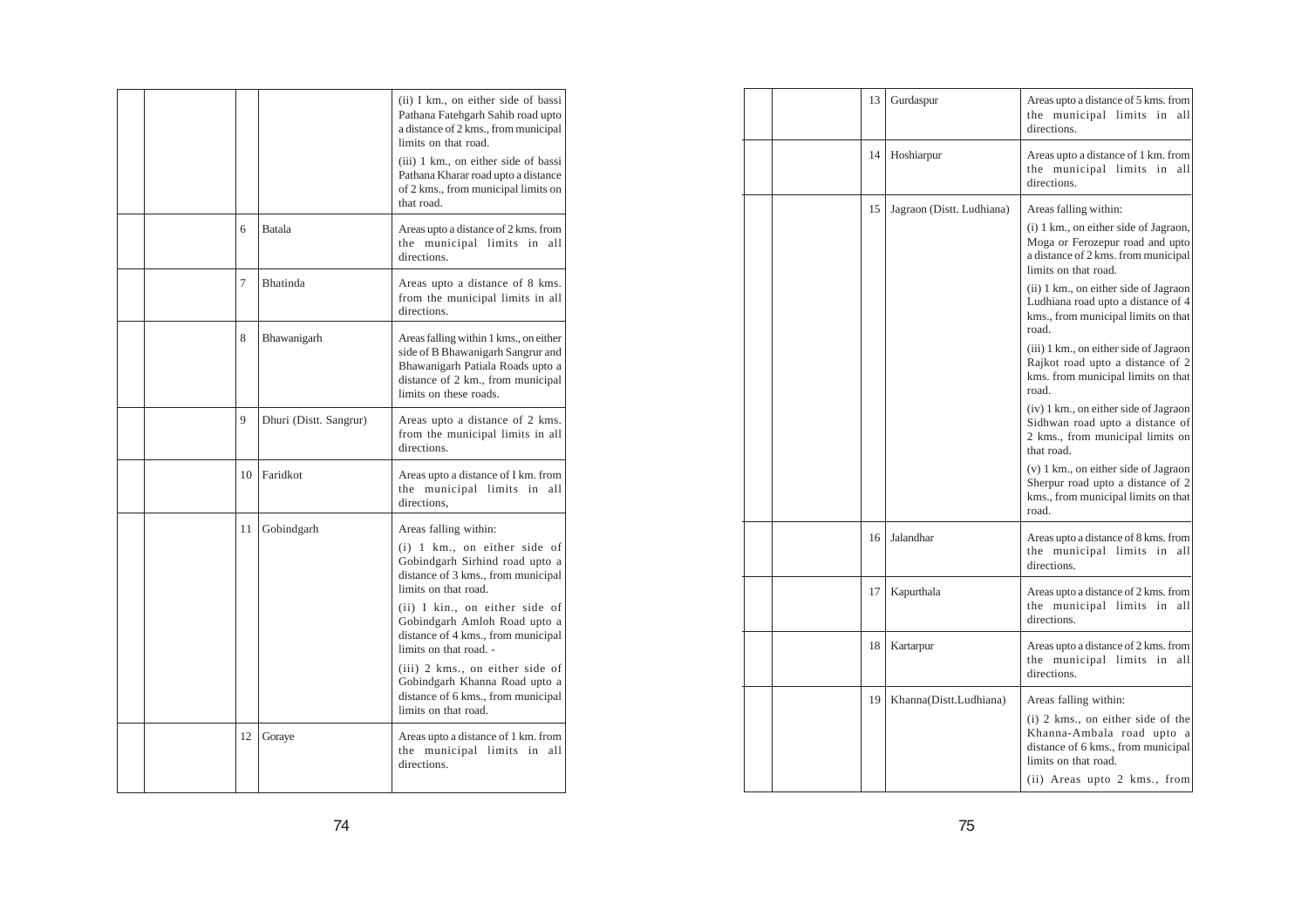|  |    |            | municipal limits in all directions<br>except areas falling in (i) above.                                                                                                                                                                                                                      |
|--|----|------------|-----------------------------------------------------------------------------------------------------------------------------------------------------------------------------------------------------------------------------------------------------------------------------------------------|
|  | 20 | Kharar.    | Areas falling within:<br>(i) 1 km., on either side of the Kharar-<br>Kurali road upto a distance of 8 kms.,<br>from municipal limits on that road.<br>(ii) 1km., on eitherside of the Kharar-<br>Chandigarh road upto a distance of<br>8 kms., from municipal limits on<br>that road.         |
|  | 21 | Kotkapur   | Areas upto a distance of 2 kms. from<br>the municipal limits in<br>all<br>directions.                                                                                                                                                                                                         |
|  | 22 | Kurali     | Areas falling within:<br>$(1)$ 1 km. on either side of Kurali-<br>Ropar road upto a distance of 6 kms.,                                                                                                                                                                                       |
|  |    |            | from municipal limits on that road.<br>(ii) 1 km, on either side of Kurali-<br>Kharar road upto a distance of 6<br>kms., from municipal Limits on that<br>road.<br>(iii) 1 km. on either side of Kurali-<br>Morinda road upto a distance of 4<br>kms., from municipal limits on that<br>road. |
|  | 23 | Ludhiana   | Areas upto a distance of 1 km. from<br>the municipal limits in<br>all<br>directions.                                                                                                                                                                                                          |
|  | 24 | Malerkotla | Areas falling within:<br>(i) I km.on either side of Malerkotla-<br>Ludhiana road upto a distance of 7<br>kms. from municipal limits on that<br>road.<br>(ii) Areas upto a distance of 2<br>kms.from municipal limits in all<br>directions except area falling in (i)<br>above.                |
|  | 25 | Malout     | Areas upto a distance of 1 km. from<br>the municipal limits in<br>all<br>directions.                                                                                                                                                                                                          |

| 26 | Mansa                     | Areas upto a distance of 1 km. from<br>the municipal limits in<br>all<br>directions.                                                                                                                                                                                                                                                                                                                                       |
|----|---------------------------|----------------------------------------------------------------------------------------------------------------------------------------------------------------------------------------------------------------------------------------------------------------------------------------------------------------------------------------------------------------------------------------------------------------------------|
| 27 | Moga                      | Areas upto a distance of 2 kms. from<br>the municipal limits in<br>all<br>directions.                                                                                                                                                                                                                                                                                                                                      |
| 28 | Mohali(SAS Nagar)         | Areas falling within 1 km. on either<br>side of Mohali-Kharar road upto a<br>distance of 6 kms. from municipal<br>limits on that road.                                                                                                                                                                                                                                                                                     |
| 29 | Muktsar                   | Areas upto a distance of 1 km. from<br>the municipal limits in<br>all<br>directions.                                                                                                                                                                                                                                                                                                                                       |
| 30 | Mullanpur (Teh. Ludhiana) | Areas upto a distance of 1 km. from<br>the municipal limits in<br>all<br>directions.                                                                                                                                                                                                                                                                                                                                       |
| 31 | Nabha                     | Areas upto a distance of 4 kms. from<br>the municipal limits in<br>all<br>directions.                                                                                                                                                                                                                                                                                                                                      |
| 32 | Pathnakot                 | Areas upto a distance of 8 kms. from<br>the municipal limits in<br>all<br>directions.                                                                                                                                                                                                                                                                                                                                      |
| 33 | Patiala                   | Areas upto a distance of 8 kms. from<br>the municipal limits in<br>all<br>directions.                                                                                                                                                                                                                                                                                                                                      |
| 34 | Phagwara                  | Areas upto a distance of 2 kms. from<br>the municipal limits in<br>all<br>directions.                                                                                                                                                                                                                                                                                                                                      |
| 35 | Rajpura                   | Areas falling within:<br>$(i)$ 1 km., on either side of<br>RajpuraSirhind road upto a distance<br>of 3 kms., from the municipal limits<br>on that road.<br>(ii) 1 km., on either side of Rajpura-<br>Banur road upro a distance of 8<br>kms., from the municipal limits on<br>that road.<br>(iii) 1 km., on either side of<br>Rajpura-Ambala road upto a<br>distance of 4 kms., from the<br>municipal limits on that road. |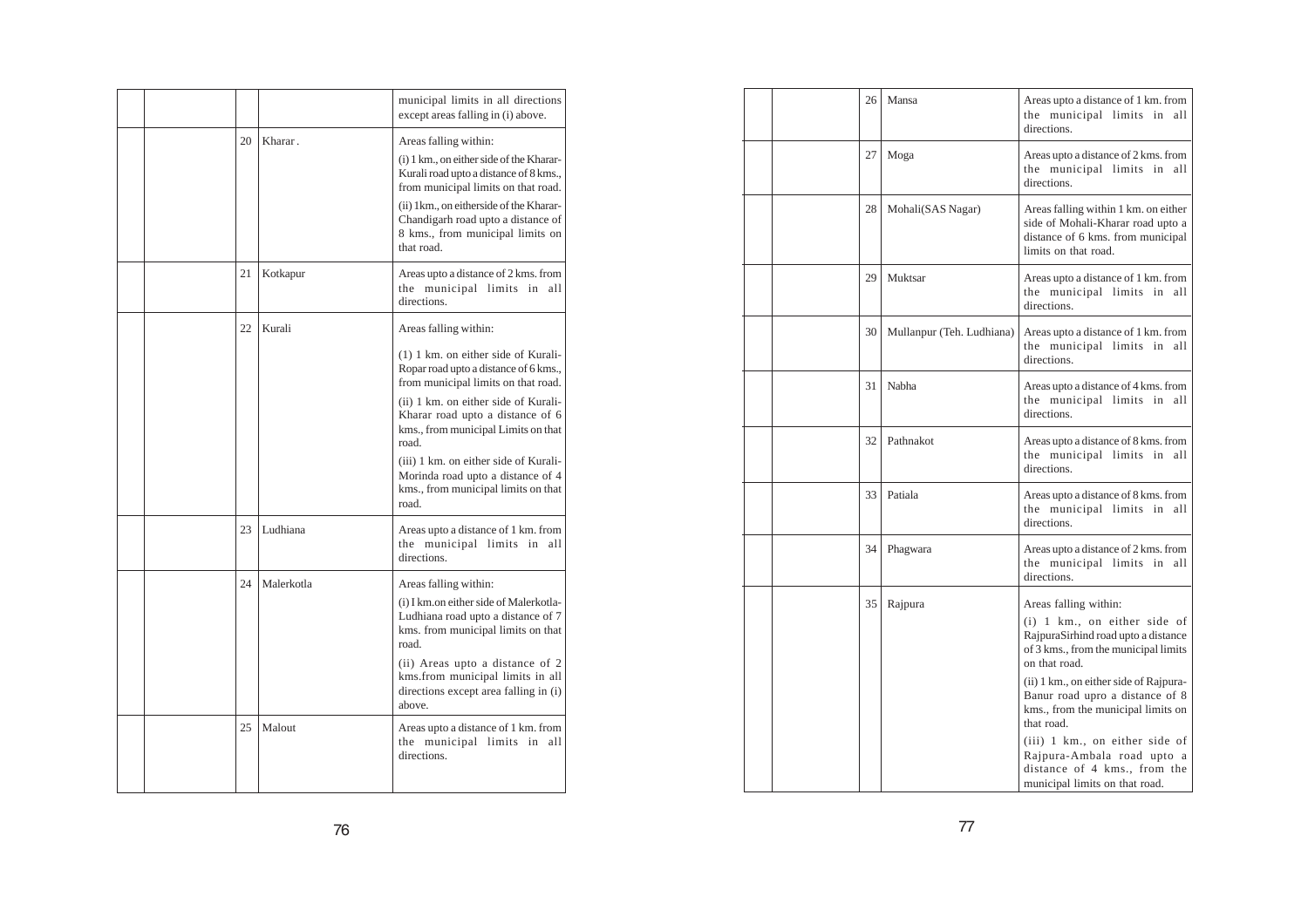|    |           |    |                          | (iv) 1 km., on either side of Rajpura-<br>Ganour road upto a distance of 4<br>kms, from the municipal limits on<br>that road.<br>$(v)$ 1 km., on either-side of<br>Rajpura. Patiala road upto a distance |
|----|-----------|----|--------------------------|----------------------------------------------------------------------------------------------------------------------------------------------------------------------------------------------------------|
|    |           |    |                          | of 8 kms., from the municipal limits<br>on that road.                                                                                                                                                    |
|    |           | 36 | Rampura Phul             | Areas upto a distance of 1 km. from<br>the municipal limits in<br>all<br>directions.                                                                                                                     |
|    |           | 37 | Ropar                    | Areas Falling within 1 kms. on<br>either side of Ropar Bela road upto<br>a distance of 2 kms. from municipal<br>limits on that road.                                                                     |
|    |           | 38 | Samana (Distt. Patiala)  | Areas upto a distance of 3 kms. from<br>the municipal limits in all<br>directions.                                                                                                                       |
|    |           | 39 | Samrala (Distt. Patiala) | Areas upto a distance of 3 kms. from<br>the municipal limits in<br>all<br>directions.                                                                                                                    |
|    |           | 40 | Sangrur                  | Areas upto a distance of 5 kms.<br>from the municipal limits in all<br>directions.                                                                                                                       |
|    |           | 41 | Sirhind                  | Areas upto a distance of 3 kms. from<br>the municipal limits in all<br>directions.                                                                                                                       |
|    |           | 42 | Sunam                    | Areas upto a distance of 3 kms. from<br>the municipal limits in<br>all<br>directions.                                                                                                                    |
|    |           | 43 | <b>Tarn Taran</b>        | Areas upto a distance of 2 kms. from<br>the municipal limits in<br>all<br>directions.                                                                                                                    |
|    |           | 44 | Zira                     | Areas upto a distance of 1 km. from<br>the municipal limits in<br>all<br>directions.                                                                                                                     |
| 19 | Rajasthan | 1  | Ajmer                    | Areas upto a distance of 8 kms.<br>from the municipal limits in all<br>directions.                                                                                                                       |
|    |           | 2  | Alwar                    | Areas upto a distance of 8 kms.<br>from the municipal limits in all<br>directions.                                                                                                                       |

|    |           | 3  | Beawar         | Areas upto a distance of 8 kms. from<br>the municipal limits in all<br>directions.    |
|----|-----------|----|----------------|---------------------------------------------------------------------------------------|
|    |           | 4  | Bharatpur      | Areas upto a distance of 8 kms. from<br>the municipal limits in all<br>directions.    |
|    |           | 5  | Bhilwara       | Areas upto a distance of 8 kms. from<br>the municipal limits in<br>all<br>directions. |
|    |           | 6  | <b>Bikaner</b> | Areas upto a distance of 8 kms.<br>from the municipal limits in all<br>directions.    |
|    |           | 7  | Jaipur         | Areas upto a distance of 8 kms. from<br>the municipal limits in all<br>directions.    |
|    |           | 8  | Jodhpur        | Areas upto a distance of 8 kms.<br>from the municipal limits in all<br>directions.    |
|    |           | 9  | Kota           | Areas upto a distance of 8 kms.<br>from the municipal limits in all<br>directions.    |
|    |           | 10 | Pali           | Areas upto a distance of 8 kms.<br>from the municipal limits in all<br>directions.    |
|    |           | 11 | Sikal          | Areas upto a distance of 8 kms.<br>from the municipal limits in all<br>directions.    |
|    |           | 12 | Sriganganagar  | Areas upto a distance of 8 kms.<br>from the municipal limits in all<br>directions.    |
|    |           | 13 | Tonk           | Areas upto a distance of 8 kms.<br>from the municipal limits in all<br>directions.    |
|    |           | 14 | Udaipur        | Areas upto a distance of 8 kms.<br>from the municipal limits in all<br>directions.    |
| 20 | Tamilnadu | 1  | Ambur          | Areas upto a distance of 8 kms.<br>from the municipal limits in all<br>directions.    |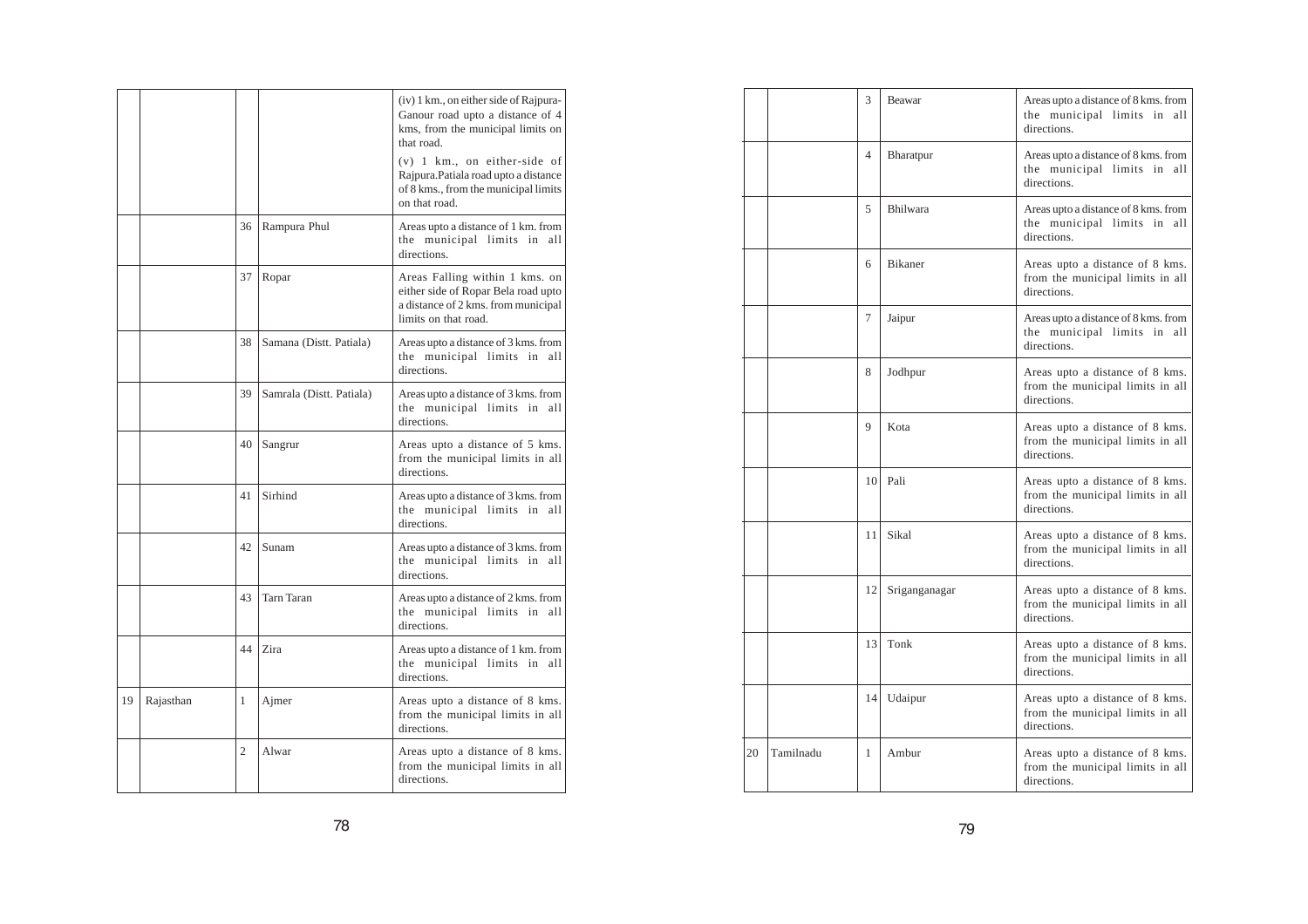|  | $\overline{c}$ | Alandur           | Areas upto a distance of 8 kms. from<br>the municipal limits in<br>all<br>directions.                                                                                    |
|--|----------------|-------------------|--------------------------------------------------------------------------------------------------------------------------------------------------------------------------|
|  | 3              | Avadi             | Areas upto a distance of 8 kms. from<br>the municipal limits in<br>all<br>directions.                                                                                    |
|  | $\overline{4}$ | Bhavani           | Areas upto a distance of 5 kms.<br>from the municipal limits in all<br>directions.                                                                                       |
|  | 5              | Chidambaram       | Areas upto a distance of 8 kms.<br>from the municipal limits in all<br>directions.                                                                                       |
|  | 6              | Chengalpattu      | Areas upto a distance of 5 kms.<br>from the municipal limits in all<br>directions.                                                                                       |
|  | 7              | Coimbatore        | Areas upto a distance of 8 kms.<br>from the municipal limits in all<br>directions.                                                                                       |
|  | 8              | Cuddalore         | Areas upto a distance of 5 kms.<br>from the municipal limits in all<br>directions                                                                                        |
|  | 9              | Dindigul          | Areas upto a distance of 8 kms.<br>from the municipal limits in all<br>directions                                                                                        |
|  | 10             | Erode             | Areas upto a distance of 8 kms.<br>from the municipal limits in all<br>directions.                                                                                       |
|  | 11             | Gopichettipalayam | Areas falling within 1 kms on either<br>side of each of the Sathy Main road<br>and Madachur road upto a distance<br>of 5 kms. from the municipal limits<br>on that road. |
|  | 12             | Golden Rock       | Areas upto a distance of 8 kms.<br>from the municipal limits in all<br>directions.                                                                                       |
|  | 13             | Gudiyatham        | Areas upto a distance of 8 kms.<br>from the municipal limits in all<br>directions.                                                                                       |

| 14              | Karaikudi           | Areas upto a distance of 5 kms.<br>from the municipal limits in all<br>directions. |
|-----------------|---------------------|------------------------------------------------------------------------------------|
| 15              | Karur               | Areas upto a distance of 8 kms.<br>from the municipal limits in all<br>directions. |
| 16 <sup>1</sup> | Kathivakkam         | Areas upto a distance of 8 kms.<br>from the municipal limits in all<br>directions. |
| 17              | Kancheepuram        | Areas upto a distance of 5 kms.<br>from the municipal limits in all<br>directions. |
| 18              | Kodaikanal          | Areas upto a distance of 2 kms.<br>from the municipal limits in all<br>directions. |
| 19              | Kovilpatti          | Areas upto a distance of 5 kms.<br>from the municipal limits in all<br>directions. |
| 20              | Kumbakonarn         | Areas upto a distance of 5 kms.<br>from the municipal limits in all<br>directions. |
| 21              | Madhavaram Township | Areas upto a distance of 8 kms.<br>from the municipal limits in all<br>directions. |
| 22              | Chennai             | Areas upto a distance of 8 kms.<br>from the municipal limits in all<br>directions. |
| 23              | Madurai             | Areas upto a distance of 8 kms.<br>from the municipal limits in all<br>directions. |
| 24              | Nagapattinam        | Areas upto a distance of 5 kms.<br>from the municipal limits in all<br>directions. |
| 25              | Nagercoil           | Areas upto a distance of 8 kms.<br>from the municipal limits in all<br>directions. |
| 26              | Namakkal            | Areas upto a distance of 2 kms.<br>from the municipal limits in all<br>directions. |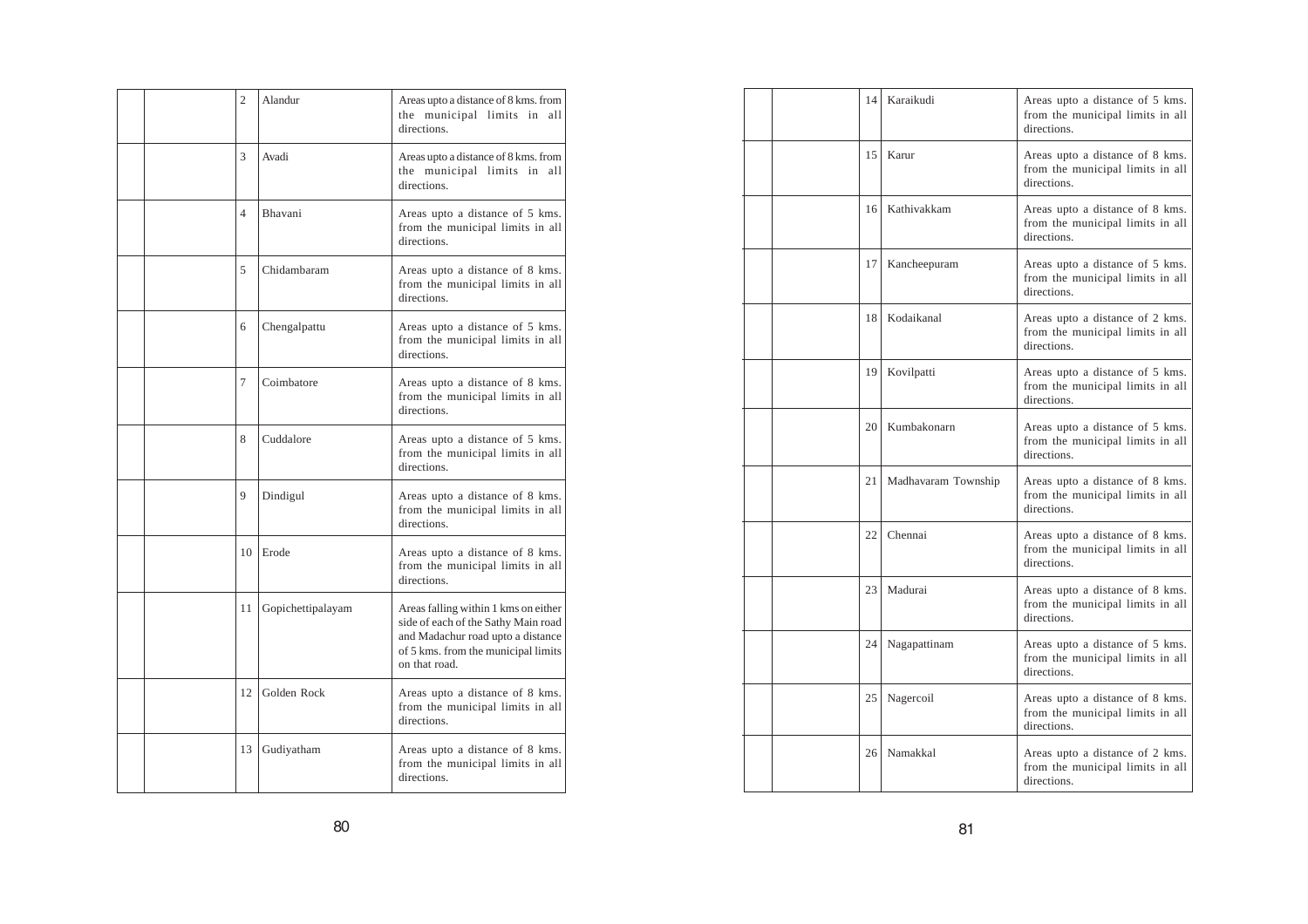|  | 27 | Neyveli         | Areas upto a distance of 8 kms. from<br>the municipal limits in<br>all<br>directions. |
|--|----|-----------------|---------------------------------------------------------------------------------------|
|  | 28 | Paramakudi      | Areas upto a distance of 2 kms.<br>from the municipal limits in all<br>directions.    |
|  | 29 | Palani          | Areas upto a distance of 2 kms.<br>from the municipal limits in all<br>directions.    |
|  | 30 | Panruti         | Areas upto a distance of 5 kms.<br>from the municipal limits in all<br>directions     |
|  | 31 | Palayamkottai   | Areas upto a distance of 5 kms.<br>from the municipal limits in all<br>directions.    |
|  | 32 | Pollachi        | Areas upto a distance of 5 kms.<br>from the municipal limits in all<br>directions.    |
|  | 33 | Pudukottai      | Areas upto a distance of 8 kms.<br>from the municipal limits in all<br>directions.    |
|  | 34 | Rajapalayam     | Areas upto a distance of 5 kms.<br>from the municipal limits in all<br>directions.    |
|  | 35 | Ramananthapuram | Areas upto a distance of 5 kms.<br>from the municipal limits in all<br>directions.    |
|  | 36 | Ranipettai      | Areas upto a distance of 8 kms.<br>from the municipal limits in all<br>directions.    |
|  | 37 | Salem           | Areas upto a distance of 8 kms.<br>from the municipal limits in all<br>directions.    |
|  | 38 | Sankarankoil    | Areas upto a distance of 2 kms.<br>from the municipal limits in all<br>directions.    |
|  | 39 | Sathiyamangalam | Areas upto a distance of 3 kms.<br>from the municipal limits in all<br>directions.    |

| 40 | Sattur         | Areas upto a distance of 5 kms.<br>from the municipal limits in all<br>directions.                                                                                                                |
|----|----------------|---------------------------------------------------------------------------------------------------------------------------------------------------------------------------------------------------|
| 41 | Sivaganga      | Areas upto a distance of 5 kms.<br>from the municipal limits in all<br>directions.                                                                                                                |
| 42 | Shencottah     | Areas upto a distance of 2 kms.<br>from the municipal limits in all<br>directions.                                                                                                                |
| 43 | Sivakasi       | Areas upto a distance of 5 kms.<br>from the municipal limits in all<br>directions.                                                                                                                |
| 44 | Srirangam      | Areas upto a distance of 8 kms.<br>from the municipal limits in all<br>directions.                                                                                                                |
| 45 | Thomas Mount   | Areas upto a distance of 8 kms.<br>from the municipal limits in all<br>directions.                                                                                                                |
| 46 | Tambaram       | Areas upto a distance of 8 kms.<br>from the municipal limits in all<br>directions.                                                                                                                |
| 47 | Tenkasi        | Areas upto a distance of 5 kms.<br>from the municipal limits in all<br>directions.                                                                                                                |
| 48 | Thanjavur      | Areas falling within the following<br>Panchayats but outside the<br>municipal limits upto a distance of<br>8 kms. from the municipal limits<br>in all directions: (i) Nilgiri (ii)<br>Nanjikottai |
| 49 | Theni          | Areas upto a distance of 5 kms.<br>from the municipal limits in all<br>directions.                                                                                                                |
| 50 | Tiruvallur     | Areas upto a distance of 8 kms.<br>from the municipal limits in all<br>directions.                                                                                                                |
| 51 | Tiruchirapalli | Areas upto a distance of 8 kms.<br>from the municipal limits in all<br>directions.                                                                                                                |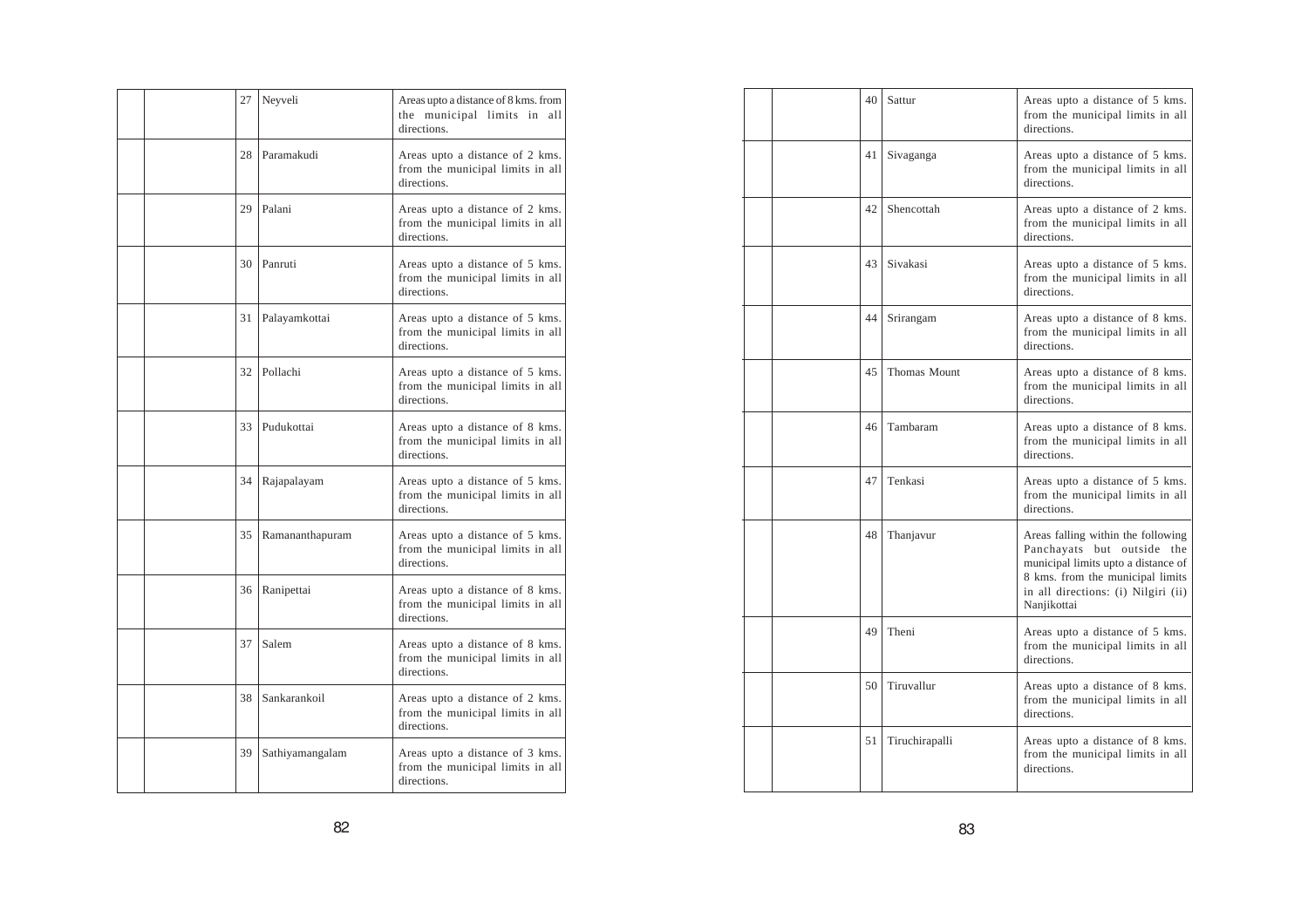|    |                      | 52             | Thirupur       | Areas upto a distance of 8 kms. from<br>the municipal limits in<br>all<br>directions.                  |
|----|----------------------|----------------|----------------|--------------------------------------------------------------------------------------------------------|
|    |                      | 53             | Tiruvannamalai | Areas upto a distance of 8 kms. from<br>the municipal limits in all<br>directions.                     |
|    |                      | 54             | Tirunelveli    | Areas upto a distance of 8 kms. from<br>the municipal limits in all<br>directions.                     |
|    |                      | 55             | Tuticorin      | Areas upto a distance of 8 kms.<br>from the municipal limits in all<br>directions.                     |
|    |                      | 56             | Udumalapet     | Areas upto a distance of 5 kms.<br>from the municipal limits in all<br>directions.                     |
|    |                      | 57             | Vaniambadi     | Areas upto a distance of 8 kms.<br>from the municipal limits in all<br>directions.                     |
|    |                      | 58             | Vellore        | Areas upto a distance of 8 kms.<br>from the municipal limits in all<br>directions.                     |
|    |                      | 59             | Villupuram     | Areas upto a distance of 8 kms.<br>from the municipal limits in all<br>directions.                     |
|    |                      | 60             | Virudhachalam  | Areas upto a distance of 8 kms.<br>from the municipal limits in all<br>directions.                     |
|    |                      | 61             | Virdhunagar    | Areas upto a distance of 8 kms.<br>from the municipal limits in all<br>directions.                     |
| 21 | <b>Uttar Pradesh</b> | 1              | Agra           | Areas upto a distance of 8 kms.<br>from the municipal limits or<br>cantonment board in all directions. |
|    |                      | $\overline{2}$ | Aligarh        | Areas upto a distance of 8 kms.<br>from the municipal limits in all<br>directions.                     |
|    |                      | 3              | Allahabad      | Areas upto a distance of 8 kms.<br>from the municipal limits in all<br>directions.                     |

| 4  | Amethi                | Areas upto a distance of 8 kms.<br>from the municipal limits in all<br>directions.                                                                                                                                                                                                                                   |
|----|-----------------------|----------------------------------------------------------------------------------------------------------------------------------------------------------------------------------------------------------------------------------------------------------------------------------------------------------------------|
| 5  | Attore (Distt. Banda) | Areas upto a distance of 4 kms.<br>from the municipal limits in all<br>directions.                                                                                                                                                                                                                                   |
| 6  | Banda                 | Areas upto a distance of 6 kms.<br>from the municipal limits in all<br>directions.                                                                                                                                                                                                                                   |
| 7  | Baraut                | Areas falling within 1 km.on either<br>side of Baraut-Delhi road and<br>Baraut-Saharanpur road upto a<br>distance of 4 km. from the<br>municipal limits on these roads                                                                                                                                               |
| 8  | Bareilly.             | Areas upto a distance of 8 kms.<br>from the municipal limits in all<br>directions.                                                                                                                                                                                                                                   |
| 9  | Bhadohi               | Areas upto a distance of 5 kms.<br>from the municipal limits in all<br>directions.                                                                                                                                                                                                                                   |
| 10 | Bharwari              | Areas upto a distance of 5 kms.<br>from the municipal limits in all<br>directions.                                                                                                                                                                                                                                   |
| 11 | Bulandshahr           | Areas upto a distance of 6 kms.<br>from the municipal limits in all<br>directions.                                                                                                                                                                                                                                   |
| 12 | Dadri                 | Areas falling within:<br>(a) 1 km. on either side of Dadri-<br>Noida road upto a distance of 8 km.<br>From the municipal limits on these<br>roads<br>(b) 1 km, on either side of Dadri-<br>Ghaziabad road<br>and<br>Dadri<br>Bulandshar road upto a distance of<br>8 km. from the municipal limits on<br>these roads |
| 13 | Dehradun              | Areas upto a distance of 8 kms.<br>from the municipal limits in all<br>directions.                                                                                                                                                                                                                                   |
| 14 | Etah                  | Areas upto a distance of 8 kms.<br>from the municipal limits in all<br>directions.                                                                                                                                                                                                                                   |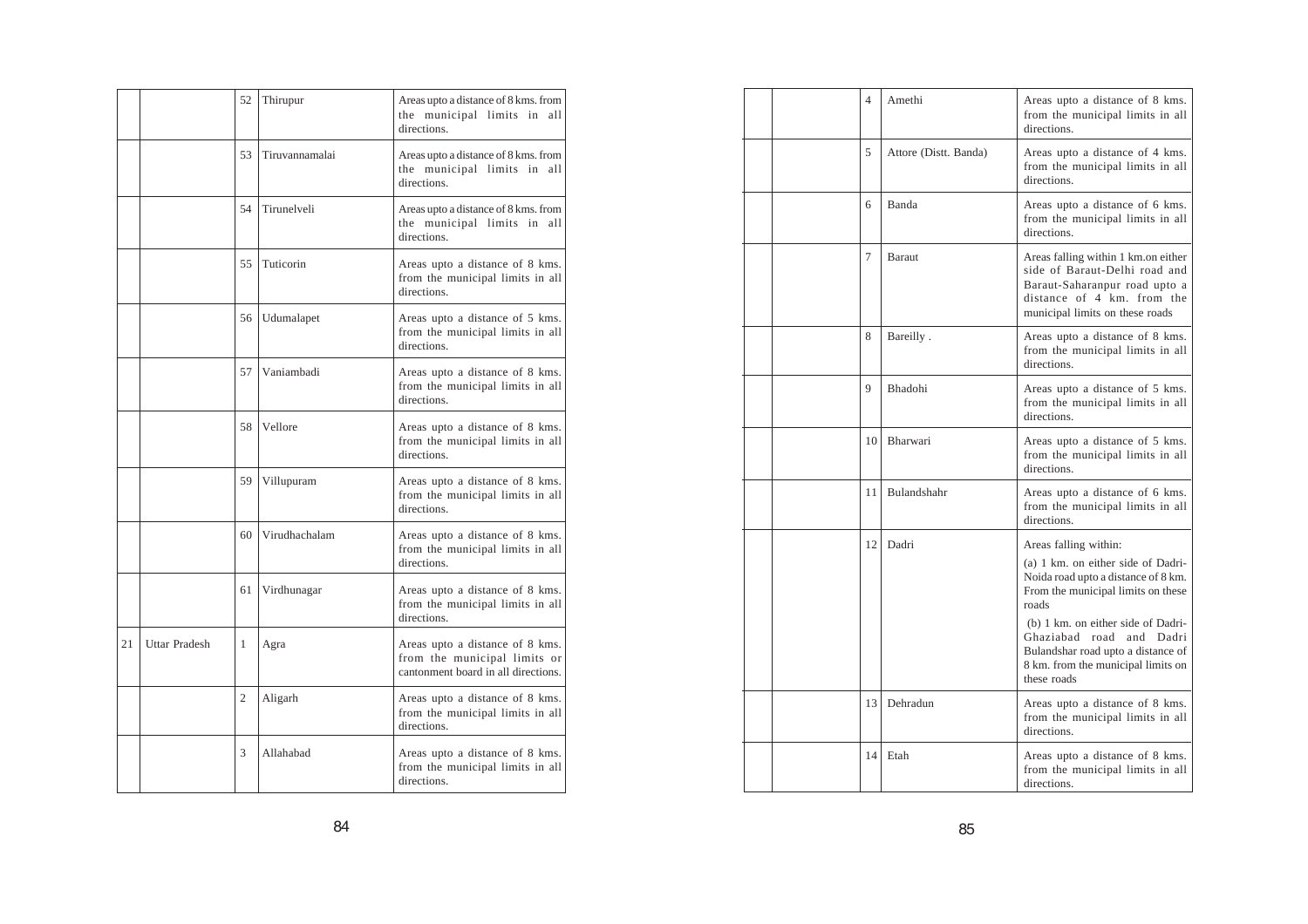|  | 15 | Etawah                        | Areas upto a distance of 8 kms. from<br>the municipal limits in<br>all<br>directions. |
|--|----|-------------------------------|---------------------------------------------------------------------------------------|
|  | 16 | Faizabad                      | Areas upto a distance of 8 kms. from<br>the municipal limits in all<br>directions.    |
|  | 17 | Farrukhabad-cum-<br>Fatehgarh | Areas upto a distance of 8 kms.<br>from the municipal limits in all<br>directions.    |
|  | 18 | Fatehpur                      | Areas upto a distance of 8 kms.<br>from the municipal limits in all<br>directions.    |
|  | 19 | Firozabad                     | Areas upto a distance of 8 kms.<br>from the municipal limits in all<br>directions.    |
|  | 20 | Ghaziabad                     | Areas upto a distance of 8 kms.<br>from the municipal limits in all<br>directions.    |
|  | 21 | Gopiganj Town area            | Areas upto a distance of 3 kms.<br>from the municipal limits in all<br>directions.    |
|  | 22 | Ghazipur                      | Areas upto a distance of 5 kms.<br>from the municipal limits in all<br>directions.    |
|  | 23 | Gorakhpur                     | Areas upto a distance of 8 kms.<br>from the municipal limits in all<br>directions.    |
|  | 24 | Hardwar                       | Areas upto a distance of 8 kms.<br>from the municipal limits in all<br>directions.    |
|  | 25 | Hamirpur                      | Areas upto a distance of 6 kms.<br>from the municipal limits in all<br>directions.    |
|  | 26 | Handia                        | Areas upto a distance of 2 kms.<br>from the municipal limits in all<br>directions.    |
|  | 27 | Hapur                         | Areas upto a distance of 4 kms.<br>from the municipal limits in all<br>directions.    |

| 28 | Hathras                  | Areas upto a distance of 8 kms.<br>from the municipal limits in all<br>directions.                                             |
|----|--------------------------|--------------------------------------------------------------------------------------------------------------------------------|
| 29 | Jaunpur                  | Areas upto a distance of 8 kms. from<br>the municipal limits in all<br>directions.                                             |
| 30 | Jhansi                   | Areas upto a distance of 8 kms. from<br>the municipal limits in all<br>directions.                                             |
| 31 | Kasganj                  | Areas upto a distance of 8 kms.<br>from the municipal limits in all<br>directions.                                             |
| 32 | Khurja                   | Areas upto a distance of 4 kms.<br>from the municipal limits in all<br>directions.                                             |
| 33 | Lalitpur                 | Areas upto a distance of 8 kms.<br>from the municipal limits in all<br>directions.                                             |
| 34 | Lucknow                  | Areas upto a distance of 8 kms.<br>from the municipal limits in all<br>directions.                                             |
| 35 | Mohaba                   | Areas upto a distance of 6 kms.<br>from the municipal limits in all<br>directions.                                             |
| 36 | Manipuri                 | Areas upto a distance of 5 kms.<br>from the municipal limits in all<br>directions.                                             |
| 37 | Mathura                  | Areas upto a distance of 8 kms.<br>from the municipal limits in all<br>directions.                                             |
| 38 | Mauaima(Distt Hamirpur)  | Areas upto a distance of 2 kms.<br>from the municipal limits in all<br>directions.                                             |
| 39 | Maudaha (Distt Hamirpur) | Areas upto a distance of 5 kms.<br>from the municipal limits in all<br>directions.                                             |
| 40 | Mawana                   | Areas falling within 1 km. on either<br>side of Meerut road upto a distance<br>of 4 km. from municipal limits on<br>that road. |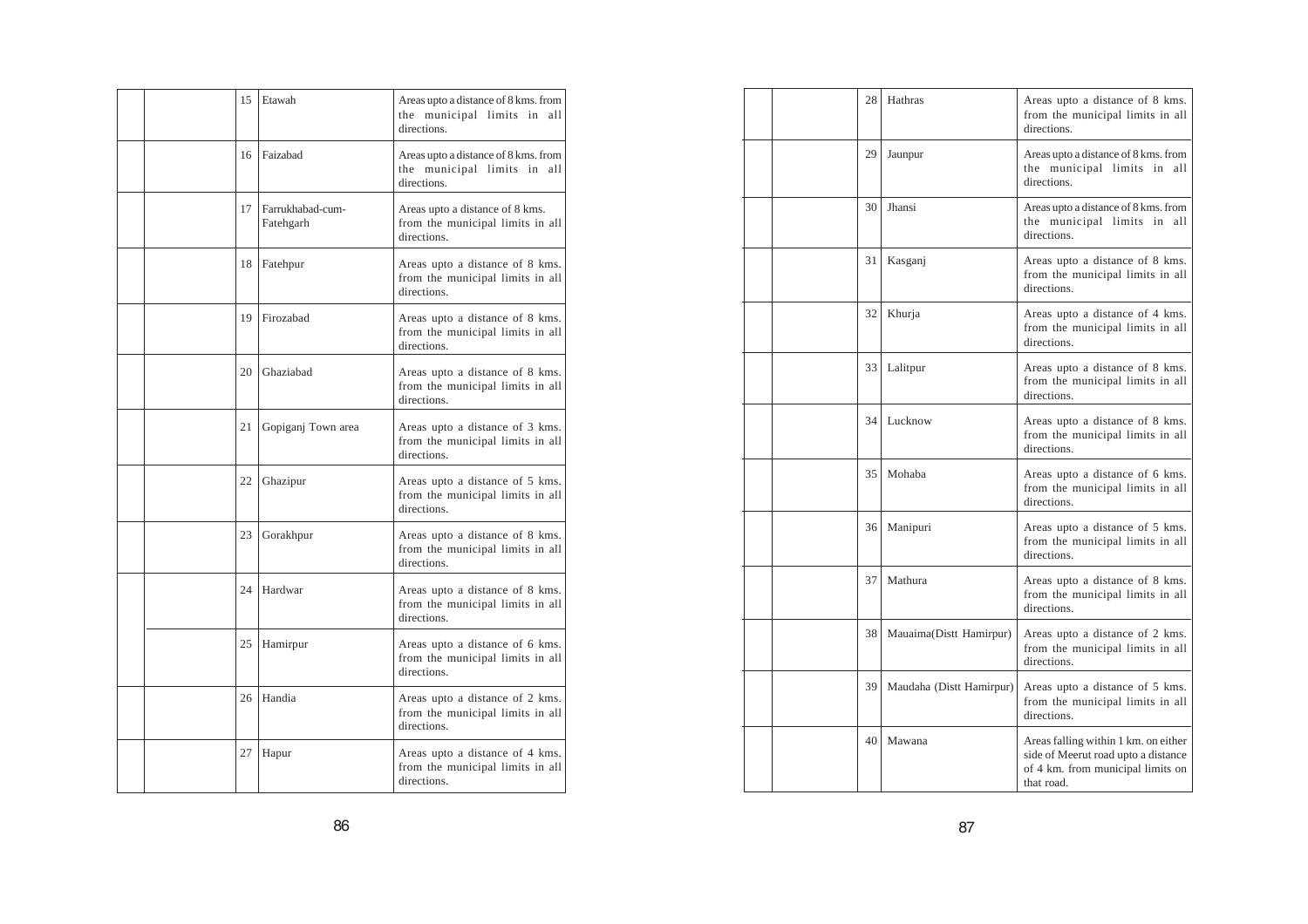|  | 41 | Meerut city and<br>Cantonment Board | Areas upto a distance of 8 kms.<br>from the municipal limits in all<br>directions.                                                                                                 |
|--|----|-------------------------------------|------------------------------------------------------------------------------------------------------------------------------------------------------------------------------------|
|  | 42 | Modinagar                           | Areas falling within 1 km. on either<br>side of each of Modinagar-Delhi road<br>and Modinagar-Meerut road upto a<br>distance of 8 km. from the municipal<br>limits on these roads. |
|  | 43 | Moradabad                           | Areas upto a distance of 8 kms. from<br>the municipal limits in all<br>directions.                                                                                                 |
|  | 44 | Muzaffarnagar                       | Areas upto a distance of 8 kms.<br>from the municipal limits in all<br>directions.                                                                                                 |
|  | 45 | Noida                               | Areas upto a distance of 8 kms.<br>from the municipal limits in all<br>directions.                                                                                                 |
|  | 46 | Orai (Distt Jalaun)                 | Areas upto a distance of 3 kms.<br>from the municipal limits in all<br>directions.                                                                                                 |
|  | 47 | Phulpur (Distt Allahabad)           | Areas upto a distance of 2 kms.<br>from the municipal limits in all<br>directions.                                                                                                 |
|  | 48 | Poala Pratpgarh                     | Areas upto a distance of 5 kms.<br>from the municipal limits in all<br>directions.                                                                                                 |
|  | 49 | Rath (Distt Hamirpur)               | Areas upto a distance of 5 kms.<br>from the municipal limits in all<br>directions.                                                                                                 |
|  | 50 | Rishikesh                           | Areas falling within 1 km. on either<br>side of each of Rishikesh-Dehradun<br>road upto a distance of 2 kms. from<br>the municipal limits on these roads.                          |
|  | 51 | Roorkee                             | Areas falling within:                                                                                                                                                              |
|  |    |                                     | (a) 1 km. on either side of Roorkee-<br>Hardwar road upto a distance of<br>8 kms. from the municipal limits<br>on these roads.                                                     |
|  |    |                                     | (b) 1 km, on either side of Roorkee-<br>Dehradun road upto a distance of<br>8 kms. from the municipal limits<br>on these roads.                                                    |

|    |             | 52             | Robertsganj (Notified<br>area) (Distt. Mirzapur) | Areas upto a distance of 4 kms.<br>from the municipal limits in all<br>directions.                                                                                                                                   |
|----|-------------|----------------|--------------------------------------------------|----------------------------------------------------------------------------------------------------------------------------------------------------------------------------------------------------------------------|
|    |             | 53             | Saharanpur                                       | Areas upto a distance of 8 kms. from<br>the municipal limits in all<br>directions.                                                                                                                                   |
|    |             | 54             | Sikandrabad                                      | Areas falling within 1 km. on either<br>side of each of Sikandrabad-<br>Ghaziabad and Sikandrabad -<br>Bulandshahr road upto a distance<br>of 8 km. from the municipal limits<br>on these roads.                     |
|    |             | 55             | Shikohabad                                       | Areas upto a distance of 5 kms.<br>from the municipal limits in all<br>directions.                                                                                                                                   |
|    |             | 56             | Saraon (Distt. Allahabad)                        | Areas upto a distance of 2 kms.<br>from the municipal limits in all<br>directions.                                                                                                                                   |
|    |             | 57             | Varanasi                                         | Areas upto a distance of 8 kms.<br>from the municipal limits in all<br>directions.                                                                                                                                   |
|    |             | 58             | Sultanpur                                        | Areas upto a distance of 5 kms.<br>from the municipal limits in all<br>directions.                                                                                                                                   |
| 22 | West Bengal | 1              | Asansol                                          | Areas upto a distance of 8 kms.<br>from the municipal limits in all<br>directions.                                                                                                                                   |
|    |             | $\overline{c}$ | <b>Barasat</b>                                   | Areas falling within the mouzas of<br>Nabapalli and Mahdyamgram upto<br>a distance of 8 kms. from the<br>municipal limits.                                                                                           |
|    |             | 3              | Burdwan                                          | Areas falling within the mouzas of<br>(i) Bijoram(ii) Bam(Battala) (iii)<br>Dewandighi (iv) Gourdour Chatti<br>(v) Khanpukir (vi) Nagrigam and<br>(vii) Raya upto a distance of 8 kms.<br>from the municipal limtis. |
|    |             | $\overline{4}$ | Barrackpore                                      | Areas falling with the mouzas of<br>Talinipara upto a distance of 8 kms.<br>from the municipal limits.                                                                                                               |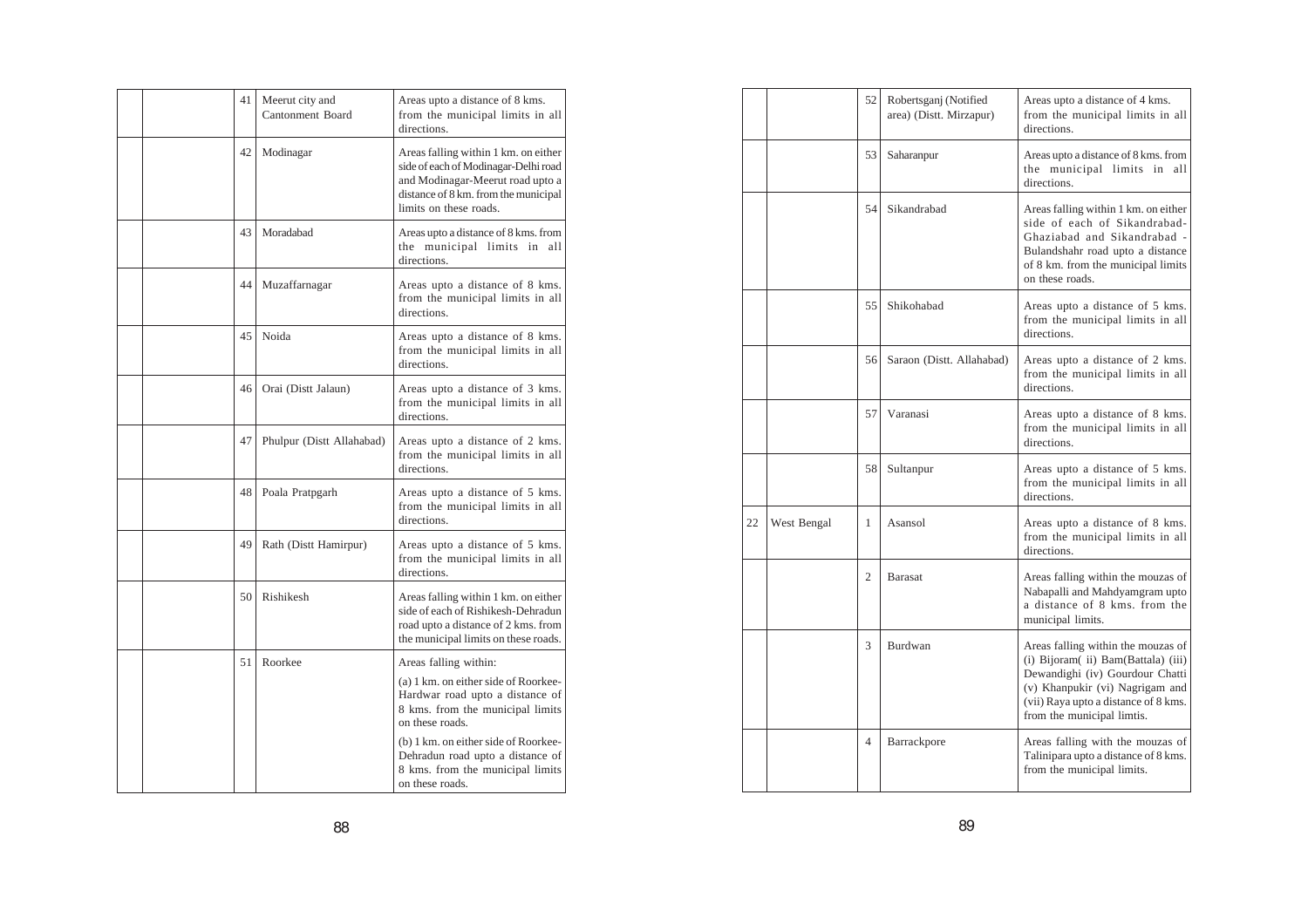|  | 5  | Baruipur                            | Areas upto a distance of 8 kms. from<br>the municipal limits in<br>all<br>directions.                                                                                                                                                |
|--|----|-------------------------------------|--------------------------------------------------------------------------------------------------------------------------------------------------------------------------------------------------------------------------------------|
|  | 6  | Baharampore<br>(Distt. Murshidabad) | Areas upto a distance of 8 kms.<br>from the municipal limits in all<br>directions.                                                                                                                                                   |
|  | 7  | <b>Bhatpara</b>                     | Areas falling within the mouzas of<br>(i) Garifa (ii) Naihati (iii)<br>Kancharapara and (iv) Deulpara upto<br>a distance of 8 kms, from the<br>municipal limits.                                                                     |
|  | 8  | Budge Budge                         | Areas upto a distance of 8 kms. from<br>the municipal limits in<br>all<br>directions.                                                                                                                                                |
|  | 9  | Kolkata                             | Areas upto a distance of 8 kms. from<br>the municipal limits in<br>all<br>directions.                                                                                                                                                |
|  | 10 | Chakdaha                            | Areas falling within the mouzas of<br>(I) Panohpots (2) Darapur (3) Silinda<br>and (4) Chowgachia upto a distance<br>of 8 kms. from the municipal limits.                                                                            |
|  | 11 | Diamond Harbour                     | Areas upto a distance of 8 kms. from<br>the municipal limits in<br>all<br>directions.                                                                                                                                                |
|  | 12 | Durgapur                            | Areas falling within the mouzas of<br>$(1)$ Ondal $(2)$ Ukuraand $(3)$<br>Siduliuptoa distance of 8 kms. from<br>the municipal limits.                                                                                               |
|  | 13 | Garden Reach                        | Areas upto a distance of 8 kms. from<br>the municipal limits in<br>all<br>directions.                                                                                                                                                |
|  | 14 | Garulia                             | Areas falling within the mouzas of<br>Ichhapur upto a distance of 8 kms.<br>from the municipal limits.                                                                                                                               |
|  | 15 | Harora                              | Areas falling within the mouzas of<br>(1) Bara Baher (2) Kharda Bahera<br>(3) Vally (4) Santragachi (5) Jagacha<br>(6) Unsani (7) Nibra (8) Mahiari (9)<br>Dimjur (10) Andul upto a distance<br>of 8 kms. from the municipal limits. |

| 16 | Kalyani         | Areas falling within the mouzas of<br>(1) Gayeshpur (2) Birohi (3)<br>Mohanpur upto a distance of 8 kms.<br>from the municipal limits.                                                                                                                                                         |
|----|-----------------|------------------------------------------------------------------------------------------------------------------------------------------------------------------------------------------------------------------------------------------------------------------------------------------------|
| 17 | Kanchrapara     | Areas falling within the mouzas of<br>(I) Kalyani Chendmar (2) Zaroti (3)<br>Birpara (4) Manratipur<br>(5)<br>Gayeshpur (6) Dogachia (7)<br>Kanpur (8) Raghunathpur (9)<br>Jagdavpur (10) Baliaghate (II)<br>Kaliganj (12) Gokulpur upto a<br>distance of 8 kim. from the<br>municipal Limits. |
| 18 | Kalna           | Areas falling within the mouzas of<br>Nibujee including Nibujee Bazar<br>upto a distance of 8 kms. from the<br>municipal limits.                                                                                                                                                               |
| 19 | Krishnagar      | Areas falling within the mouzas of<br>(1) Rhatijangala (2) Durgapur (3)<br>Kalirhat upto a distance of 8 kms.<br>from the municipal limits.                                                                                                                                                    |
| 20 | English Bazar   | Areas upto a distance of 8 kim. from<br>the municipal limits in all<br>directions.                                                                                                                                                                                                             |
| 21 | Niamatpur       | Areas upto a distance of 8 kms. from<br>the municipal limits in<br>all<br>directions.                                                                                                                                                                                                          |
| 22 | New Barrackpore | Areas falling within the mouzas of<br>Patulia upto a distance of 8 kms.<br>from the municipal limits.                                                                                                                                                                                          |
| 23 | Panihati.       | Areas falling within the mouzas of:<br>(1) Baluria (2) Pashim Ichapur (3)<br>Hariharpur (4) Napara (5) Bhatra<br>(6) Guchuria (7) Ganganagar (8)<br>Udyarajpur (9) Chakraghta (10)<br>Chandigarh (11) Doharia(12) Sahara<br>upto a distance of 8 kms. from<br>municipal limits                 |
| 24 | Ranaghat        | A as falling within the mouzas of<br>Arrulia and Jiuli upto a distance of<br>8 kms.from municipal limit.                                                                                                                                                                                       |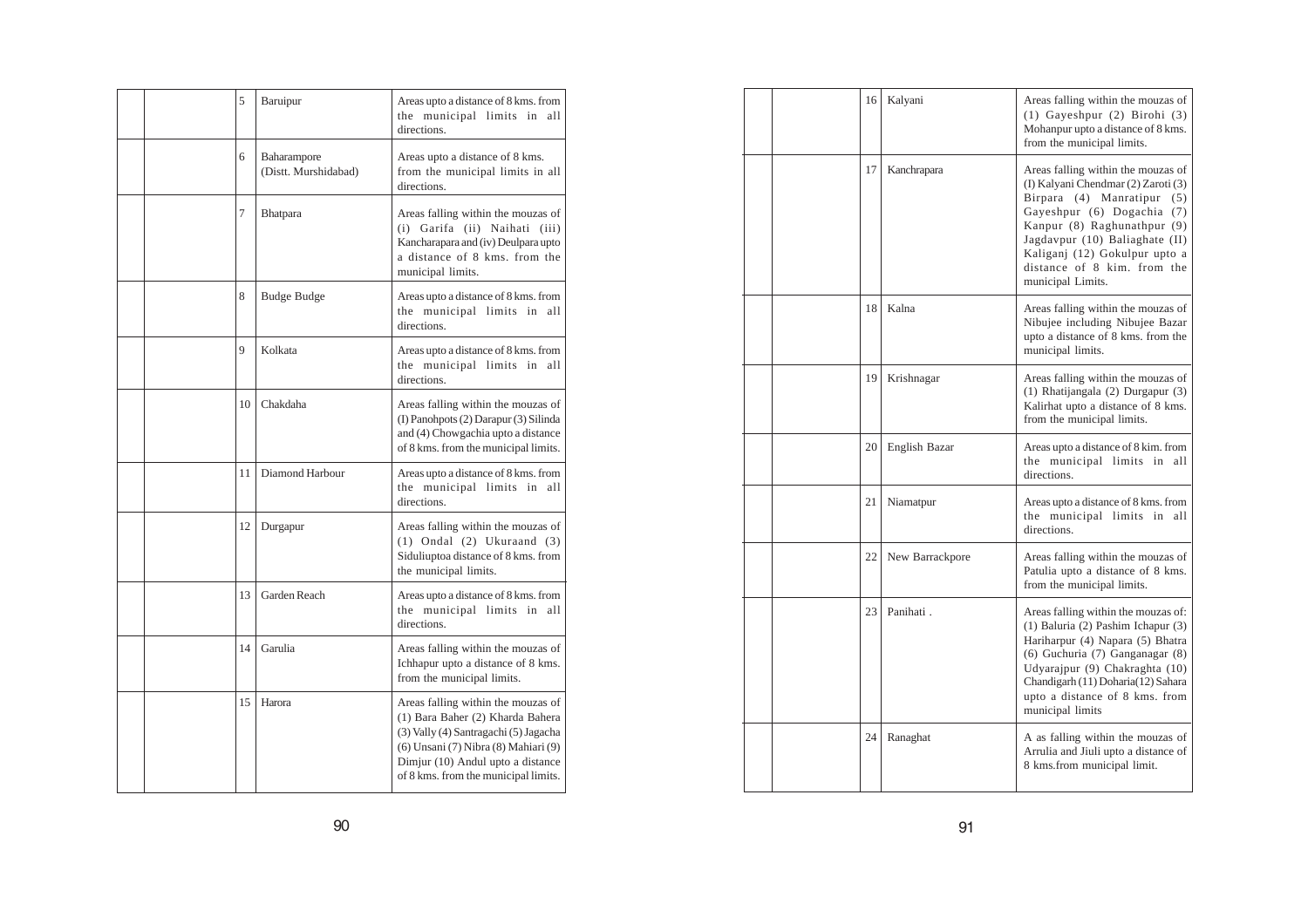|  | 25 | Shantipur     | Areas falling within the mouzas of<br>Gobindpur Ghoralia upto a distance<br>of 8 kms.from municipal limits.                                                                                                                                             |
|--|----|---------------|---------------------------------------------------------------------------------------------------------------------------------------------------------------------------------------------------------------------------------------------------------|
|  | 26 | Siliguri      | Areas falling within the mouzas of<br>(i) Dabgram (2) Binaguri (both of<br>Jalpaiguri Distt.) And (3)<br>Pathargahata including<br>Champasari, Phulbari and Motigar<br>(all in Darjeeling Distt.) upto a<br>distance of 8 kms.from municipal<br>limits. |
|  | 27 | South Dum-Dum | Areas falling within the mouzas of<br>Garulia and Sultanpur upto a<br>distance of 8 kms.from munidpal<br>limits.                                                                                                                                        |

This notification shall have effect on and from the date of its publication in the Official Gazette.

#### Explanation:

(1) In this notification, "Municipality" shall mean any areas which is comprised within the jurisdiction of a municipality, (whether known as a municipality, municipal corporation notifies area committee, town area committee, town committee or by any other name) which has population of not less than ten thousand according to the last preceding census of which the relevant figures have been published before the first day of the previous year.

(2) The reference to municipal limits or the limits of cantonment board in the schedule to this notification is published in the official gazette.

(Notification No. 9447/F.No. 164/3/87-ITA.I)

Sharat Chandra, Under Secy.

#### **THE GAZETTE OF INDIA EXTRAORDINARY [PART II SEC.3 (ii)] MINISTRY OF FINANCE (Department of Revenue)**

## **NOTIFICATION**

**New Delhi, the 2nd March, 1994**

#### **(INCOME TAX)**

S.O. No............. : In exercise of the power conferred by the Explanation below sub-section (1) of Section 54G of the Income Tax Act, 1961, the Central Government, having regard to the population, concentration of industries, need for proper planning of the area and other relevant factors, hereby declares the areas falling within the limits of Municipal Corporation or municipality as the case may be mentioned in column (3) of the schedule hereto annexed and situated within the State shown in column (2) thereof, as urban areas for the purpose of sub-section (1) of Section 54G of the Income-tax Act, 1961 (43 of 1961).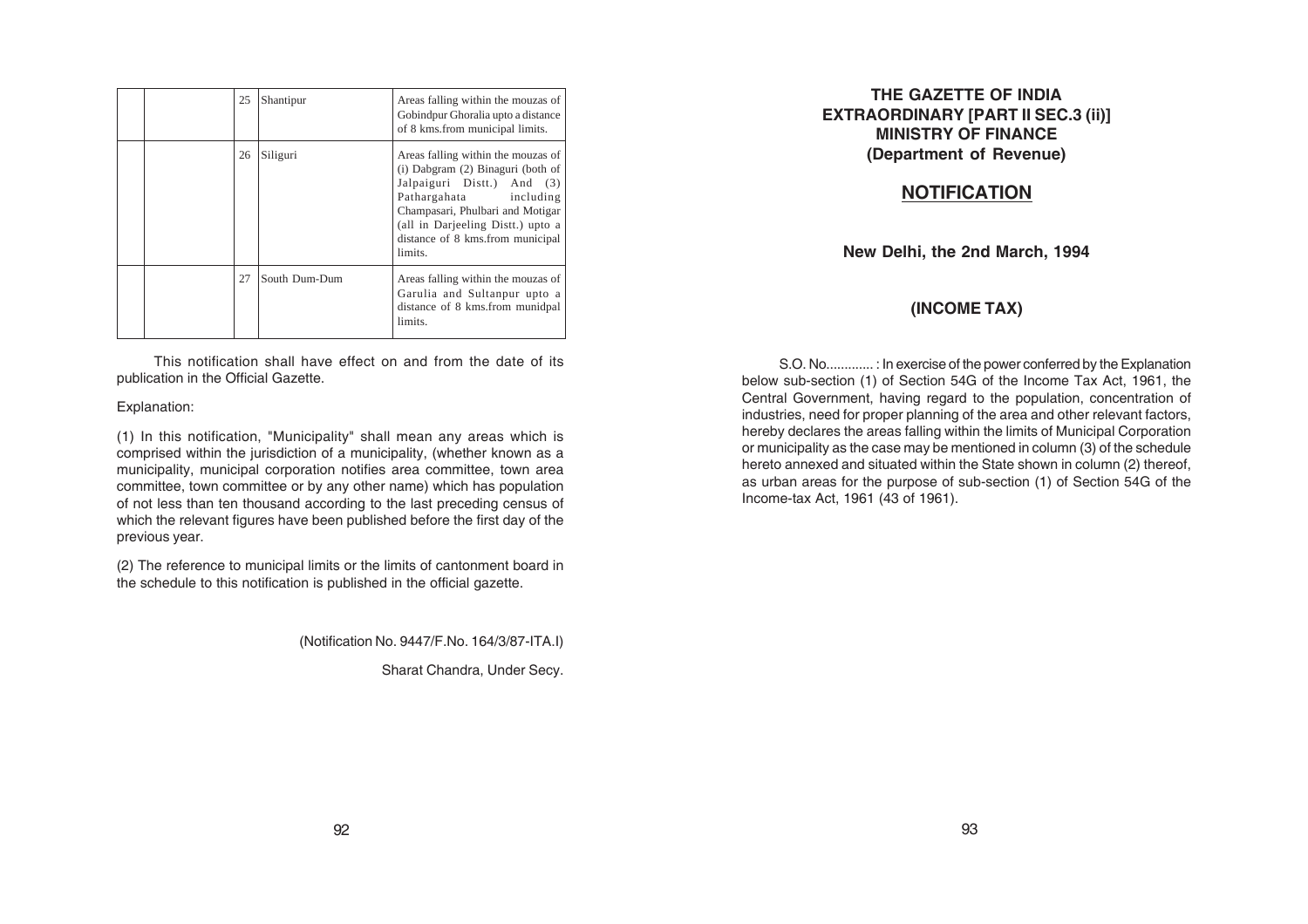#### **SCHEDULE**

J.

÷

| SI No. | Name of the State |                | Name of the Municipal<br>Corporation or Municipality<br>Situated in the State mentioned<br>in column (2) |
|--------|-------------------|----------------|----------------------------------------------------------------------------------------------------------|
| 1.     | Maharasrhra       | $1_{-}$        | Greater Mumbai                                                                                           |
|        |                   | 2.             | Ahmednagar                                                                                               |
|        |                   | З.             | Ichalkaranji                                                                                             |
|        |                   | 4.             | Jalgaon                                                                                                  |
|        |                   | 5.             | Kalyan                                                                                                   |
|        |                   | 6.             | Nagpur City                                                                                              |
|        |                   | 7 <sub>1</sub> | Nashik                                                                                                   |
|        |                   | 8.             | Pimpri Chiinchwad                                                                                        |
|        |                   | 9.             | Pune Municipal Corporation                                                                               |
|        |                   |                | 10. Pune Cantonment Board                                                                                |
|        |                   |                | 11. Thane                                                                                                |
|        |                   |                | 12. Ulhasnagar                                                                                           |
|        |                   |                |                                                                                                          |

2. The notification shall come into force on the date of its publication in the Official Gazette.

> Sd/ (Akay Kumar) Deputy Secretary to the Govt. of India Notification No.9489 (F.No.207/1/94-ITA.II)

#### **THE GAZETTE OF INDIA EXTRAORDINARY [PART II SEC.3 (ii)] MINISTRY OF FINANCE**

#### **(Department of Revenue)**

#### **NOTIFICATION**

**New Delhi, the 2nd March, 1996**

#### **(INCOME TAX)**

S.O.No.276E: In exercise of the power conferred by the Explanation below sub-section (I) of Section 54G of the Income Tax Act, 1961 (43 of 1961) the Central Government, having regard to the population, concentration of industries, need for proper planning of the area and other relevant factors, hereby declare the areas falling within the limits of Municipal Corporation or municipality as the case may be mentioned in column (3) of the schedule hereto annexed and situated within the State shown in column (2) thereof, as urban areas for the purpose of sub-section (1) of Section 54G of the Income-tax Act, 1961(43 of 1961).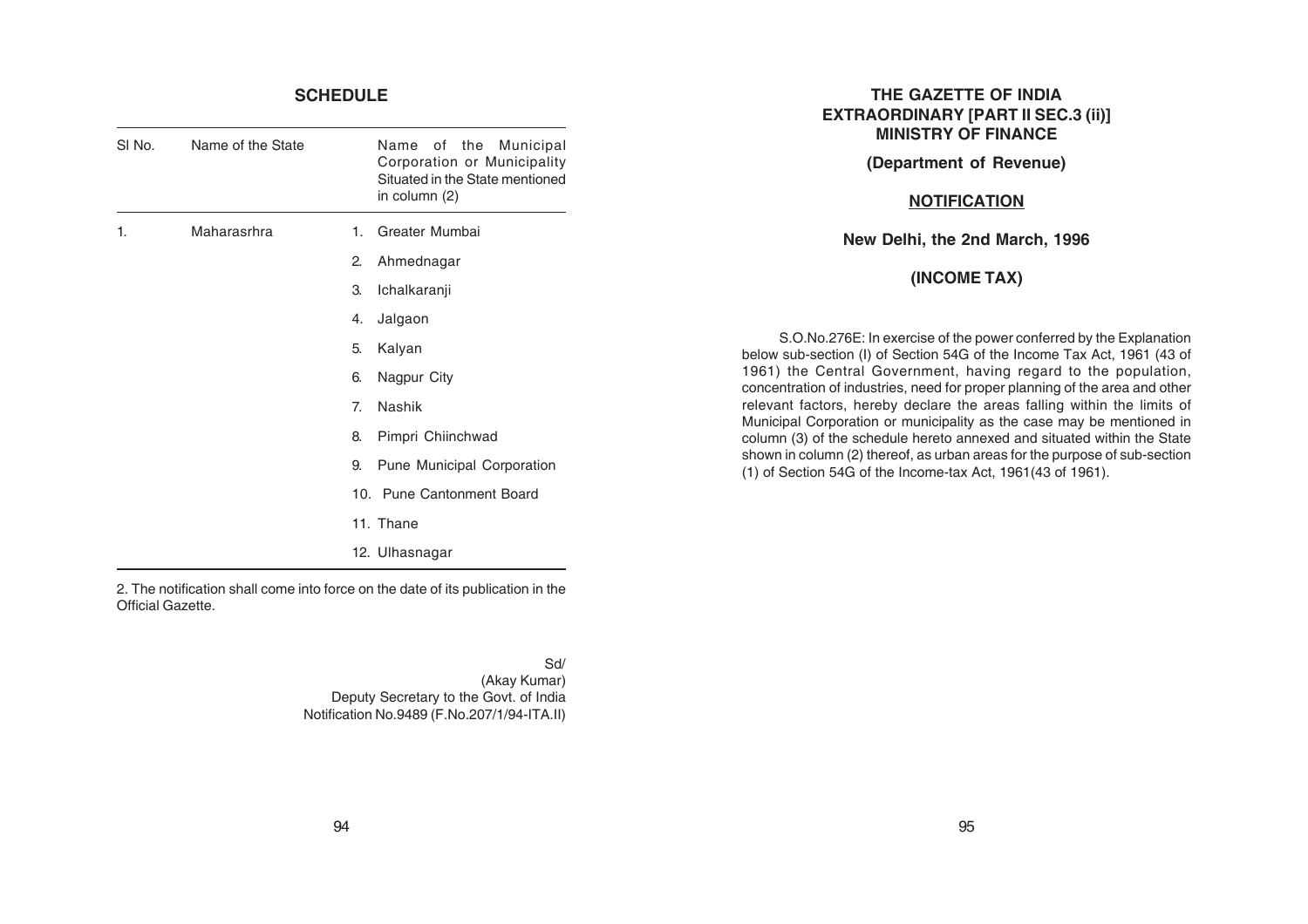# **ANNEXURE 'B'**

# **SCHEDULE**

| SI No.            | Name of the State | Name of the Municipal<br>Corporation or Municipality<br>Situated in the State mentioned  | <b>COST INFLATION INDEX</b> |                             |
|-------------------|-------------------|------------------------------------------------------------------------------------------|-----------------------------|-----------------------------|
|                   |                   | in column (2)                                                                            | <b>Financial Year</b>       | <b>Cost Inflation Index</b> |
| 1.                | Tamilnadu         | Athur<br>1.                                                                              | 1981-82                     | 100                         |
|                   |                   |                                                                                          | 1982-83                     | 109                         |
|                   |                   | Bhavani<br>2.                                                                            | 1983-84                     | 116                         |
|                   |                   | З.<br>Coimbatore                                                                         | 1984-85                     | 125                         |
|                   |                   | Conoor<br>4.                                                                             | 1985-86                     | 133                         |
|                   |                   | 5.<br>Dharmapuri                                                                         | 1986-87                     | 140                         |
|                   |                   | Erode<br>6.                                                                              | 1987-88                     | 150                         |
|                   |                   |                                                                                          | 1988-89                     | 161                         |
|                   |                   | Gobichettipalayam<br>7.                                                                  | 1989-90                     | 172                         |
|                   |                   | 8.<br>Chennai                                                                            | 1990-91                     | 182                         |
|                   |                   | Madurai<br>9.                                                                            | 1991-92                     | 199                         |
|                   |                   | 10. Mettupalayam                                                                         | 1992-93<br>1993-94          | 223<br>244                  |
|                   |                   | 11. Namakkal                                                                             | 1994-95                     | 259                         |
|                   |                   |                                                                                          | 1995-96                     | 281                         |
|                   |                   | 12. Potlachi                                                                             | 1996-97                     | 305                         |
|                   |                   | 13. Salem                                                                                | 1997-98                     | 331                         |
|                   |                   | 14. Tiruchirapalli                                                                       | 1998-99                     | 351                         |
|                   |                   | 15. Udamalapet                                                                           | 1999-2000                   | 389                         |
|                   |                   | 16. Uthagamandalam                                                                       | 2000-2001                   | 406                         |
|                   |                   | (Ootacamund)                                                                             | 2001-2002                   | 426                         |
|                   |                   |                                                                                          | 2002-2003                   | 447                         |
|                   |                   | 2. The notification shall come into force on the date of its publication in the          | 2003-2004                   | 463                         |
| Official Gazette. |                   |                                                                                          | 2004-2005                   | 480                         |
|                   |                   |                                                                                          | 2005-2006                   | 497                         |
|                   |                   |                                                                                          | 2006-2007                   | 519                         |
|                   |                   | Sd/                                                                                      | 2007-2008                   | 551                         |
|                   |                   | (Mrs. Nishi Singh)                                                                       | 2008-2009                   | 582                         |
|                   |                   | Deputy Secretary to the Govt. of India<br>Notification No. 10056 (E No. 207/1/05 ITA II) | 2009-2010                   | 632                         |

Notification No.10056 (F.No.207/1/95-ITA.II)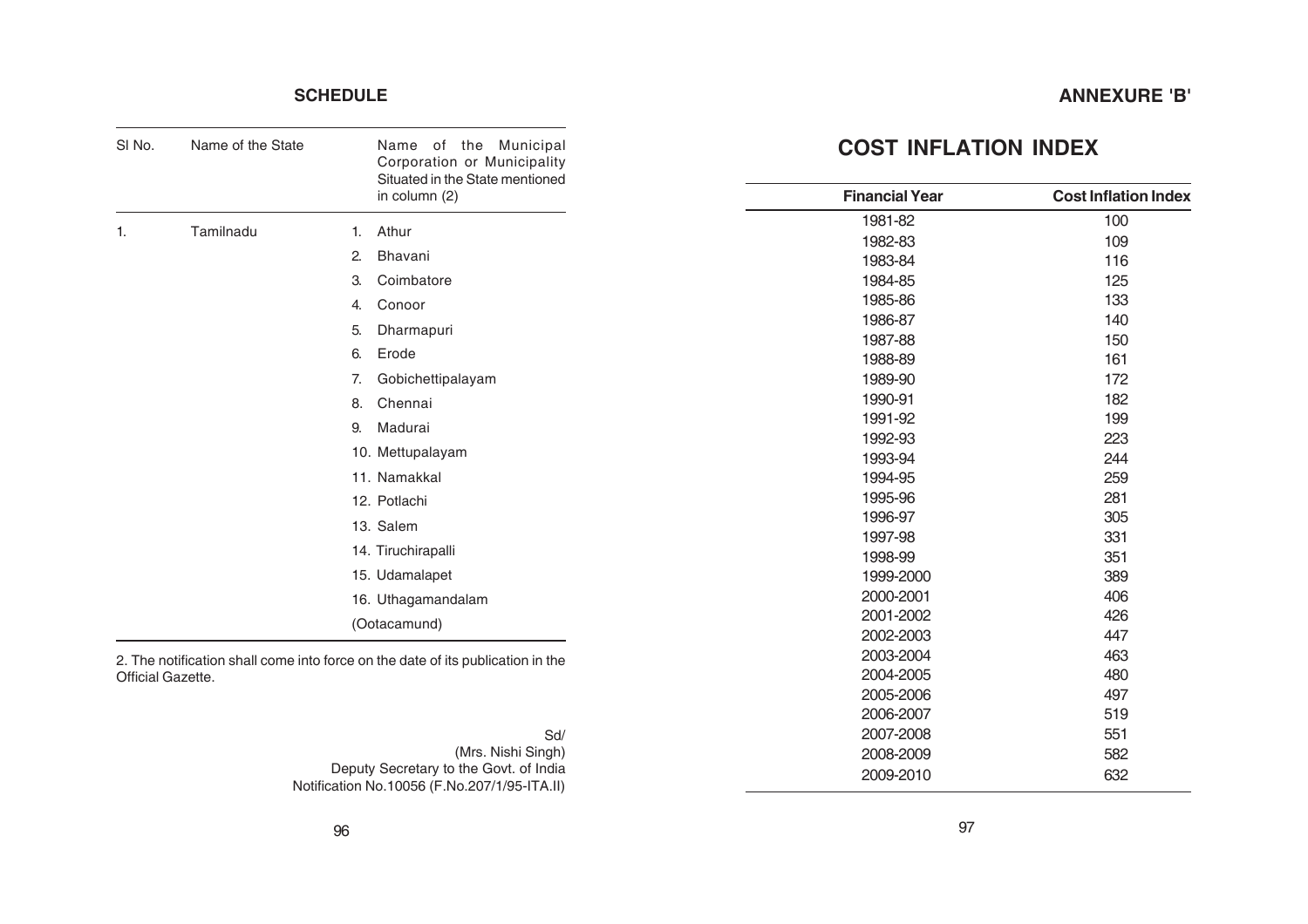# **ANNEXURE 'C'**

**Rs.**

# **ILLUSTRATIONS**

# **Assessment Year 2011-2012**

**Example 1 :** The total income of a resident individual is Rs. 1,90,000. This includes long term capital gains (LTCG) of Rs. 40,000.

|                                                                                                       | Rs.                               |
|-------------------------------------------------------------------------------------------------------|-----------------------------------|
| Total Income<br>Less: LTCG treated separately                                                         | 1,90,000<br>40,000                |
| Less: Basic exemption                                                                                 | 1,50,000<br>50,000                |
| Tax on total income other than LTCG<br>Tax on LTCG at flat rate of 20%                                | <b>NIL</b><br><b>NIL</b><br>8,000 |
| <b>Example 2:</b> Total income of a resident individual is Rs. 1,60,000<br>including Rs. 45,000 LTCG. |                                   |

| Total Income                        | 1.60.000 |
|-------------------------------------|----------|
| Less: LTCG treated separately       | 45,000   |
| Income other than LTCG              | 1,15,000 |
| Less: Basic exemption               | 1,50,000 |
| Unabsorbed basic exemption          | 35,000   |
| Tax on total income other than LTCG |          |

## Tax on LTCG:

| Amount of LTCG                   | 45.000 |
|----------------------------------|--------|
| Less: Unabsorbed basic exemption | 35,000 |
| <b>Balance</b>                   | 10,000 |
| Tax @20% on 10,000               | 2,000  |
| TOTAL TAX PAYABLE                | 2,000  |

**Example 3:** Total Income of a resident individual is Rs.2,28,000 and it consists only of LTCG

| <b>Total LTCG</b><br>LESS : Basic exemption | 2,28,000<br>1,50,000 |
|---------------------------------------------|----------------------|
|                                             | 78,000               |
| Tax on Rs. 78,000 @ 20%                     | 15.600               |

**Example 4:** The total income of a resident individual is Rs.2,10,000 including LTCG Rs. 50,000.

| <b>Total Income</b>             | 2,10,000 |
|---------------------------------|----------|
| Less: LTCG treated separately   | 50,000   |
| <b>Total Income</b>             | 1,60,000 |
| Tax on income excluding LTCG    | 1,000    |
| Tax on LTCG (20% of Rs. 50,000) | 10,000   |
| Total Tax Payable               | 11,000   |

## **ASSESSMENT YEAR 2010-11**

**Example 1 :** The Total income of a resident individual is Rs. 210000. This includes long term capital gains (LTCG) of Rs. 80000. His tax liability will be as follows :